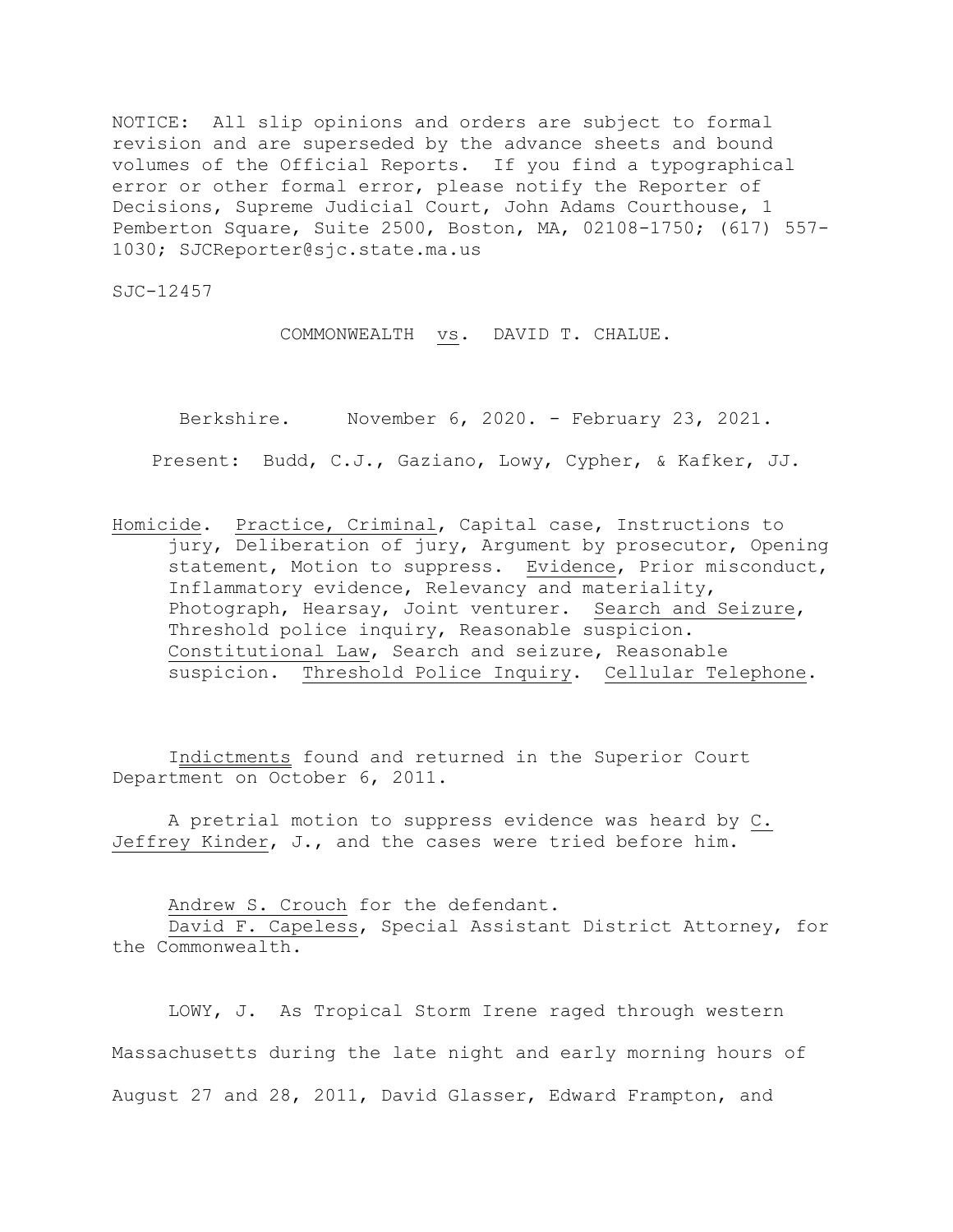Robert Chadwell were murdered. Their dismembered bodies, each with multiple gunshot and stab wounds, were found buried in plastic bags. Glasser was scheduled to testify against Adam Lee Hall, a sergeant at arms in a local chapter of the Hells Angels motorcycle club, regarding a previous altercation between Hall and Glasser. The Commonwealth's theory of the case was that Hall and two of his acquaintances, Caius Veiovis and David Chalue (the defendant), killed Glasser to prevent him from testifying against Hall in two pending criminal cases. Frampton, Glasser's roommate, and Chadwell, who was visiting Glasser and Frampton's apartment at the time, were killed because they were witnesses to Glasser's kidnapping.

Hall, Veiovis, and the defendant were tried separately, and respective juries convicted each man of three counts of murder in the first degree.<sup>1</sup> We previously affirmed both Hall's and Veiovis's convictions of murder in the first degree. See

<sup>1</sup> The defendant and Veiovis were also each convicted of three counts of kidnapping and three counts of witness intimidation. See Commonwealth v. Veiovis, 477 Mass. 472, 473 n.1 (2017). In addition, Hall was convicted of armed robbery, assault and battery by means of a dangerous weapon, four counts of witness intimidation, four counts of kidnapping, possession of a firearm during the commission of a felony, and conspiracy. See Commonwealth v. Hall, 485 Mass. 145, 146 n.1 (2020).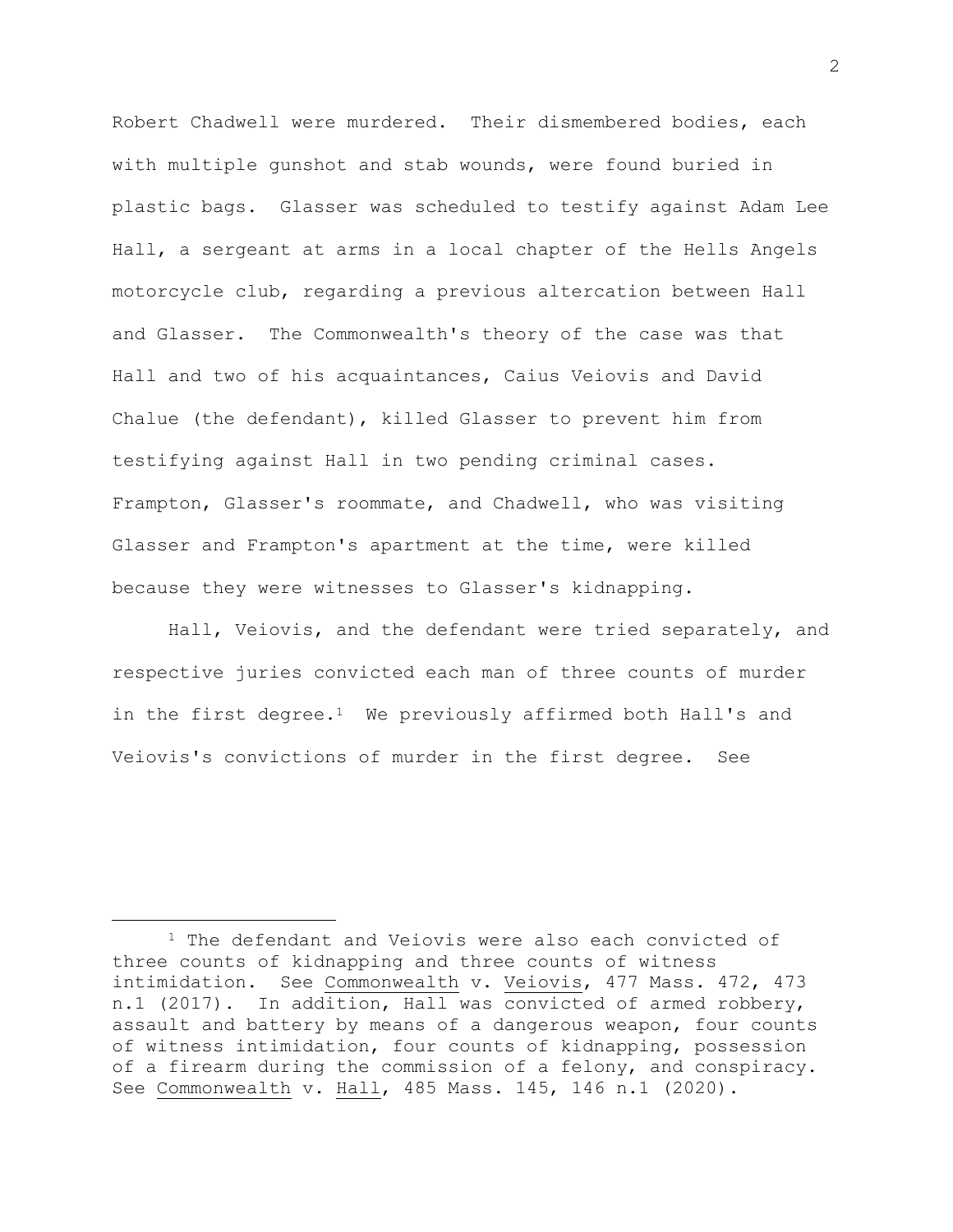Commonwealth v. Hall, 485 Mass. 145, 171 (2020); Commonwealth v. Veiovis, 477 Mass. 472, 490 (2017).<sup>2</sup>

On appeal, the defendant claims reversible error by the trial judge for (1) giving a charge in accordance with Commonwealth v. Rodriquez, 364 Mass. 87, 101-102 (1973) (Appendix A), and Commonwealth v. Tuey, 8 Cush. 1, 2-3 (1851) (Tuey-Rodriquez instruction), to an individual juror after the jury had been polled; (2) admitting various categories of unduly prejudicial character evidence; (3) admitting Hall's statements under the coventurer exemption to the rule against hearsay; and (4) denying the defendant's pretrial motion to suppress. He also contends that he is entitled to a new trial because the prosecutor made numerous improper statements in his opening and closing remarks. We affirm the convictions and conclude that the defendant is not entitled to relief under G. L. c. 278, § 33E.

1. Background. "We recite the evidence in the light most favorable to the Commonwealth, reserving certain details for later discussion." Commonwealth v. Tavares, 484 Mass. 650, 651 (2020). Because the defendant does not dispute that there was sufficient evidence of Hall's and Veiovis's culpability in the

<sup>2</sup> We also affirmed Hall's and Veiovis's convictions of the lesser counts, with the exception of one of the counts of kidnapping against Hall pertaining to a 2010 incident, which we vacated. See Hall, 485 Mass. at 147; Veiovis, 477 Mass. at 474.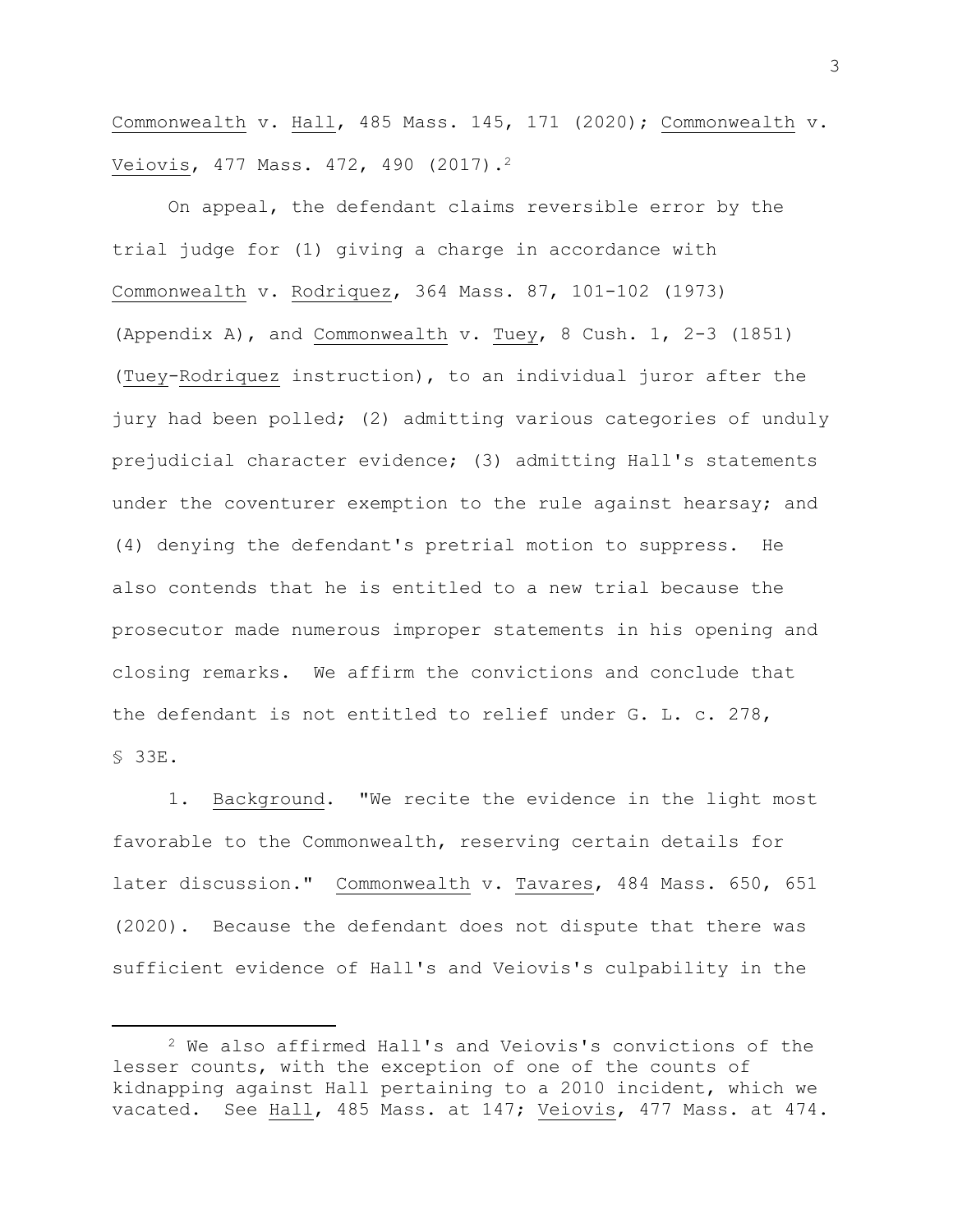killings, we focus primarily on the evidence implicating the defendant in the joint venture.

The circumstances leading up to the killings began in July 2009, when Hall beat Glasser with a baseball bat because he believed that Glasser had stolen and sold motor vehicle parts that belonged to Hall. Hall was later arrested for the assault. In July 2010, while the charge against Hall of assault and battery by means of a dangerous weapon was pending, Hall concocted a scheme to discredit Glasser by framing him on a false kidnapping charge. The scheme backfired, and resulted in further charges being filed against Hall.<sup>3</sup>

The defendant entered the scene in the summer of 2011, when he started spending time with Hall. At the time, Hall's trial for his charged conduct against Glasser was pending.

The timeline of events in the days before and after the killings is important in evaluating the evidence implicating the defendant's participation in the killings. On the evening of Friday, August 26, Hall, Veiovis, the defendant, and Katelyn

<sup>&</sup>lt;sup>3</sup> For a more thorough description of the 2009 and 2010 incidents, see Hall, 485 Mass. at 147-148, and Veiovis, 477 Mass. at 474. Because the Commonwealth presented substantively the same evidence with respect to these prior incidents at each of the three trials, and this defendant was not involved in either incident, we need not detail them here.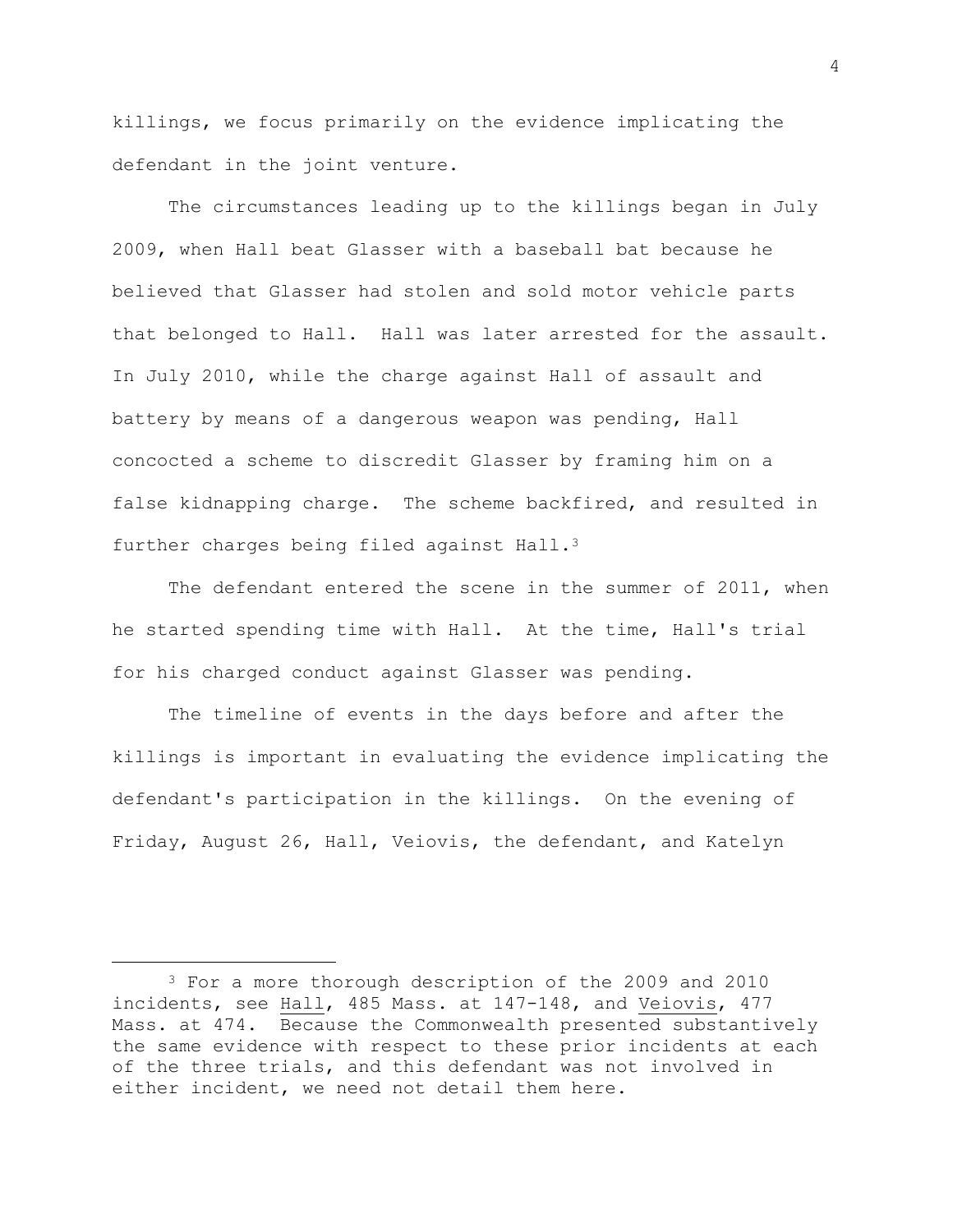Carmin (a friend of Hall) drove around in Hall's tan Buick<sup>4</sup> visiting several bars and eventually the Hells Angels clubhouse in Lee. Hall ranted about Glasser, saying he was going to "kill that motherfucker" for ruining his life. In response, Veiovis said things that "fuel[ed] up the fire," but the defendant only added, "You'll be all right, everything is going to be fine." At the clubhouse, the group rode all-terrain vehicles. When Carmin was driving one of the vehicles with either Veiovis or the defendant on the back, Hall told her to be careful because he needed Veiovis and the defendant "for a job."

The next night, Hall, Veiovis, and the defendant again spent time at the Hells Angels clubhouse, where they met up with two women, Allyson Scace and Kayla Sewell. Afterwards, the group decided to go to Veiovis's apartment in Pittsfield. The defendant, Veiovis, and the two women traveled together in Sewell's car. Hall drove separately, stopping at his friend Steven Hinman's house in Lenox, where he showed Hinman a .45 caliber semiautomatic pistol that he had tucked in his vest, as well as a bag that contained a .44 caliber Magnum revolver, a .22 caliber Derringer, and an M-16-type weapon. When Hall arrived at Veiovis's apartment, he pulled the firearms out of a dog food bag and asked Veiovis where he could find gloves and

<sup>4</sup> At other times during the trial, witnesses described the same Buick as gold.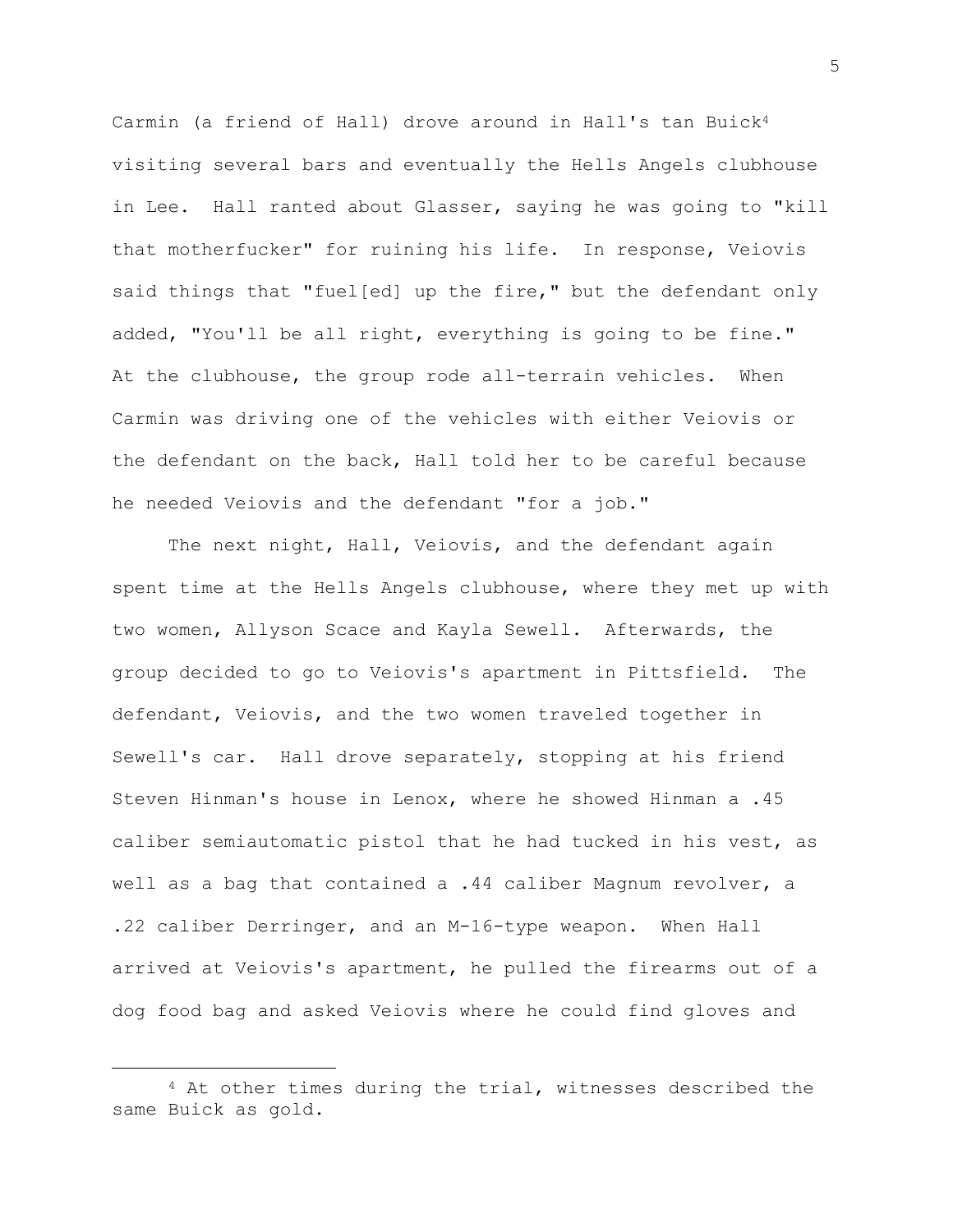cleaning fluid. Veiovis directed him to the kitchen, and then went upstairs with Sewell. The defendant was sitting on the couch during this exchange. While Veiovis and Sewell were upstairs, Hall and the defendant disassembled and cleaned the firearms.

Late that night or early Sunday morning, the three victims were kidnapped from Glasser's Pittsfield apartment. The three men were last seen sometime after 10  $P.M.,$  when Glasser's upstairs neighbor came down and asked Glasser to move his truck. The last call made from Chadwell's cell phone was at  $11:21$  P.M. Sometime before 2  $\underline{A.M.}$  on Sunday, the upstairs neighbor heard banging on the front door of Glasser's apartment.

On Sunday at around  $1:30$   $\underline{A.M.}$ , Hall arrived at the residence of his friends, the Sutton family, in Pittsfield. He went upstairs and spoke briefly to Rose Dawson and her friend Alexandra Ely. Ely was Hall's girlfriend and was staying overnight with Dawson at the Sutton residence. Hall asked Dawson if he could borrow her cell phone. She gave it to him, and he said he would be back soon. Hall got into the passenger's side of a Jeep and left. It was unclear whether there were other people in the Jeep.

Hall was next seen at a convenience store in Pittsfield at around 5:30 A.M. on Sunday, looking wet and dirty. He purchased three candy bars and a pack of Marlboro cigarettes using cash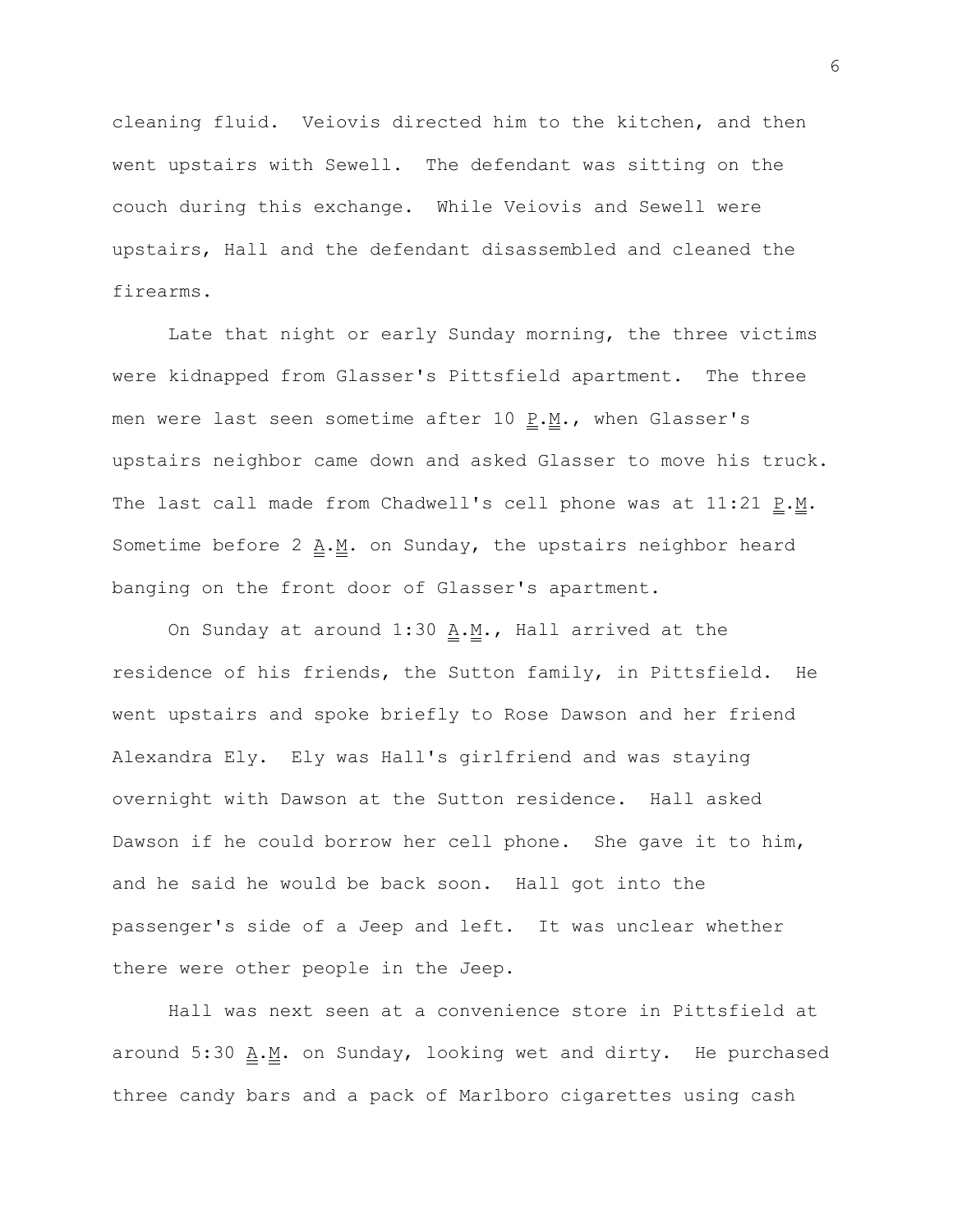that was crumpled and wet. He left the store, but returned a couple minutes later and bought Black and Mild cigars. Hall got into the driver's side of his Buick and drove away; the store operator could not see if anyone else was in the car with him. Hall did not smoke. Veiovis, however, smoked Black and Mild cigars, and the defendant smoked Marlboro cigarettes.

Shortly thereafter, Hall returned to the Sutton residence in the Buick, parked it on the front lawn, and then got picked up by Veiovis driving his Jeep. Nobody else was in the Jeep with Veiovis.

Sometime after 9  $\underline{A.M.}$  on Sunday, Hall, Veiovis, and the defendant arrived at the Sutton residence in Veiovis's Jeep. Hall gave Dawson and Ely the keys to his Buick and a handful of "wet and yucky" cash, and asked them to go to a grocery store in Peru to purchase bleach and food for breakfast. He told them to wash their hands after touching the money, and also told them not to look in a bag on the floor on the passenger's side of the car. Despite Hall's prohibition, Dawson looked in the bag and saw a glove that looked like a batting glove. While Ely and Dawson were at the store, Hall called them and told them not to buy the bleach after all.

Ely and Dawson then met the three men at Hall's house in Peru to eat breakfast. The three men looked tired and wet, and the defendant was in bed. Hall returned Dawson's cell phone to

7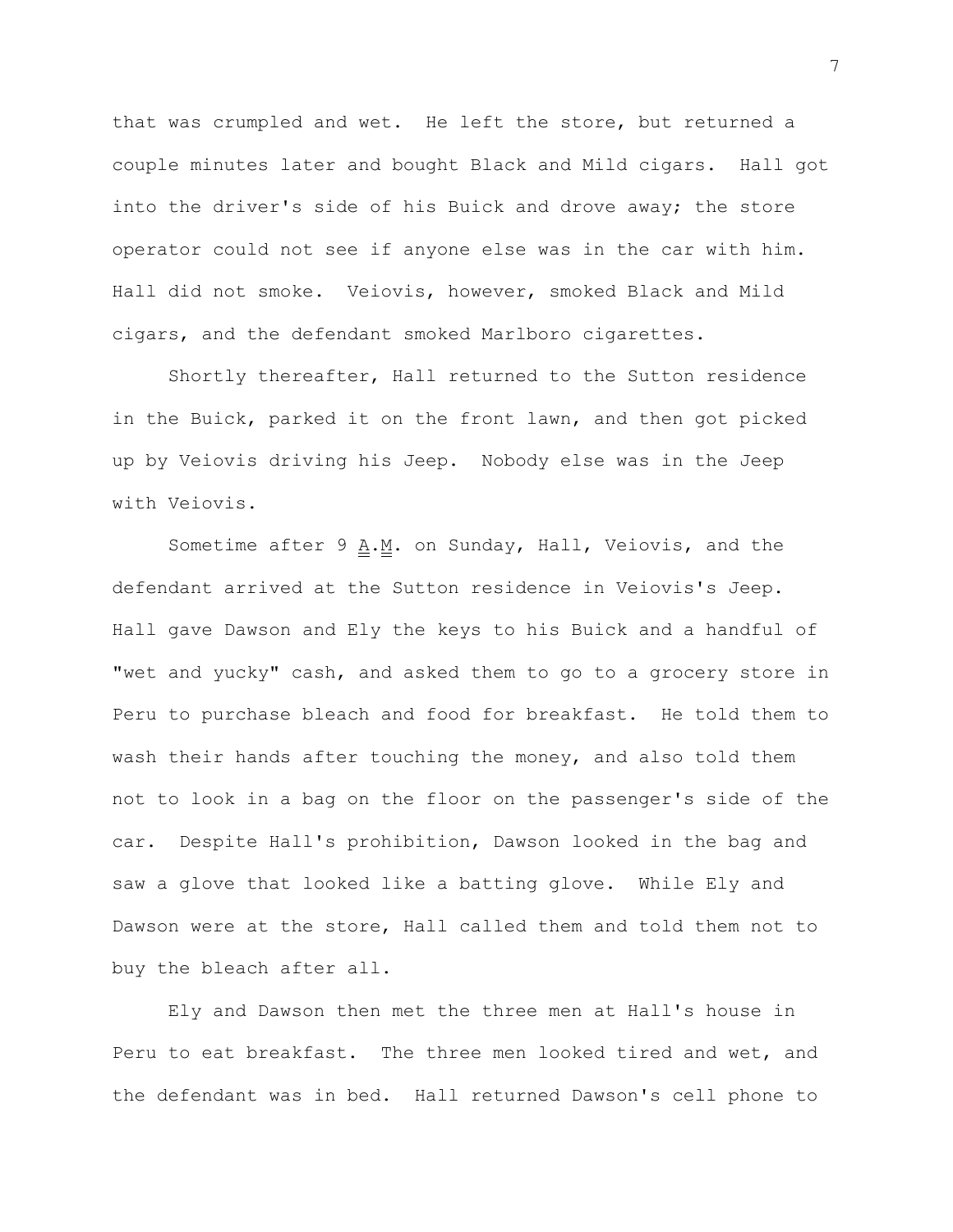her and told her to delete the call log and not tell anyone he had borrowed it. Dawson replied, "I'm not stupid."

At around 2 P.M. on that same Sunday, Hall went to the home of his friend David Casey in Canaan, New York. Hall told Casey he was having trouble with a car in Becket and needed somewhere to park it. Casey called his friend Alan Pavoni. Pavoni agreed to let Hall park in his driveway in Becket.

Hall then told Casey that he had killed Glasser, as well as a "fat guy" and a black man who were with Glasser. He said that when he tried to shoot Glasser, the gun misfired, and as he tried to rechamber another round, Glasser ran into the woods. Someone went after Glasser and shot but did not kill him, instead bringing Glasser back to Hall so that Hall could kill him. Casey thought that Hall named the person who went after Glasser as "Davey," but he was not sure.<sup>5</sup> Hall went on to describe the murders, saying that Glasser was "begging for his life" and saying "please don't kill me" and "I won't testify." In response, Hall told Glasser, "I told you what would happen if

<sup>5</sup> The defendant often went by "Davey." In Casey's initial statement to police, as well as in his testimony to the grand jury, he did not say that Hall had mentioned any names. In a letter Casey wrote to the district attorney's office reporting what happened, Casey wrote, "I did not get his name." In January 2014 -- three months prior to the defendant's trial -- Casey testified under oath that Hall did not name any of his coventurers. At the defendant's trial, Casey testified, "I thought [Hall] said: Davey was on him real quick," and added, "[B]ut I'm not sure about that."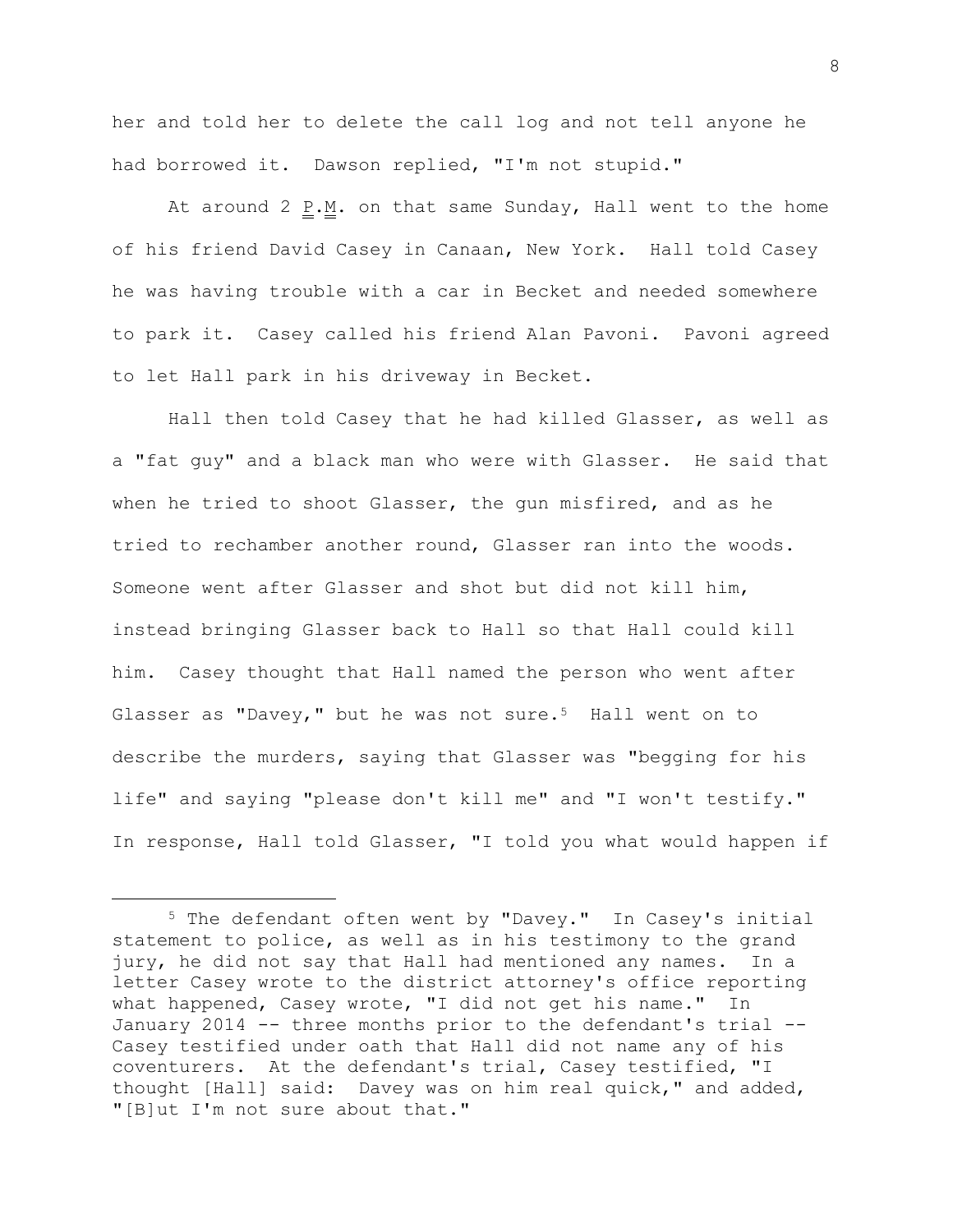you witnessed against me." Hall told Casey that they had tortured and cut up the other victims. Hall said that it had been raining through all this and that he "really enjoyed it because he liked doing things in the rain."

Hall asked Casey to bury the men on his property. Casey refused. Hall then asked if Casey was still doing work with his excavator on Daniel Cole's property in Becket. Hall asked Casey to dig a hole there with the excavator. Casey agreed, and they arranged to go there the next morning, meeting beforehand at Pavoni's nearby home. Hall also told Casey that if he agreed, no harm would come to Casey's sister or her boyfriend. Casey was "numb, nervous, [and] scared," and agreed because he was afraid of repercussions.

Sometime later on Sunday afternoon or evening, Hall, Veiovis, and the defendant returned to the Sutton residence in the Jeep, and exchanged it for the Buick. At around 5 or 6 P.M., Hall dropped off the Buick at the Pavoni house in Becket. One or two other people arrived in the Buick with Hall, but the defendant was not among them. Nor was the defendant among the "about three people" who arrived in a Jeep a few minutes later to pick up Hall.

On Monday morning, Casey met Hall at the Pavoni house at around 10 A.M. The defendant was there, and Hall introduced the defendant to Casey as "Davey" and said that the defendant was in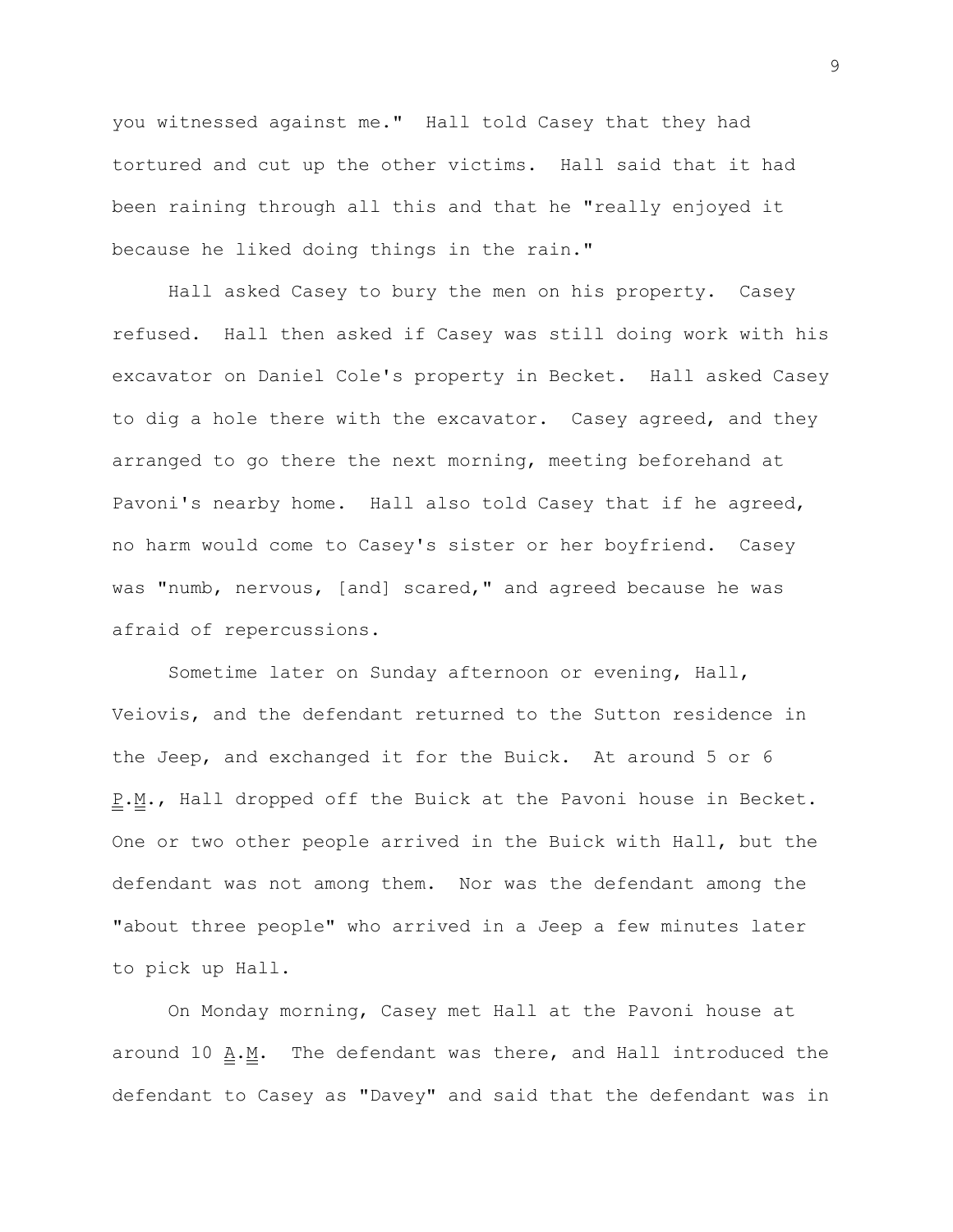the Aryan Brotherhood.<sup>6</sup> Hall then had the defendant step out of earshot, and spoke to Casey about burying the bodies. Hall opened the trunk of the Buick and said, "They're starting to smell." Hall and Casey drove in Casey's truck to the Cole property, which was about three miles away. They ascertained that Cole was not home and then returned to Pavoni's house to retrieve the Buick. The defendant was still at Pavoni's house when they returned. Hall then drove the Buick to the Cole property, following Casey in his truck. Using the excavator at the Cole property, Hall and Casey dug a hole and buried the bodies. After they finished, Hall said to Casey, "[R]emember, keep your mouth shut. Even in jail, I can make things happen."

While Hall and Casey were burying the bodies, the defendant made four unanswered calls<sup>7</sup> to Hall's cell phone between  $11:58$  $\underline{A.M.}$  and 12:34  $\underline{P.M.}$ , and sent text messages saying, "Hey, what's going on?" and "Dude, I'm ready to leave. I don't know what to tell you." Hall's cell phone was turned off.

<sup>6</sup> Casey did not mention the defendant's presence in his initial statements to police. He explained that he did not do so given that he did not think the defendant had anything to do with the murders because Hall did not mention him when Hall described committing the crimes.

<sup>&</sup>lt;sup>7</sup> The cell phone records indicated that the calls were of "extremely short durations" but did not show whether the calls went through. We infer that given the number of calls, the calls' short duration, the fact that Hall's cell phone was off, and the content of the text messages, it was likely the calls were unanswered.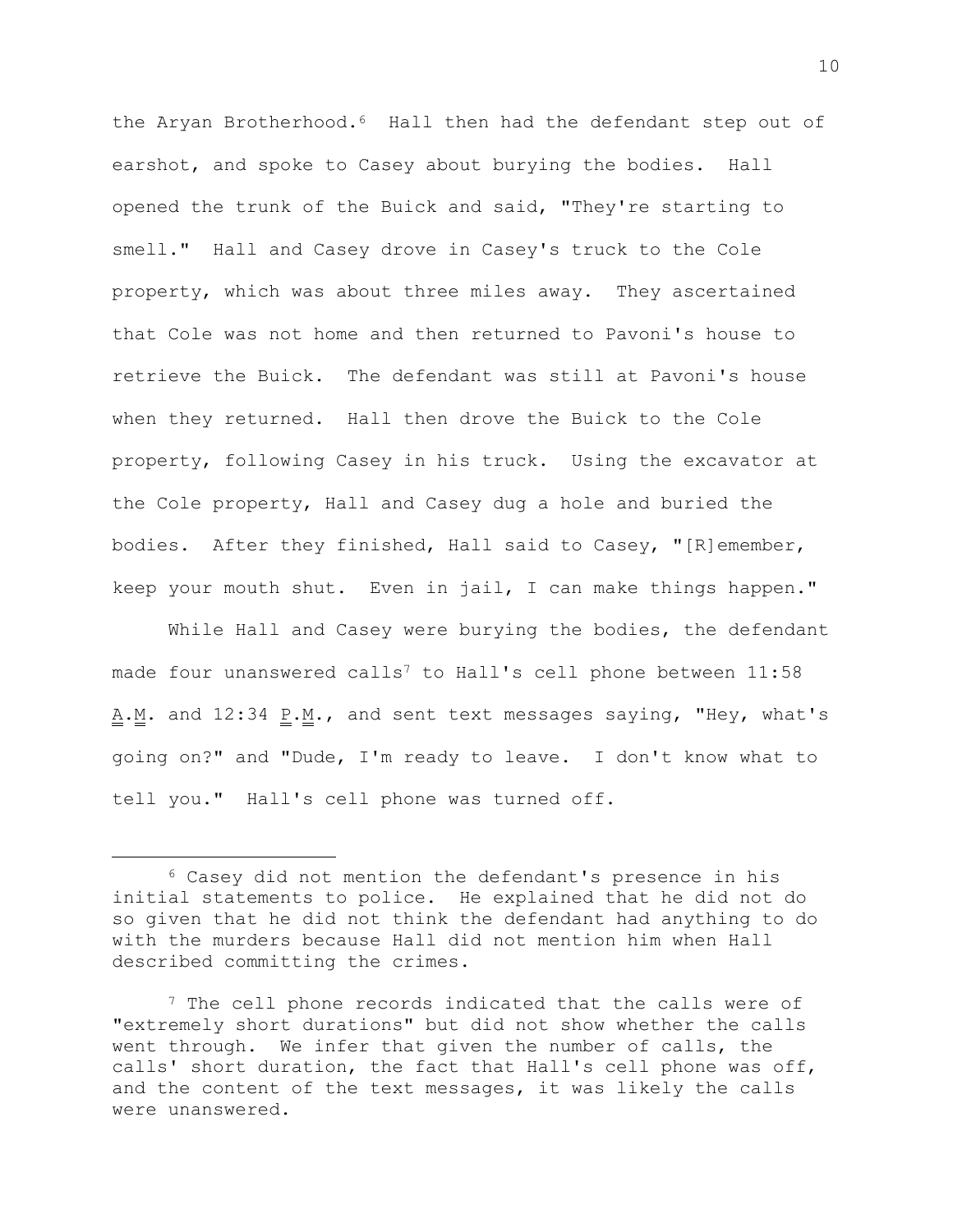Later on Monday afternoon, Hall and Dawson used a hose to wash out the inside and outside of Hall's blue Hyundai<sup>8</sup> at the Sutton house. The defendant was present, but he did not assist Hall. Ely and Dawson both testified that Hall mentioned that a guy and two of his friends were missing. Dawson testified that later Hall pulled her aside and said, "one of them was fixing the computer, one was laying on the couch, and one was sitting in front of the couch playing video games."

At around  $4:30$  P.M. on Monday, Hall and another man<sup>9</sup> brought the Buick to a salvage yard and sold it for scrap. Much of the back seat was entirely ripped out, and the floors of the car were soaked. The other man drove a purple Pontiac, and after leaving the Buick at the salvage yard, Hall left with the man in the purple car. At  $8:43$  P.M. that evening, Hall and the defendant went to a department store, where Hall bought boots and socks, telling an employee that his old ones were wet.

On Monday night, Hall, Ely, Dawson, and the defendant went to the Hells Angels clubhouse in the blue Hyundai. Hall and the defendant got drunk, and were joking, laughing, and having fun. The defendant pointed and laughed as Hall acted out a scene

L,

<sup>8</sup> The color of Hall's Hyundai was variously referred to as blue and purple throughout the trial.

<sup>&</sup>lt;sup>9</sup> The salvage yard proprietor declined to identify this man as the defendant at trial.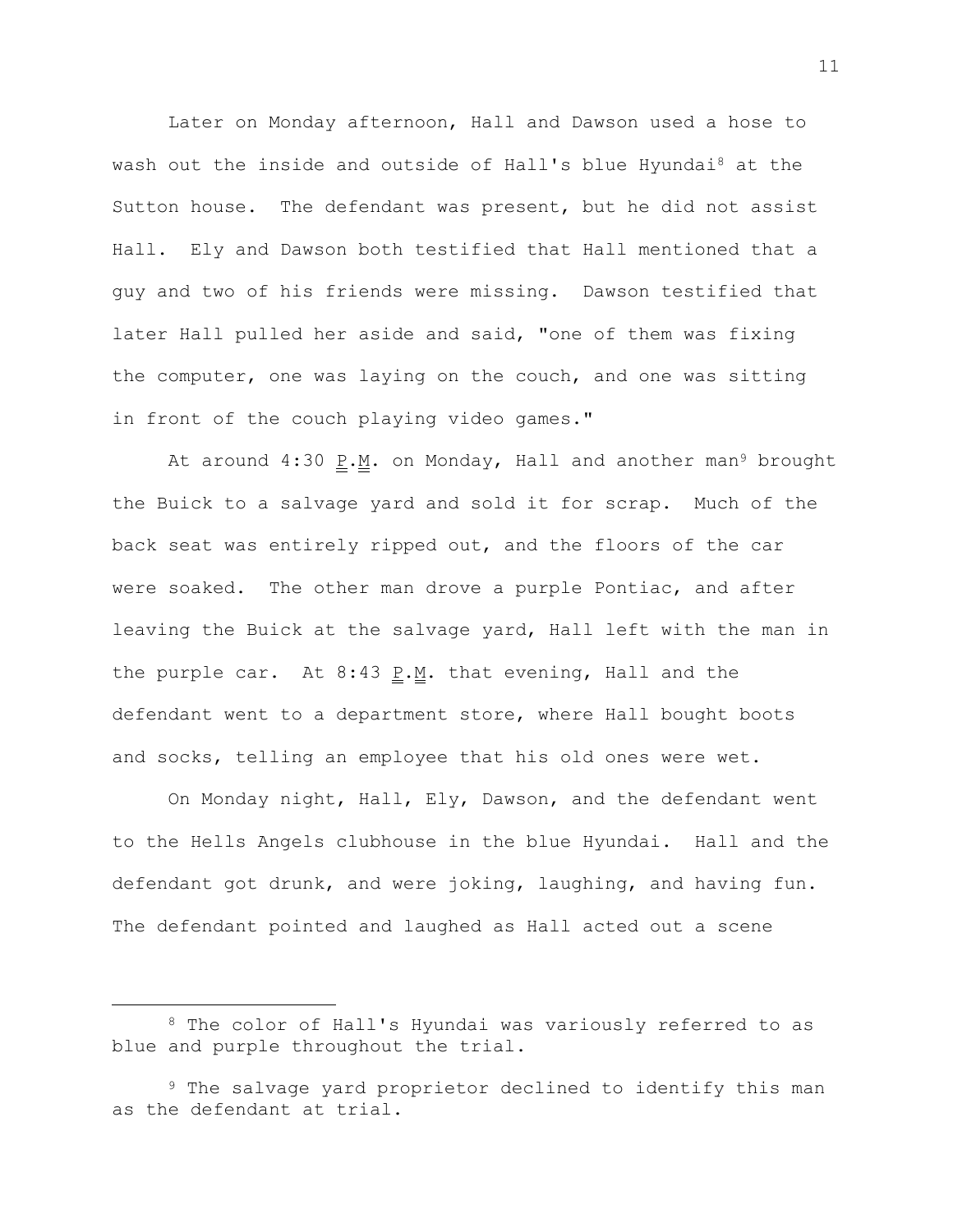where he said, "Help me, help me," while being chased. The defendant did not act anything out and "didn't really say anything." Hall referenced someone whose new nickname was "Butch" or "Butcher," and described him as "a crazy mother fucker" and "a real pro."

Hall and the defendant spent Tuesday night at the Hells Angels clubhouse with Ocean Sutton.10 On Wednesday morning, while still at the clubhouse, Hall burned some of his clothing. The defendant was at the clubhouse, but he did not burn his own clothing and had "no part" in the burning of Hall's clothes. Hall, Ocean, and the defendant then drove in Hall's Hyundai to get something to eat. On the way back, they stopped the car on a bridge. Hall threw an empty shoebox, empty bags, and socks into the river. Some of the items did not make it off the bridge, so at Hall's direction, the defendant picked those items up and threw them in the river.

On Sunday, August 28, and Monday, August 29, there had been no response to Glasser's door or telephone, but his truck remained in the driveway. On Monday, Glasser did not appear to bring a friend to work as planned, and Frampton missed a

<sup>10</sup> Because various members of the Sutton family testified at trial, Ocean and Edward Sutton are referred to by their first names.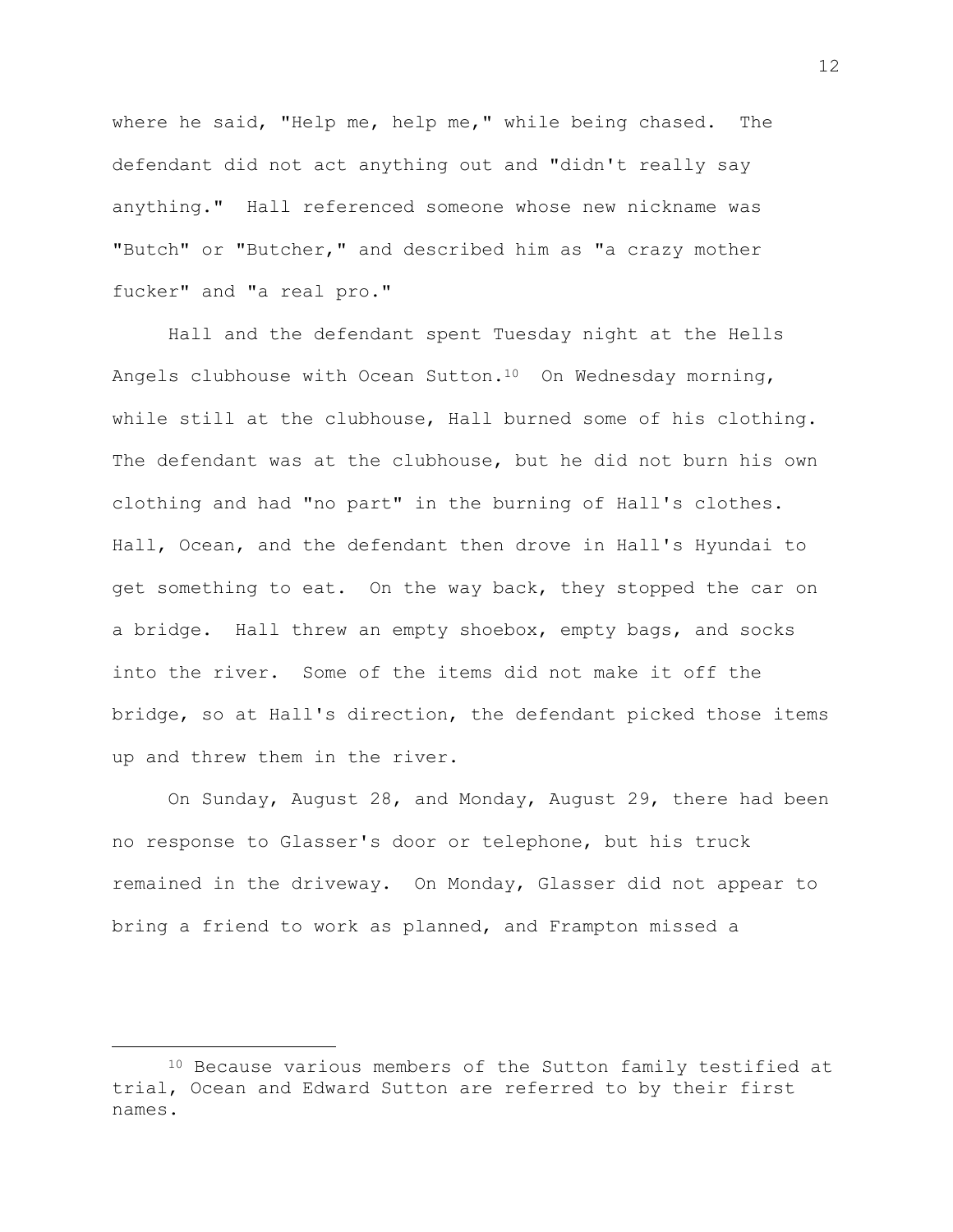doctor's appointment. A missing person's report was filed on Glasser and Frampton on Wednesday, August 31.<sup>11</sup>

On Sunday, September 4, Hall, Veiovis, and the defendant were questioned by State police at a gasoline station in Pittsfield. Police seized Veiovis's Jeep, Hall's socks and boots, and each man's cell phone. Later that day, Hall was arrested on other charges.

On Monday, September 5, State police Lieutenant David Foley told the defendant he was going to be arrested. The defendant remained in the area, staying at Ocean's apartment with her.

On Friday, September 9, after Casey revealed to police the location of the bodies, police began to search the property with Cole's consent. When police eventually excavated the property, they recovered a severed arm and black plastic bags containing the dismembered remains of Glasser, Frampton, and Chadwell. The autopsy of the body parts revealed that all of the victims had been shot and stabbed; their neck, arms, and legs had been removed, and two of the bodies had been cut through the torso. Most of the dismemberment had been accomplished by chopping or hacking with a sharp instrument, such as a butcher knife or meat cleaver. Veiovis and the defendant were arrested on Saturday, September 10. At some point after his arrest, the defendant

a<br>B

13

<sup>11</sup> A missing person's report had previously been filed for Chadwell on Monday, August 29.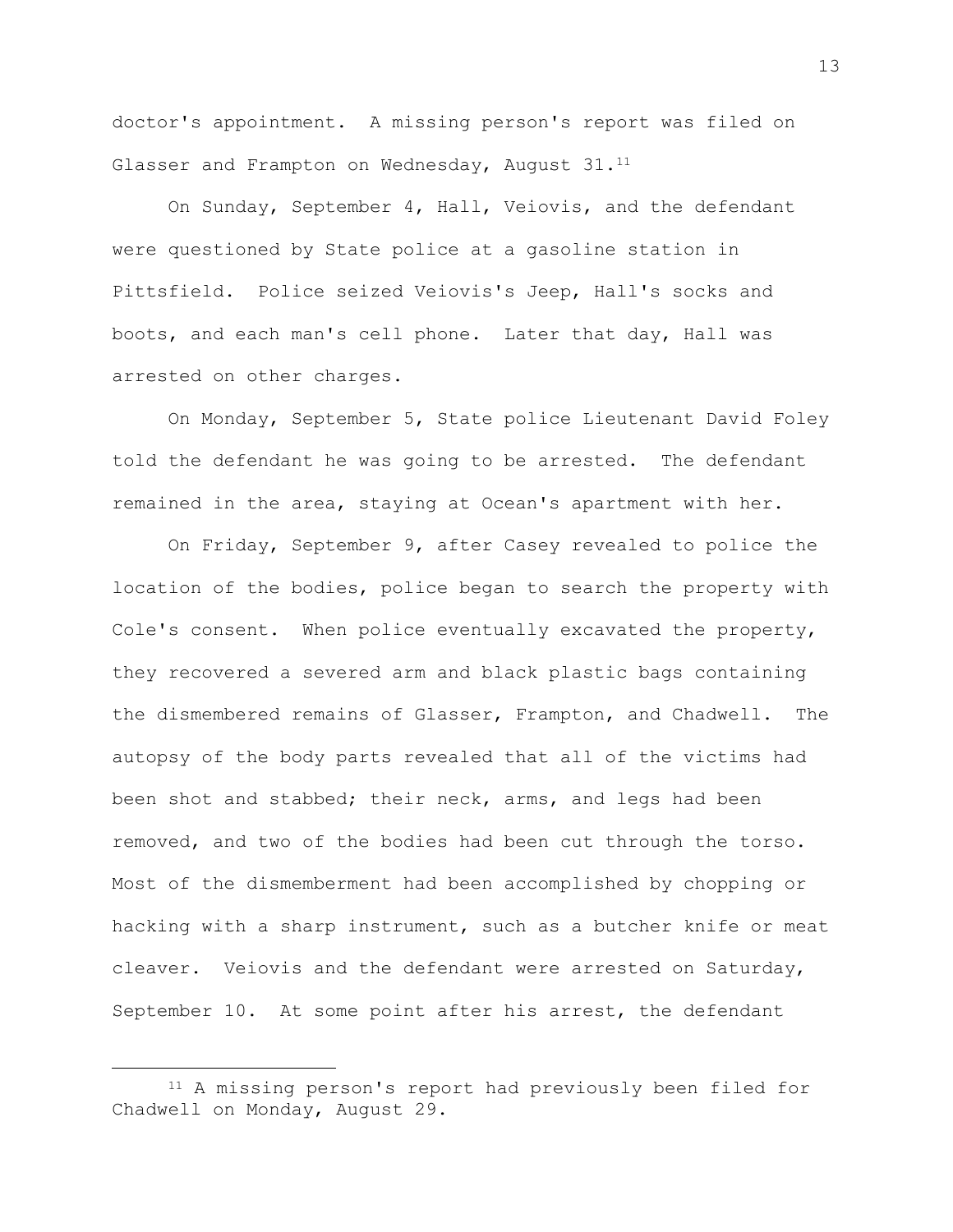called his girlfriend from jail and told her that the police had no clothes that they could tie to the victims in the case.

On September 12, police executed search warrants at two apartments in the same building in Pittsfield; one was Veiovis's current apartment, and the other he had recently vacated. In one of them, police found various weapons and anatomical illustrations, which we detail and discuss infra.

While in segregation at the Berkshire County house of correction in September 2011, the defendant met a fellow inmate, Christopher Letalien. Letalien testified that the defendant told him, "I got a body. Not only do I got one body, I got three bodies. . . . Not only do I got three bodies, but I made them disappear. . . . Not only did I make them disappear, but fourteen days later, they found them cut up into pieces at the bottom of a ditch." In several telephone calls from jail, Letalien asked family and friends to lie to help him with his pending case. In one, he said that his "ace" was his testimony against the defendant.

Subsequently, in October 2011, the defendant met another inmate, Jason Lemieux, in the Berkshire County house of correction. The defendant spoke to Lemieux about his case, which surprised Lemieux. Lemieux interpreted the defendant's willingness to discuss his case as both to brag as well as to intimidate other inmates. The defendant described to Lemieux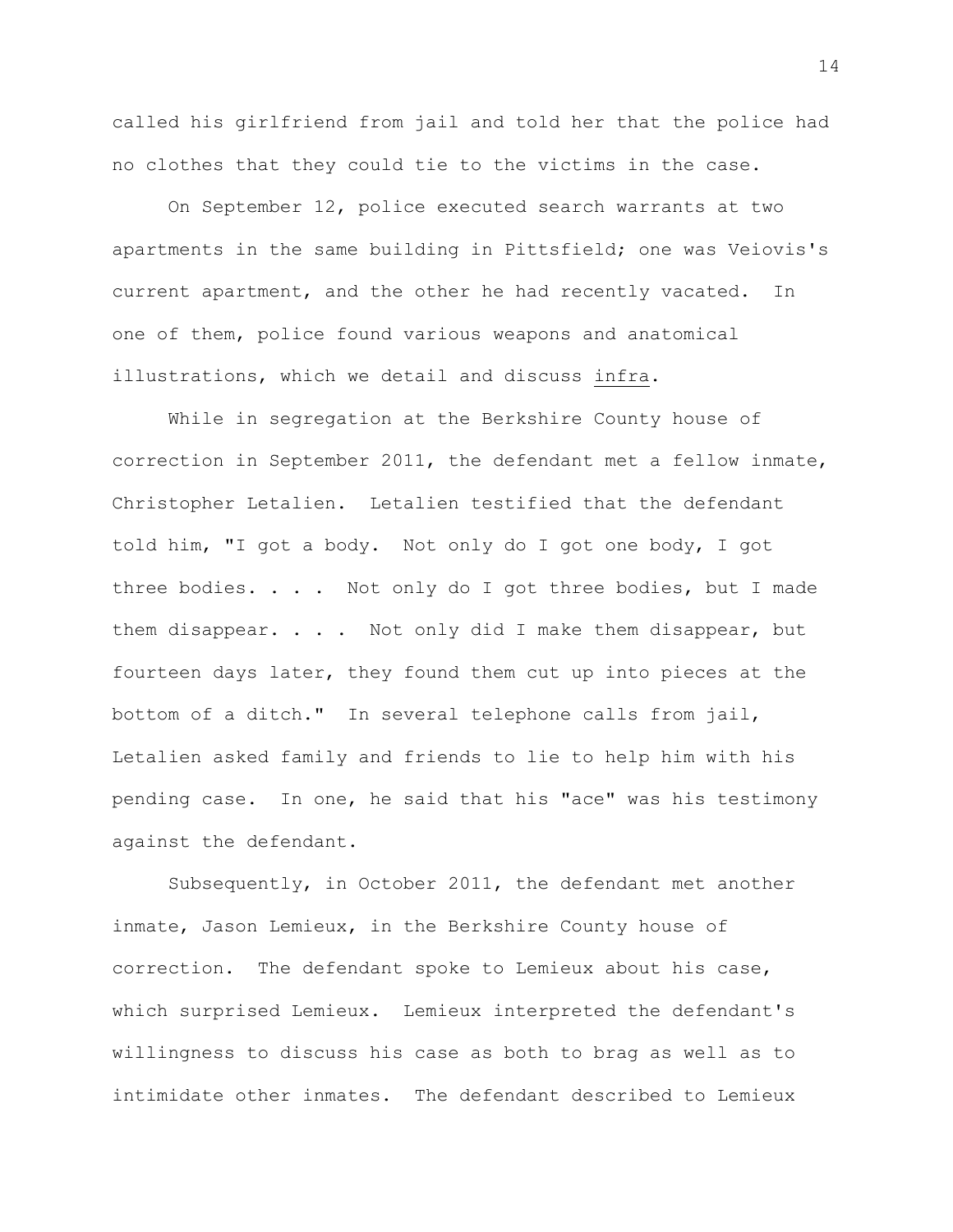that the victims were "tortured beyond torture" and "cut up and made to disappear." Leimeux also testified that the defendant referenced his involvement in the Aryan Brotherhood.

Two years later, in 2013, the defendant was held pretrial at Souza-Baranowski Correctional Center (SBCC), where he met Jethro Kempton, a fellow inmate and member of the Aryan Brotherhood. Kempton testified that before they met in person, the defendant wrote him a letter, which stated in part:

"Jethro, what's up, brother? I send my salutation your way. My name is David Chalue. I was with Kurt. I've heard a great deal about you, all good things, and I'm hoping to meet you when you get out. I'm a  $52(a)$ , fighting a triple out of Pittsfield. Things look good on that case. I'm to beat it and get back out there. About another year to [eighteen] months before trial. Anyways, was talking with Mark the other day, and he was saying you have two on deck. He said you like them and thought they would make a good addition. Keep them on deck, but right now, they [sic] just can't be any new additions until things are cleared up out west, et cetera. I'm sure if [sic] you knew this, so I just wanted to know. Also this is not for the two on deck to know about it. It's in-house biz. When things are cleared up everyone has to approve before those on deck are in. But there will be a lot of time to talk about it when you get over here. Hopefully, it won't be too long."

The letter was signed "David SS" and accompanied by lightning bolts that symbolized association with the Aryan Brotherhood. Kempton testified that when he and the defendant eventually met in person, the defendant noted that he had connections to the Aryan Brotherhood in the Federal penal system and California. After Kurt King, who was the former head of the Aryan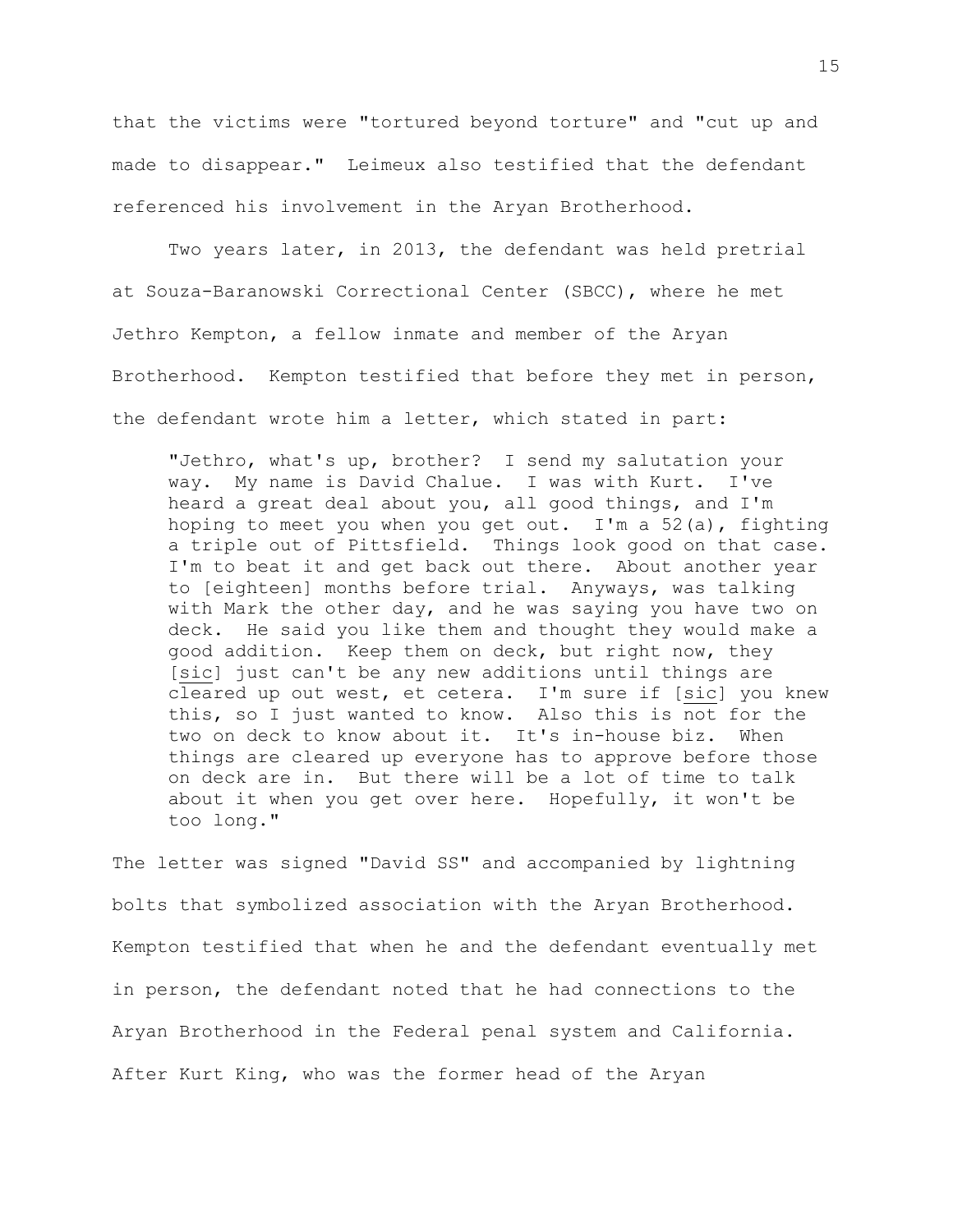Brotherhood in Massachusetts, died, it was decided that Kempton would be the new head of the Aryan Brotherhood in Massachusetts and the defendant would "go along" with him.

Kempton testified that the defendant had said he felt like he could trust Kempton, and thus told Kempton about his case. The defendant described Hall to Kempton as a "Big Dummy," and said he was just using Hall to attain access to firearms. Kempton testified that the defendant described the kidnappings, saying that "he knocked on the door of the individual's home. He went to get one guy  $-$ - the guy they were looking for  $-$ - and they happened to have two friends over that night." The defendant described the killings in a joking manner. Kempton testified, describing the defendant's statements: "[W]hile they were shooting them, one guy ran off in the woods naked. He said he stripped naked and started shooting him. He didn't say who shot who or who ran after who. He just said we had to track him down in the woods." Kempton further testified that the defendant "let the bodies, you know, sit for [a while] so the blood would coagulate, so that when they dismembered them, it wouldn't . . . squirt."

Also in 2013 while at SBCC, the defendant met another inmate, Jeffrey Cashman. Cashman had previously become a member of the Aryan Brotherhood, but later learned his membership was in doubt. Cashman spoke with the defendant about his issue with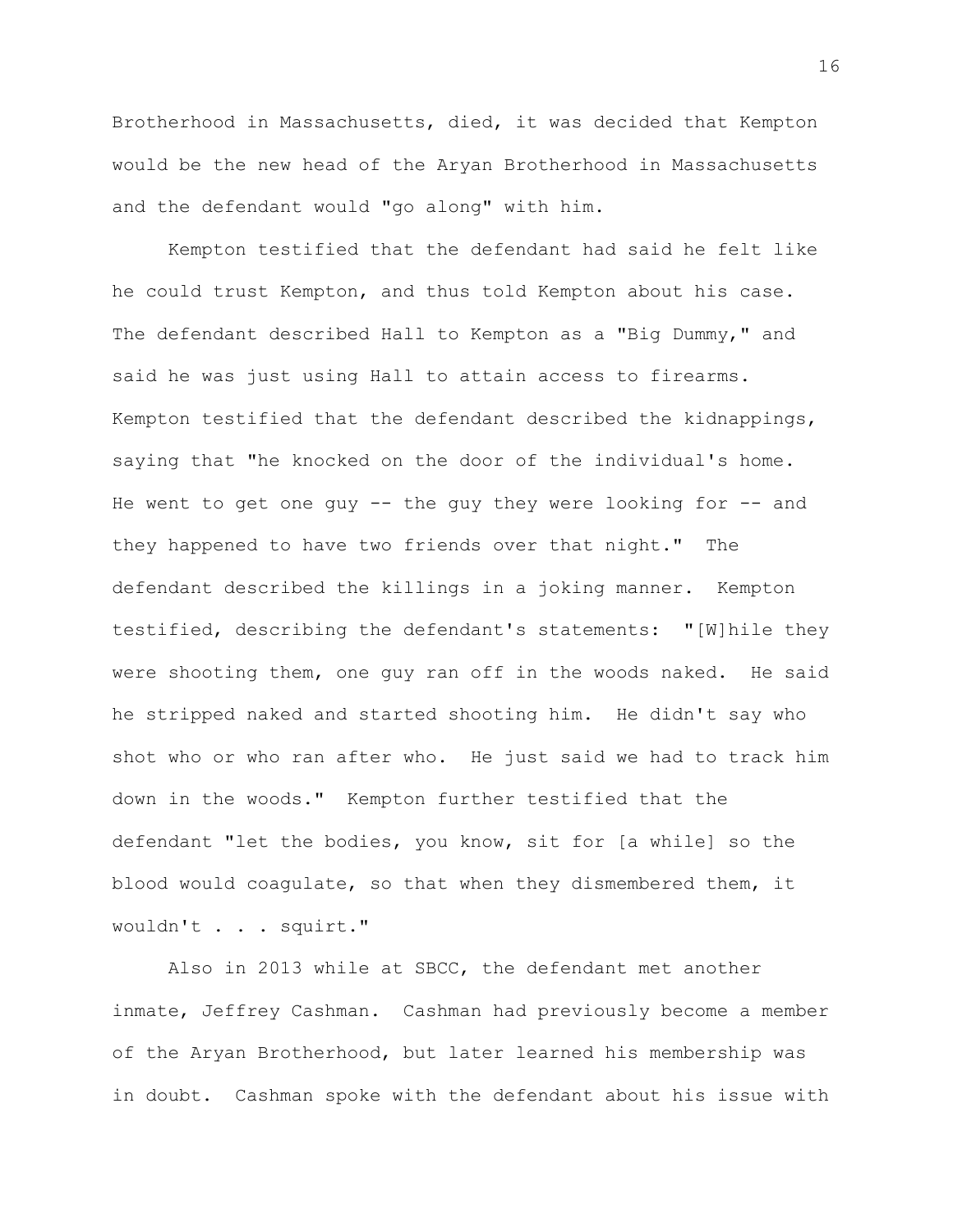his Aryan Brotherhood membership. The defendant told Cashman, "[Y]ou're all set. I'm putting you up. You're in." The defendant told Cashman he trusted him. At one point, the defendant told Cashman that he wanted him to read a "novel." The "novel" was sent down to Cashman's cell, and it turned out to be the defendant's discovery packet. Inside the packet, there was a small note that stated:

"Yeah, check out this novel on a bro's case. A quick read, but enjoyable read. Keep in mind the names of all of the rats in this case. I'm sure they will all be making their way up this way. And yes, they're all in the hat. Listen, I'm willing to reinstate you, but I first have to know without a doubt, [one hundred] percent, are you willing to give your life for this thing, because once you're in, there's no way out. That means making your bones when the time comes. Are you willing to do that? If so, let me know. Respects, D."

Cashman testified that "in the hat" meant "a death contract on you and all members of the Aryan Brotherhood in that institution, names go in a hat and whatever name comes out, they're the one that kills him or hurts him, whichever." Cashman testified, "'Making your bones' means you're on probation. You're actually -- you're not a member. You're an associate. And then once you make your bones, you're -- you're directed to do a hit, either to hurt somebody or kill somebody - - very rarely just to hurt; usually it's death. Death contract."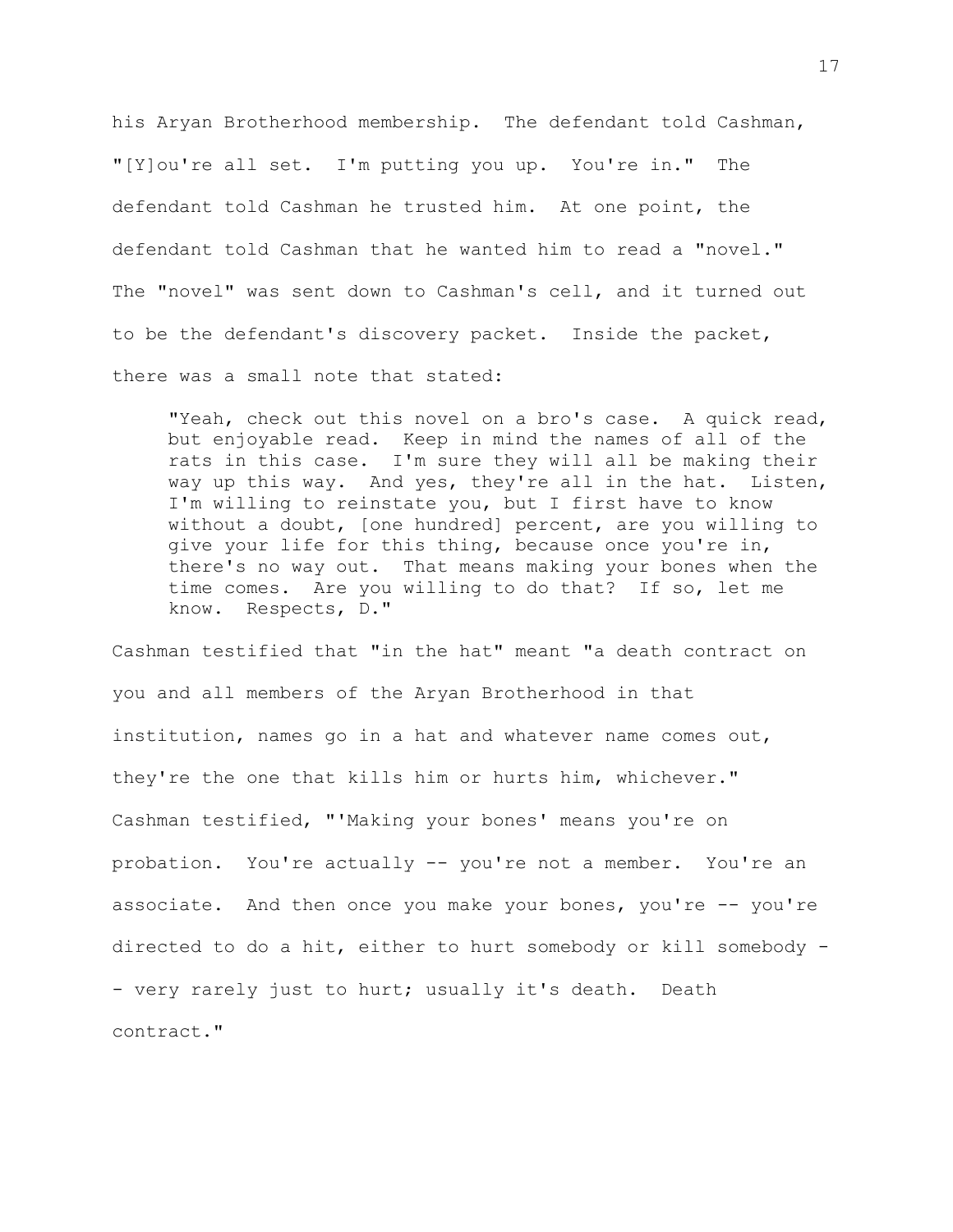Cashman's testimony about the defendant's description of the killings differed slightly from the other evidence. Cashman testified that the defendant had said that after kidnapping the victims, the defendant, Hall, and Veiovis went to Casey's house in New York. Casey was upset because he expected one victim, not three. After that, the group went to one of Hall's properties, where the killings took place. Further, Cashman testified that the defendant had referenced a woman being present during the killings, saying "one of the girls" went to pick up a saw and Hall told her "you don't want to touch that." The defense attorney impeached Cashman with evidence that Cashman had read the 103-page "novel" of discovery from the case, and thus was already familiar with many of the details. On cross-examination, Cashman testified that he had read many of the details in the discovery packet, including the information about a woman picking up a saw.

The defendant was tried from April 22 to May 16, 2014, for murder in the first degree, kidnapping, and witness intimidation.<sup>12</sup> After the defendant was convicted, he commenced this appeal.

<sup>&</sup>lt;sup>12</sup> The defendant was the second to be tried, after Hall and before Veiovis. All three cases were tried in front of the same judge.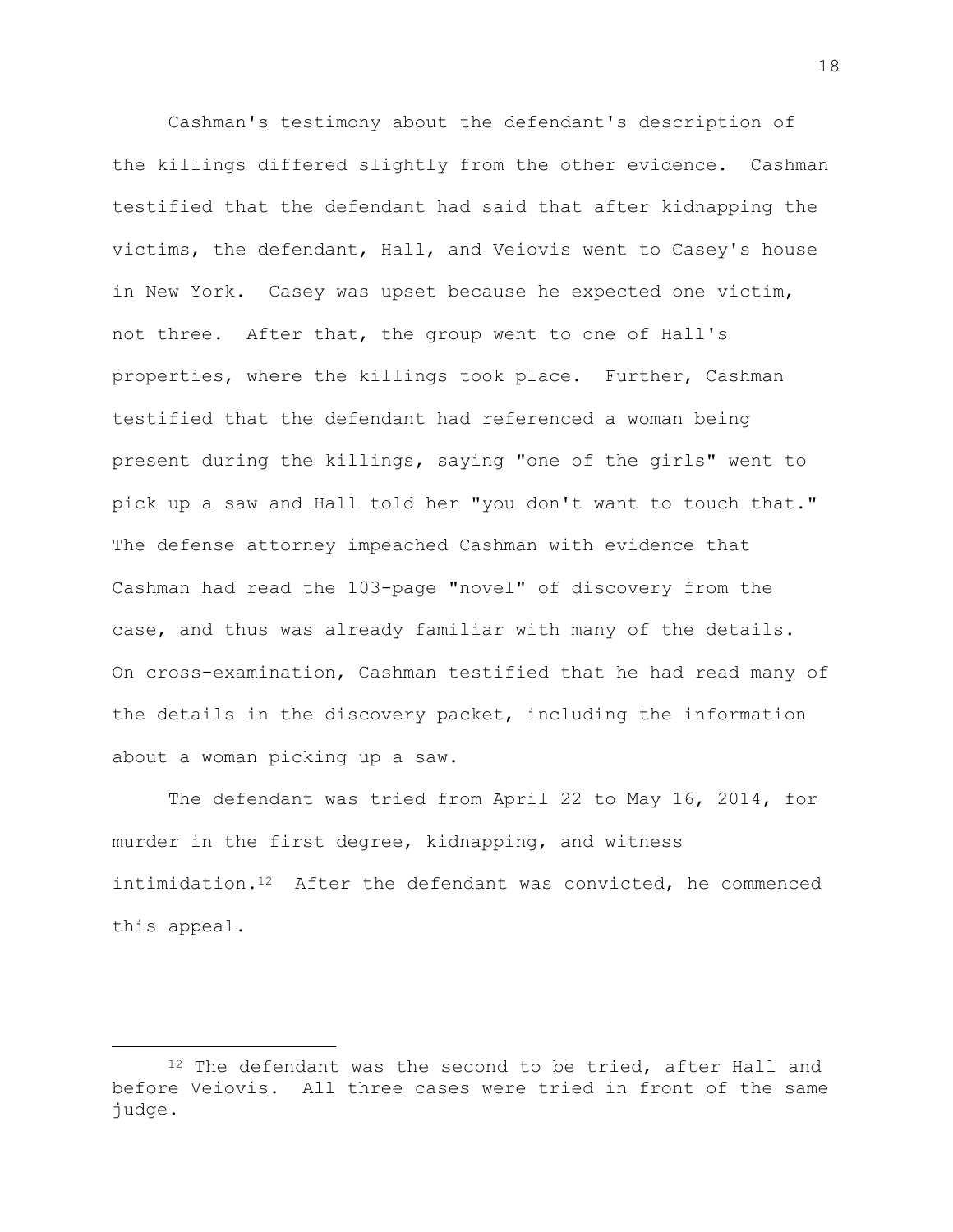2. Discussion. a. Tuey-Rodriquez charge. The defendant argues that the judge twice administered an impermissible Tuey-Rodriquez charge -- first to a lone juror, and then to the entire jury. See Rodriquez, 364 Mass. at 101-102; Tuey, 8 Cush. at 2-3. Because defense counsel timely objected to the charges, we apply the prejudicial error standard first to consider whether the judge erred and, if so, whether we can be certain that the improper instruction "did not influence the jury, or had but very slight effect" (citation omitted). Commonwealth v. Flebotte, 417 Mass. 348, 353 (1994). We conclude that it was error for the judge to instruct an individual hold-out juror with certain elements of the Tuey-Rodriquez charge, but that it was not so coercive here as to require reversal of the defendant's convictions.<sup>13</sup>

i. The instruction. On the fourth day of deliberation, the jury sent a note saying that they had reached unanimous verdicts. Guilty verdicts were announced, and the defendant asked the judge to poll the jury. The clerk inquired of the juror in seat one (juror no. 1) if she agreed with the verdicts, and she said "no." After a brief recess and the judge's denial

<sup>&</sup>lt;sup>13</sup> We discern no error with the judge's instructions to the entire jury, as they did not contain any elements of the Tuey-Rodriquez charge. Thus, our analysis is limited to the judge's sidebar colloquy with the individual juror.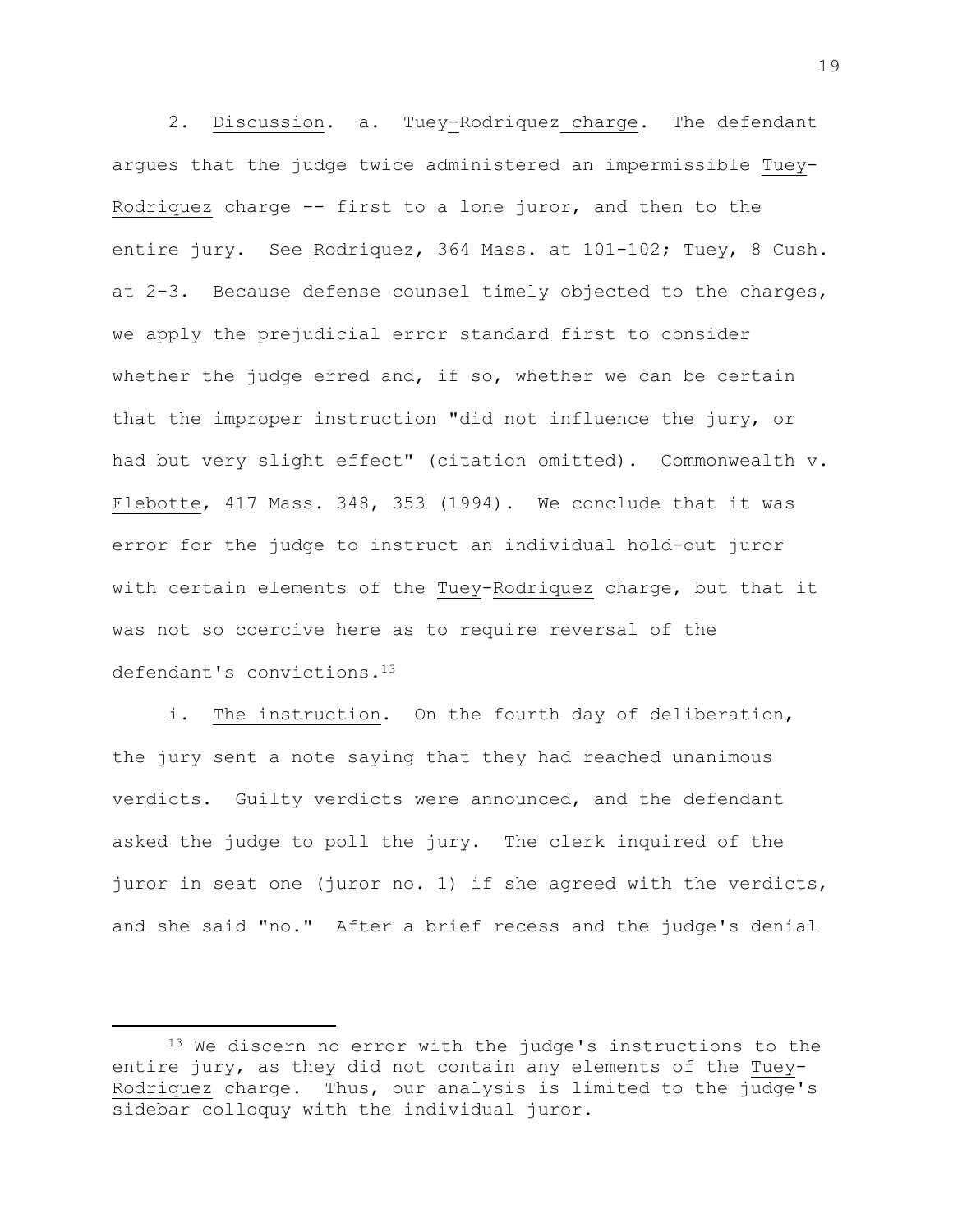of the defendant's oral motion for a mistrial, the judge ordered the jury to resume deliberations.

Five minutes later, the judge alerted counsel that juror no. 1 was refusing to reenter the deliberation room. The judge informed counsel that he planned to call juror no. 1 to sidebar to speak with her. The judge then had the following exchange with juror no. 1 at sidebar:

The judge: "[Juror no. 1], good afternoon."

Juror no. 1: "Good afternoon."

The judge: "Come closer, please. I just want to say a couple of things to you. First of all, I just want you to listen, I don't need you to say anything, okay?"

Juror no. 1: "Okay."

The judge: "As I instructed you before, if you have any honestly held feelings about the facts of this case, no one is suggesting that you surrender those feelings. On the other hand, it is important that you listen to your fellow jurors with an open mind and see if you can come to a unanimous decision. I'm going to ask that you return to deliberate with them. I know it might be difficult but it is important that you keep an open mind and listen, and again, it's important that you not surrender your feelings if convinced."

Juror no. 1: "Okay."

The judge: "Can you do that?"

Juror no. 1: "Yes, sir."

The judge: "Thank you very much. You may be excused." After the juror left the room, defense counsel objected to the discussion that had just taken place. The jury resumed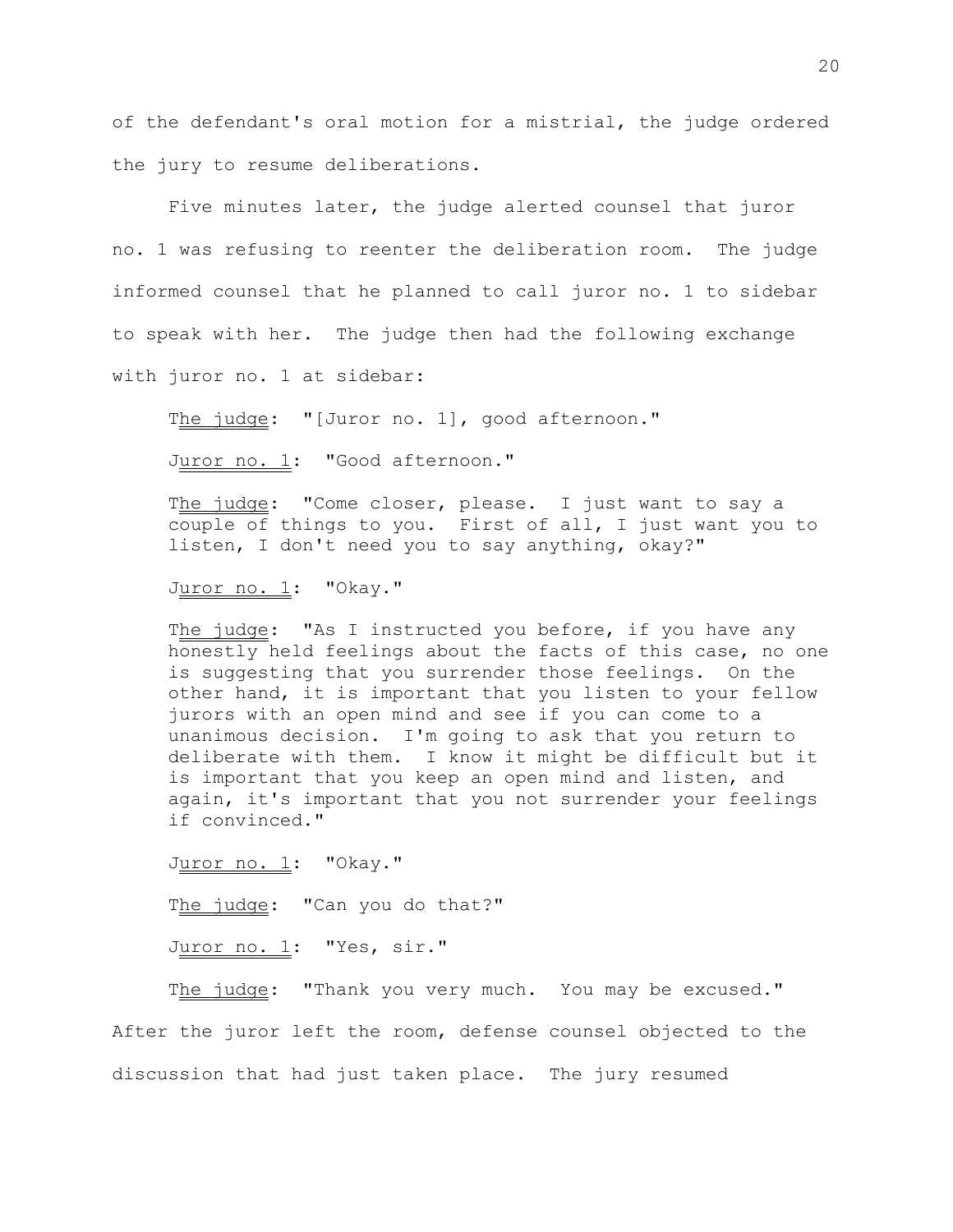deliberations, and they returned approximately two and one-half hours later asking to be excused for the evening.

The next morning, defense counsel renewed his motion for a mistrial, and noted that several jurors, including the foreperson, had "act[ed] out" when asked to return to deliberate further. Specifically, he reported that the foreperson threw a pencil, slammed his book on a chair, and shook his head when juror no. 1 said that she did not agree with the verdicts. Counsel also noted that several other jurors were crying.

In response, the judge instructed the full jury:

"Ladies and gentlemen, I know from my own observations of you yesterday, that some of you had an emotional reaction when the verdict was announced, when you were ordered to resume your deliberations after I determined that the verdict was not unanimous, and then again at the end of the day when I ordered you to return here today for continued deliberations.

"You will recall that I earlier instructed you that emotion or sympathy, passion or prejudice, should play no role in your deliberations. I urge you to follow that instruction and remove emotion from your deliberations in an effort to reach a unanimous verdict, if you can do so in good conscience.

"Please try to be patient and respectful of the views of your fellow jurors as you work toward that end. I now excuse you to continue your deliberations."

The jury left the court room at  $9:26$  A.M. and returned at 2:35 P.M. with unanimous verdicts of quilty on all charges. At defense counsel's request, the judge again ordered the clerk to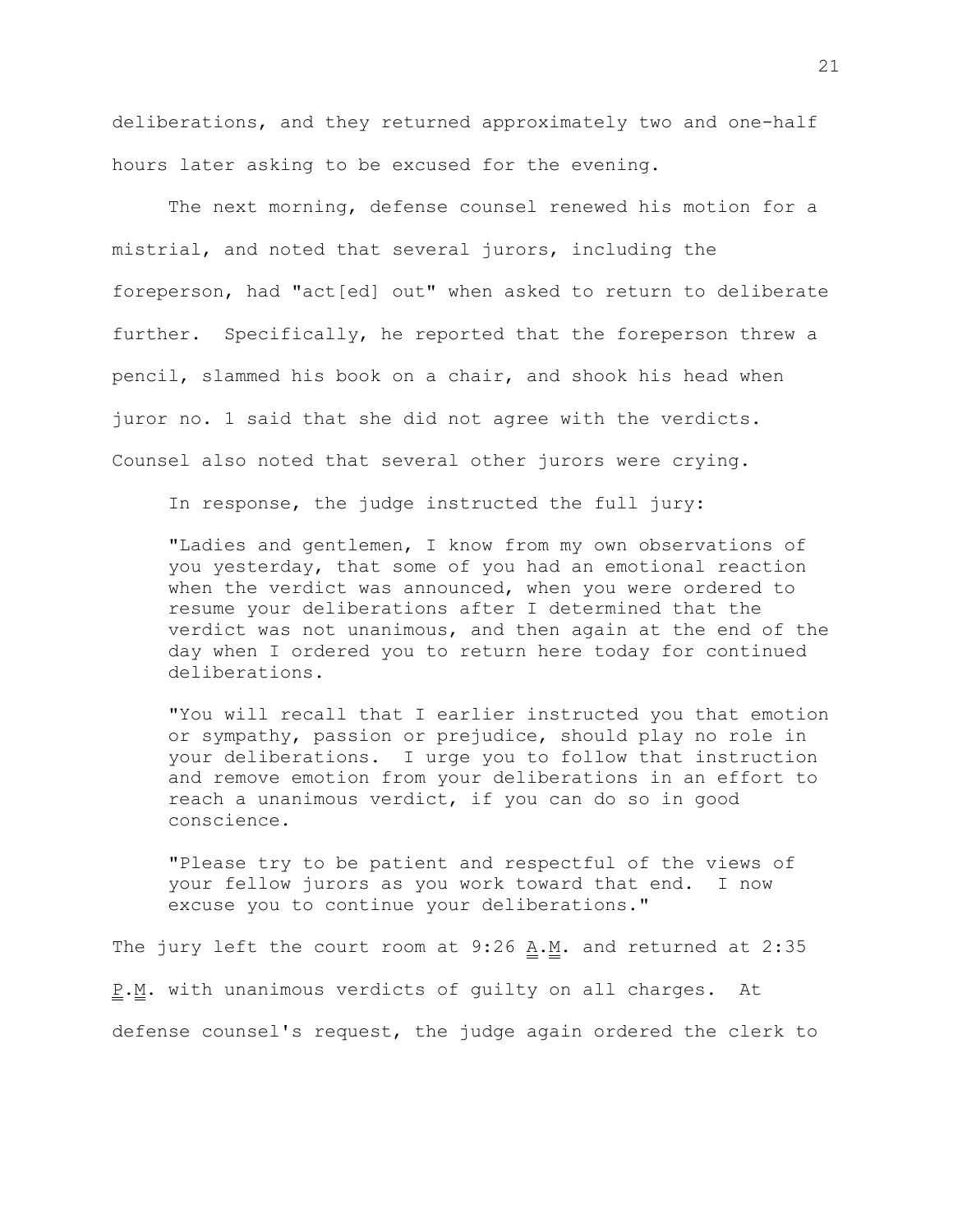poll the jury, and all jurors affirmed that the verdicts were theirs.

ii. Analysis. The Tuey-Rodriquez charge -- first outlined in 1851 in Tuey, and later modified in 1973 in Rodriquez -- is a model charge intended for a deadlocked jury to encourage them to continue deliberating. When used appropriately and after the jury have engaged in due and thorough deliberation, the charge is an important tool "designed to urge the jury to reach a verdict by giving more serious consideration to opposing points of view." Commonwealth v. Semedo, 456 Mass. 1, 20 (2010). See G. L. c. 234A, § 68C. The trial judge is ordinarily in the best position to determine whether giving such a charge is appropriate, and thus "[t]he decision whether to provide the Tuey-Rodriquez charge is . . . committed to [his or her] sound discretion." Ray v. Commonwealth, 463 Mass. 1, 6 (2012). The Federal analog, known as the "Allen charge," borrows directly from Tuey. Commonwealth v. Mascolo, 6 Mass. App. Ct. 266, 273 n.6, cert. denied, 439 U.S. 899 (1978). See Allen v. United States, 164 U.S. 492, 501 (1896).

These charges have been criticized for their "tendency to coerce jurors into returning verdicts." Mascolo, 6 Mass. App. Ct. at 273-274. See Ray, 463 Mass. at 6, quoting Rodriquez, 364 Mass. at 100 (charge carries "a 'sting'" and risks coercion when used improperly). The Allen (or Tuey-Rodriquez charge) has been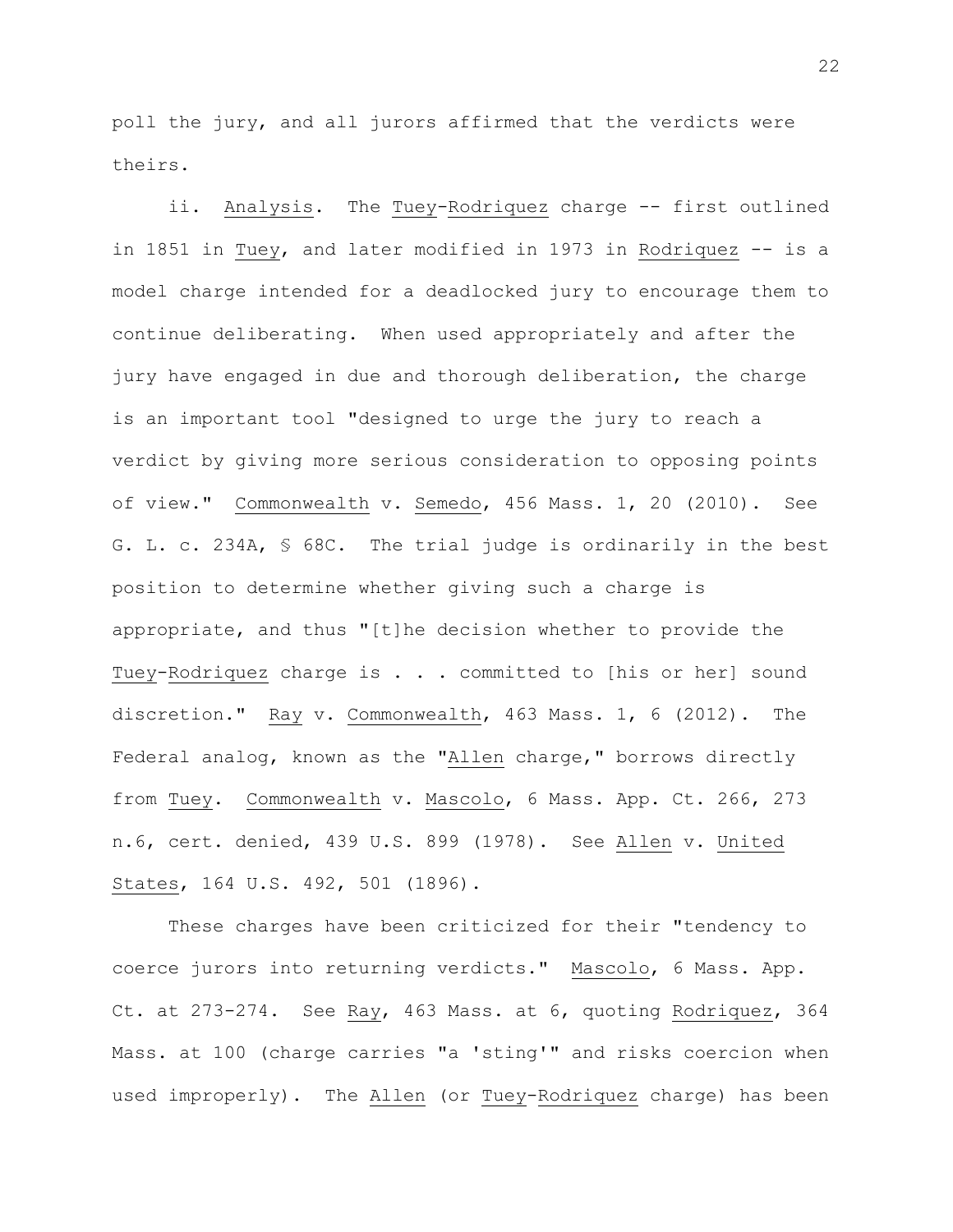referred to as "the dynamite charge, the third degree instruction, the shotgun instruction, or the nitroglycerin charge" because of its ability to "blast a verdict out of a jury otherwise unable to agree that a person is guilty." United States v. Bailey, 468 F.2d 652, 666 (5th Cir. 1972). The coercive impact of the charge is heightened if a juror interprets the instruction as being leveled directly at him or her. See United States v. Sae-Chua, 725 F.2d 530, 532 (9th Cir. 1984). To this end, many Federal courts have held that giving even a modified Allen charge to a lone juror -- or to the full jury when the judge knows the identity of a small number of hold-out jurors  $--$  is reversible error.<sup>14</sup>

<sup>&</sup>lt;sup>14</sup> Indeed, this appears to be a consensus among Federal courts. See United States v. Ajiboye, 961 F.2d 892, 894 (9th Cir. 1992) ("Even when the judge does not inquire but is inadvertently told of the jury's division, reversal is necessary if the holdout jurors could interpret the charge as directed specifically at them -- that is, if the judge knew which jurors were the holdouts and each holdout juror knew that the judge knew he was a holdout"); Sae-Chua, 725 F.2d at 532 (giving modified Allen charge was reversible error where judge knew identity of sole dissenting juror and juror aware that judge possessed that knowledge); Cornell v. Iowa, 628 F.2d 1044, 1048 n.2 (8th Cir. 1980), cert. denied, 449 U.S. 1126 (1981) ("[C]oercive impact of even a modest Allen charge is heightened when preceded by any inquiry as to the jury's numerical division"). See also United States v. Vanvliet, 542 F.3d 259, 268 n.12 (1st Cir. 2008) (no abuse of discretion when judge gave Allen charge after jury volunteered that they were split six to five, given that there were not just one or two hold-out jurors who would feel isolated and outnumbered and interpret charge as leveled directly at them). Cf. Lowenfield v. Phelps, 484 U.S. 231, 253 (1988) (Marshall, J., dissenting) ("Allen charge given on the heels of a jury poll poses special risks of coercion");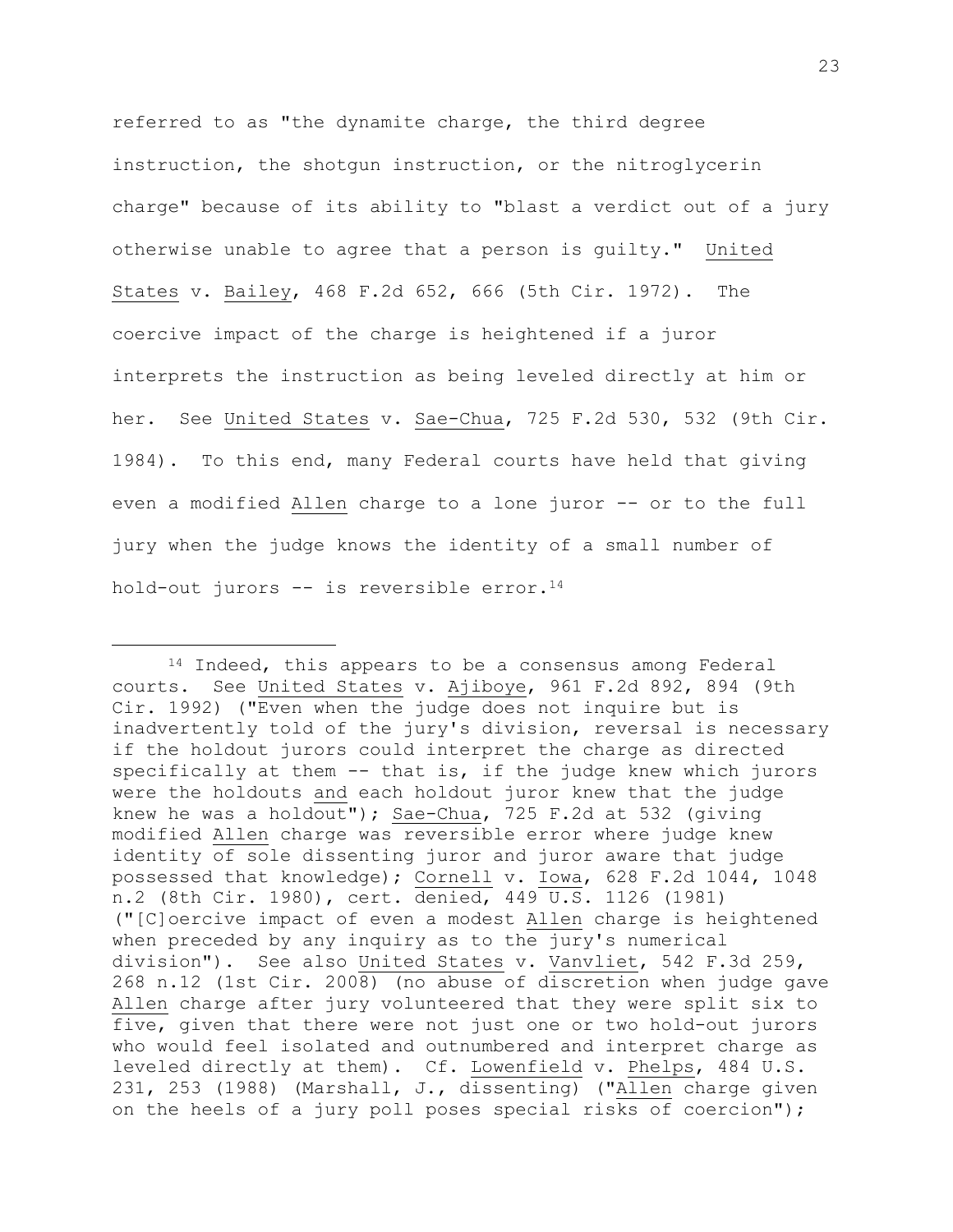The instruction need not include every element of the Tuey-Rodriquez charge to be analyzed as one. Various courts have analyzed modified Allen charges, which include some, but not all, of the language of the model charge. See, e.g., United States v. McElhiney, 275 F.3d 928, 936 (10th Cir. 2001) ("An instruction that departs from the pure charge, whether by omission or embellishment, we call a 'modified' Allen instruction"). The ultimate inquiry is not how closely an instruction tracks the model language, but rather whether the instruction was "impermissibly coercive in a way that undermined the integrity of the deliberation process" (citation omitted). Id. at 940.<sup>15</sup>

United States v. Brown, 426 F.3d 32, 38-39 (1st Cir. 2005), cert. denied, 546 U.S. 1189 (2006) (no abuse of discretion when judge declared mistrial instead of singling out lone hold-out juror for questioning because proper to prioritize avoiding coercion of questioning juror in isolation).

15 Indeed, one court has held:

L,

"[E]ven if the [trial] court's comments did not constitute an instruction (Allen or otherwise), its remarks still had the potential to coerce the jury, and, as coercion is the primary concern with the giving of an Allen instruction, the overall Allen analysis would still be applicable. In other words, the [trial] court's comments would be examined under all the circumstances to determine whether the verdict reached by the jury was a product of impermissible coercion.  $\ldots$  . To summarize, the fact that [the trial] court's comments constituted a departure from the 'typical' Allen charge does not mean that they are subject to no critical inquiry whatsoever."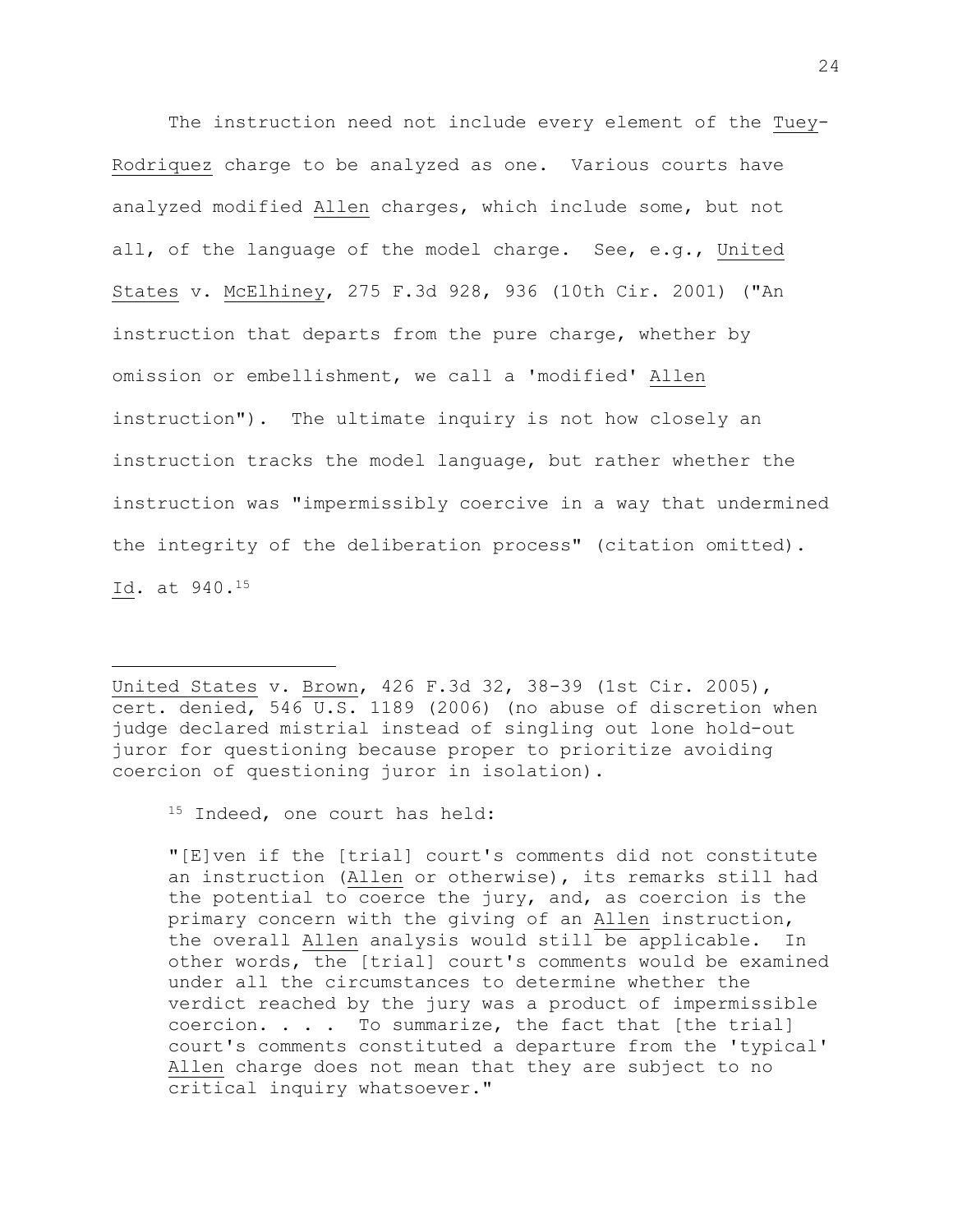The defendant argues that this case is analogous to United States v. Zabriskie, 415 F.3d 1139 (10th Cir. 2005). There, the judge conducted an ex parte and in camera conversation with a hold-out juror, in which the judge questioned the juror about whether he could follow the judge's instructions with an open mind, asked whether he was willing to participate and deliberate, and told him not to sacrifice his personal beliefs if they were based on the evidence. Id. at 1141-1143. The United States Court of Appeals for the Tenth Circuit found that "the trial judge's admonitions interspersed throughout her conversation with [the juror] match[ed] the essential elements of a typical Allen charge." Id. at 1147 n.11. The court held that it was "impermissibly coercive to selectively and privately give what amounts to an Allen instruction to a hold out juror." Id. at 1148.

We agree with the defendant that the judge's sidebar colloquy with juror no. 1 was erroneous. The judge conducted an individual colloquy with a hold-out juror, at which time the judge knew that she was a hold-out. More importantly, the juror would have been aware that the judge knew her position when the jury were polled, a scenario that reasonably might lead a juror

McElhiney, 275 F.3d at 941. See United States v. Cheramie, 520 F.2d 325, 329 n.3 (5th Cir. 1975) ("the denomination of the charge is of only tangential importance").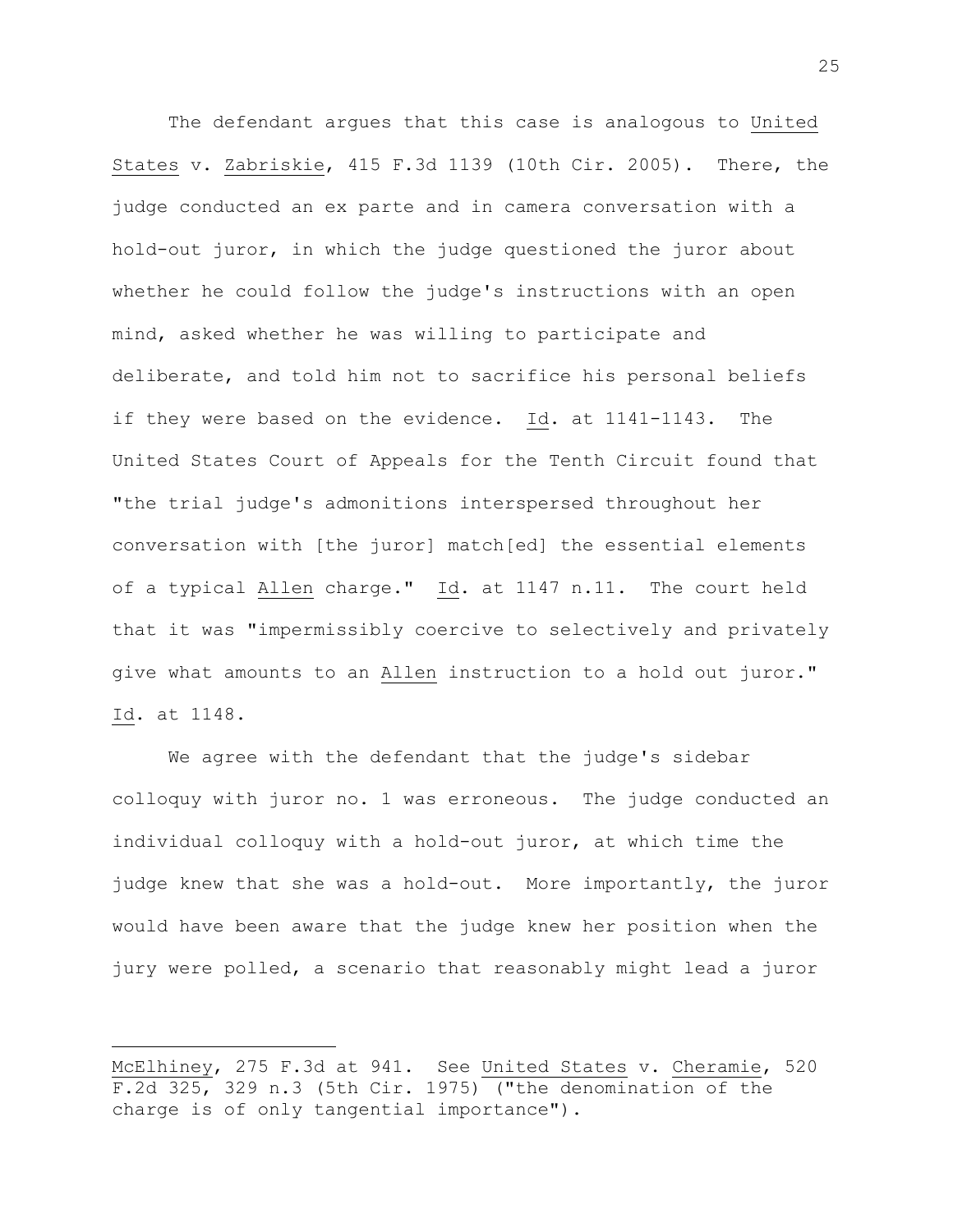to question even honestly held beliefs. See Sae-Chua, 725 F.2d at 532 (giving modified Allen charge was reversible error where judge knew identity of sole dissenting juror and juror was aware that judge possessed that knowledge). Finally, the judge instructed the juror to keep an open mind and see whether the jury could come to a unanimous decision -- a prototypical element of the Tuey-Rodriquez charge.<sup>16</sup> Thus, the indicia of coercion present in the judge's language here rendered it improper for the judge to give the lone juror this instruction in isolation. See Sae-Chua, supra.

However, although this was error, we are confident that it "did not influence the jury, or had but very slight effect" for two reasons. Flebotte, 417 Mass. at 353. First, when considered together, the exchange here was less coercive than what took place in Zabriskie. Although not dispositive, the conversation in Zabriskie occurred both ex parte and in camera - - certainly a more coercive atmosphere than sidebar.<sup>17</sup> See

a<br>B

<sup>17</sup> The Commonwealth distinguishes Zabriskie on this point alone, noting that giving a supplemental instruction ex parte without first consulting counsel violates a defendant's right to

<sup>16</sup> The court in Zabriskie, 415 F.3d at 1147 n.11, held that the colloquy "match[ed] the essential elements of a typical Allen charge," although the judge did not actually recite the most coercive elements: the judge did not reference the undesirability of a mistrial or jurors in the minority reconsidering their views in light of the majority. See Allen, 164 U.S. at 501. That the colloquy did not contain every element of the Allen charge was immaterial.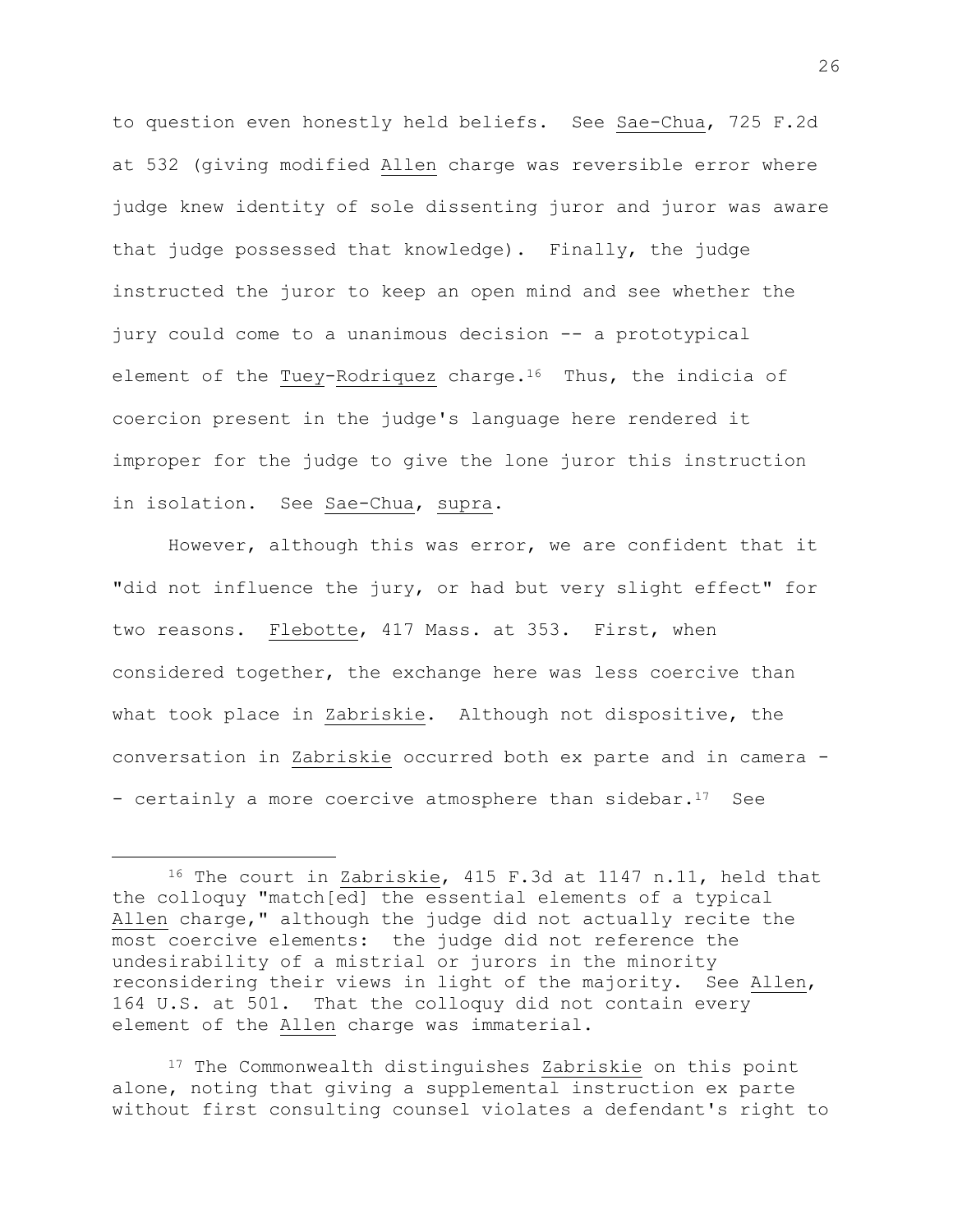Zabriskie, 415 F.3d at 1142. Although the judge here and the judge in Zabriskie encouraged the juror to reach a consensus with other jurors, the language the judge used in Zabriskie was heavy-handed.18 Id. at 1143. Further, in Zabriskie, the conversation was much longer and the judge asked the juror the same questions over and over again.<sup>19</sup> See id. at 1142-1143.

<sup>18</sup> For example, in Zabriskie, 415 F.3d at 1143, the judge told the juror, "It's your duty as jurors to consult with one another and deliberate with a view to reaching an agreement . . . , " whereas here the judge merely said, "[I]t is important that you listen to your fellow jurors with an open mind and see if you can come to a unanimous decision."

<sup>19</sup> For example, the judge in Zabriskie essentially asked the juror if he was participating and if he had an open mind five times in a row:

The judge: "But I understand that you have come into a block, and your fellow jurors say that some of that block is due to you. Are you participating in jury deliberations" (emphasis added)?

The juror: "Yes, ma'am."

. . .

a<br>B

The judge: "Are you participating in the jury deliberations (emphasis added)?"

The juror: "Yes, ma'am."

be present. See United States v. Collins, 665 F.3d 454, 462 (2d Cir. 2012). While it is true that such a conversation may violate a defendant's right to be present, that was not part of the court's analysis in Zabriskie. Zabriskie addressed whether the conversation was coercive, although the fact that the instruction was given "selectively and privately" was an important element of the analysis. Zabriskie, 415 F.3d at 1148 (raising concern that Allen charge "especially [coercive] when it is done in private").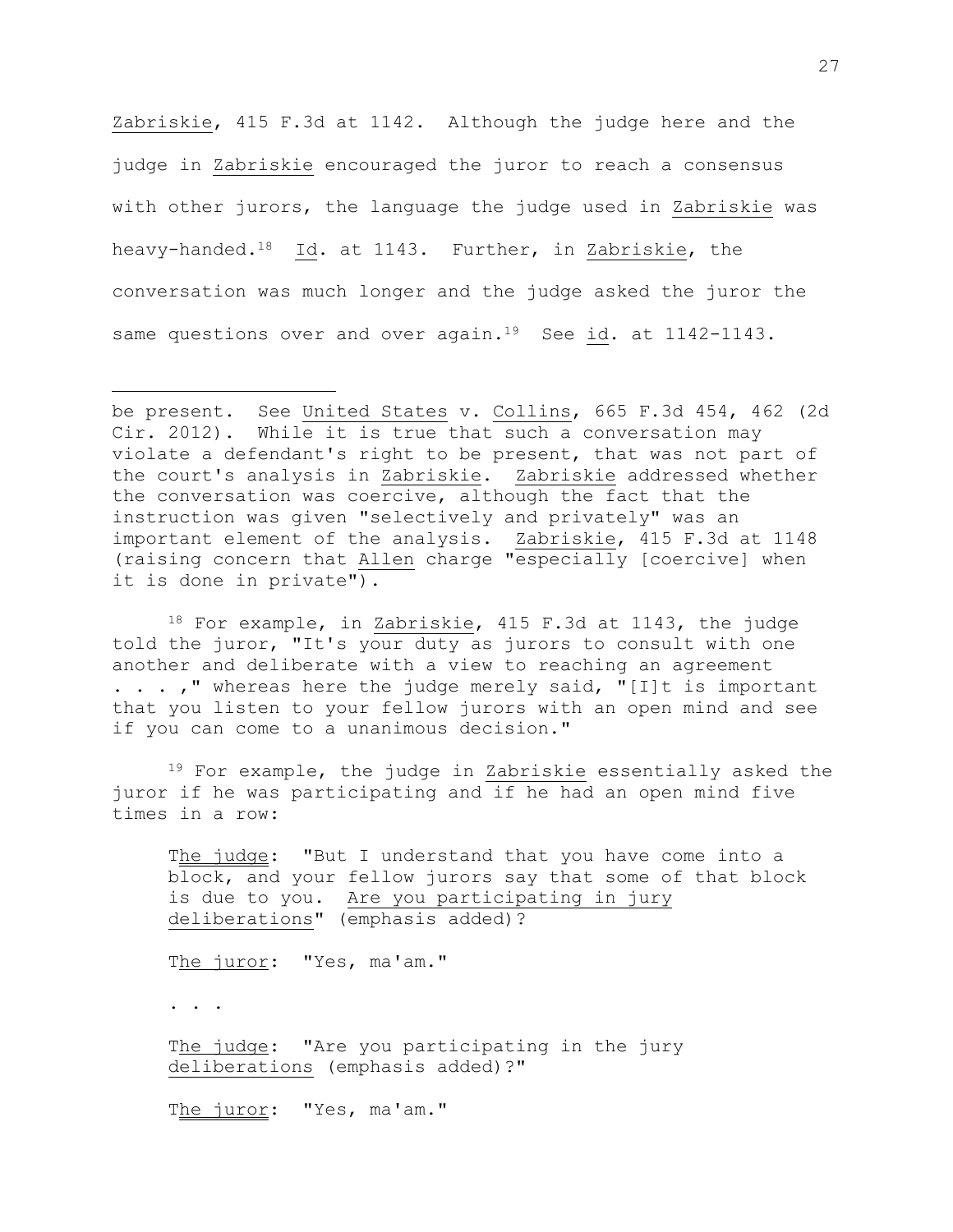Indeed, when the juror was asked whether he was attempting to base his decision on the evidence, he revealed part of his thought processes, mentioning lying awake at night thinking about the case. Id. at 1143. Even then, the judge in Zabriskie did not relent, but rather continued to question the juror about whether he could follow the instructions, whether he could reexamine his own views, and again whether he could participate with an open mind. See id. In comparison, here, the judge's significantly shorter colloquy with juror no. 1 was more

. . .

a<br>B

The judge: "All right. You know, I've given several instructions when this problem started coming up, which it did early, saying that it was the obligation of each juror to reexamine his or her own views. In other words, you didn't go in there -- did you go -- you had to go in with an open mind" (emphasis added).

The juror: "Yes, ma'am. I did."

The judge: "And then you have to look at the evidence and listen to the arguments and keep an open mind to what others are saying, but meanwhile you do not sacrifice your own firm convictions" (emphasis added).

The juror: "Yes, ma'am."

The judge: "You must at all times be open and be willing to participate and deliberate. Do you believe you have followed that?" (Emphasis added.)

The juror: "Yes, ma'am. I'll follow it even more if need be."

Zabriskie, 415 F.3d at 1142-1143.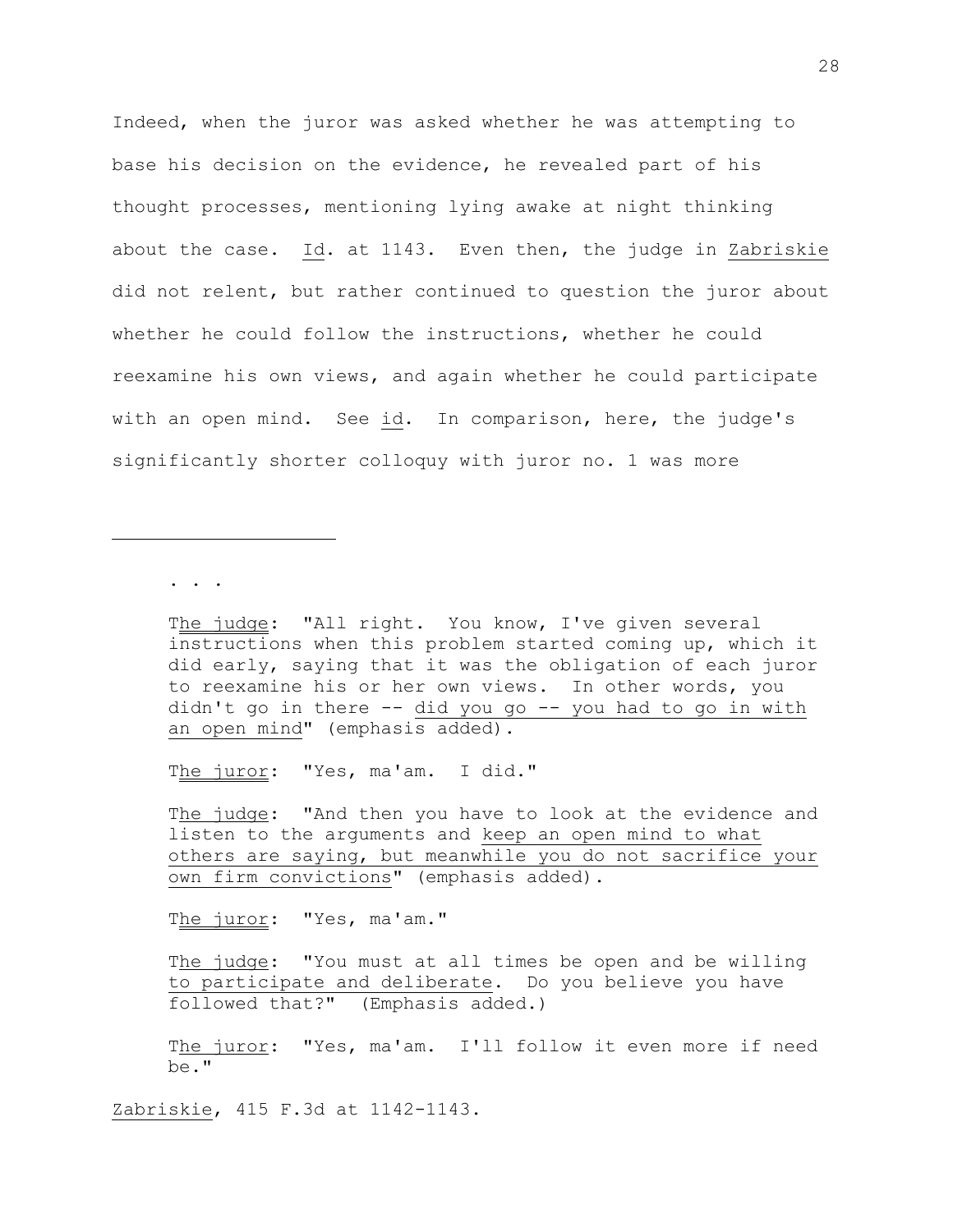restrained, emphasized twice that the juror not surrender her feelings, and thus contained fewer indicia of coercion.

The second reason for concluding that the improper instruction was not prejudicial is that the jury here continued to deliberate for a substantial amount of time following the judge's exchange with juror no. 1. The colloquy with juror no. 1 took place around  $3:30$  P.M. on the fourth day of deliberations. The jury then resumed deliberations for another two and one-half hours that afternoon, and returned the following day and deliberated another five hours before returning verdicts. The amount of time the jury continue to deliberate is probative of how coercive the instruction was. See Lowenfield v. Phelps, 484 U.S. 231, 240 (1988) (verdict soon after supplemental instruction suggests possibility of coercion); United States v. Webb, 816 F.2d 1263, 1267 (8th Cir. 1987) (that jury deliberated only fifteen minutes after receiving Allen charge went to coercive effect). But see Smalls v. Batista, 191 F.3d 272, 281 (2d Cir. 1999) (length of deliberation did not diminish coerciveness of supplemental charge).

Finally, we must consider the difficult position in which the judge found himself when juror no. 1 refused to reenter the jury room after the jury were polled, revealing nonunanimous verdicts. The jury had not previously indicated that they were

29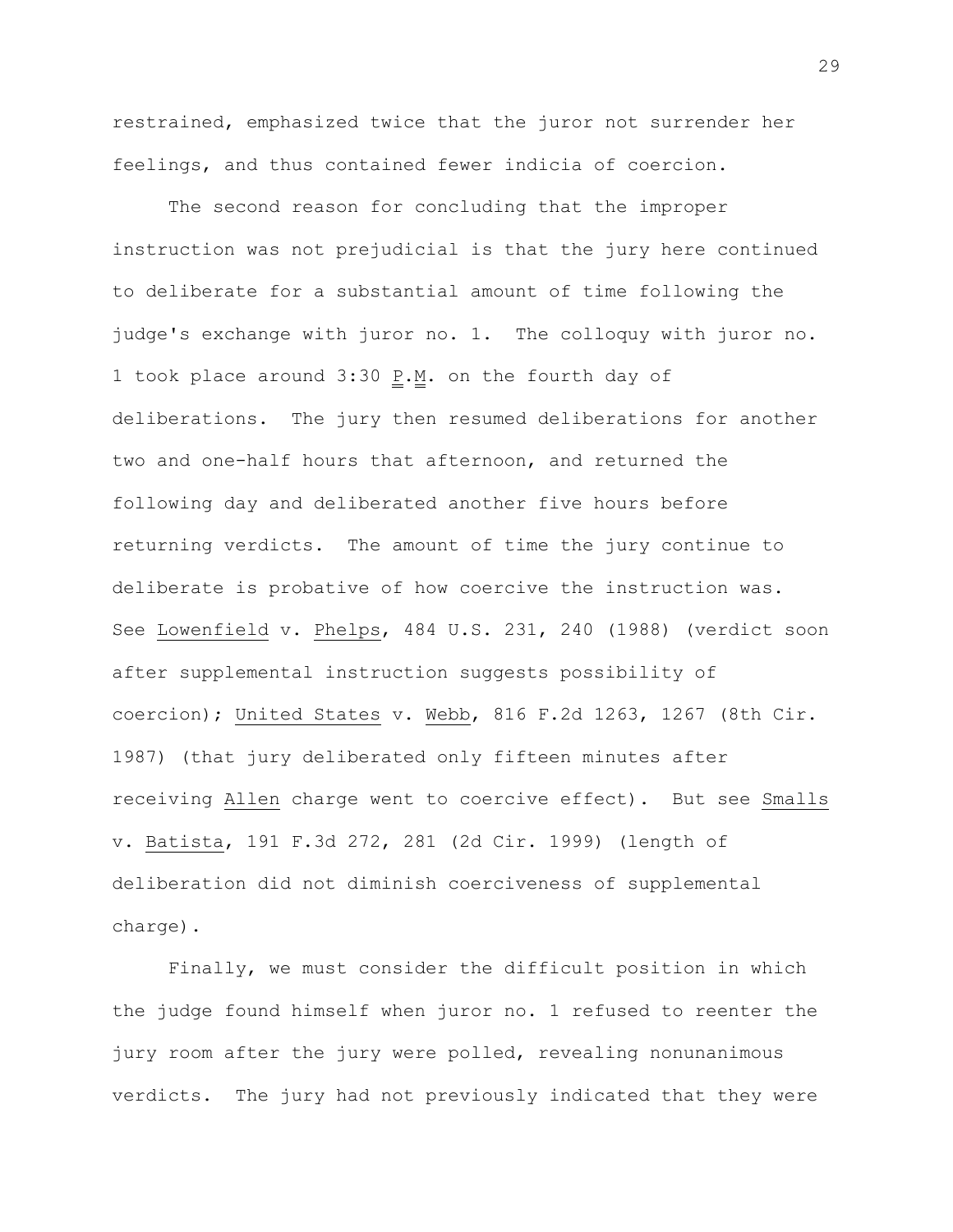deadlocked, and thus it would have been inappropriate to deliver the traditional Tuey-Rodriquez charge to the full  $jury.^{20}$  See Commonwealth v. Torres, 453 Mass. 722, 736 n.17 (2009) (judge correctly did not administer Tuey-Rodriquez after jury returned with nonunanimous verdict after polling). Dismissing juror no. 1 would have raised a host of other issues. See, e.g., Commonwealth v. Connor, 392 Mass. 838, 846 (1984) (reversible error when judge dismissed deliberating juror without holding hearing to determine if there was good cause for dismissal). There was not at that point any evidence concerning an issue personal to juror no. 1 about which it would have been appropriate for the judge to conduct a voir dire of the juror to determine if she was able to be impartial. See, e.g., Torres, supra at 727, 733 (juror's potential bias against police officers and wish to go home not "mere euphemism" for assertion of minority position, and thus proper for judge to question individual juror).

 $20$  The judge noted that the jury had not stated that they were deadlocked:

<sup>&</sup>quot;[W]e have not heard, once, from this jury that they are at an impasse of any kind. They have continued their deliberations after having been sent out yesterday for well over two hours, and when told that they had an option to continue yesterday evening or come back today and resume their deliberations they elected to come back today without suggesting that they were at an impasse."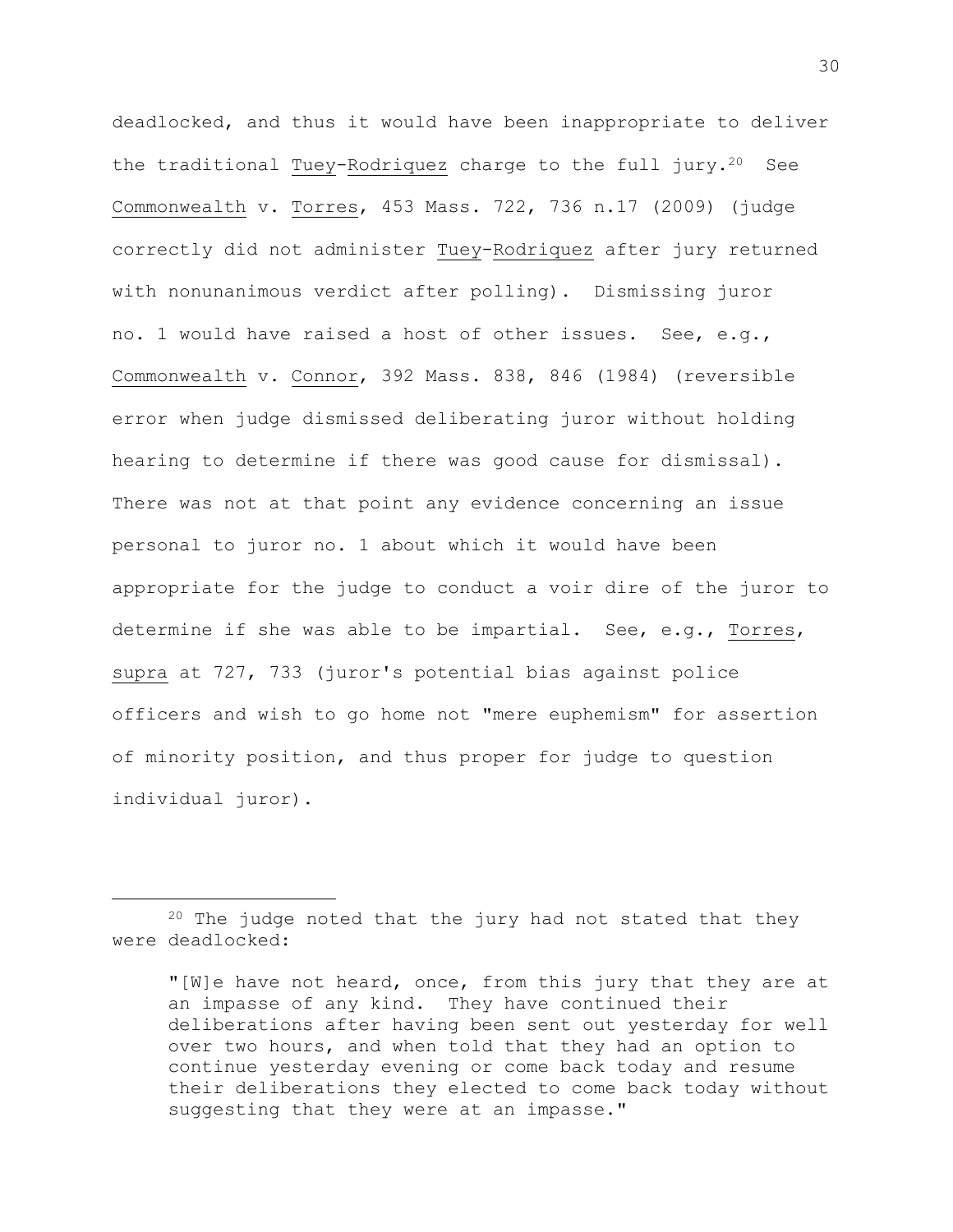The judge was in a difficult situation. He made a concerted effort to blunt the coercive aspect of his instruction -- "it is important that you listen to your fellow jurors with an open mind and see if you can come to a unanimous decision" - by sandwiching it between two admonitions that juror no. 1 not surrender her honestly held beliefs. While this approach certainly lessened the coercive effect, it did not eliminate it entirely, given the "risk of coercion inherent in questioning jurors, particularly in individual colloquies." Ray, 463 Mass. at 5 n.5. We recognize that "trial judge[s], 'unlike us,' interact[] with jurors while presiding at the trial" (citation omitted). Id. at 6. Situations arise during a jury trial that simply cannot be anticipated, and judges must respond to these situations with agility and leeway. "It is not always clear at the outset whether a juror's problem is of a personal nature," Commonwealth v. Williams, 486 Mass. 646, 656 (2021), and here the judge needed to address why juror no. 1 refused to reenter the jury deliberation room. "It is no easy task for a judge to discuss the juror's concerns generally, and do so without delving into deliberations" (quotations and citation omitted). Id. Here, the judge was able to do so. That he went too far with the juror in referencing aspects of the Tuey-Rodriquez charge at sidebar is an example of the type of error that may arise even in the pursuit of the most perfect trial. In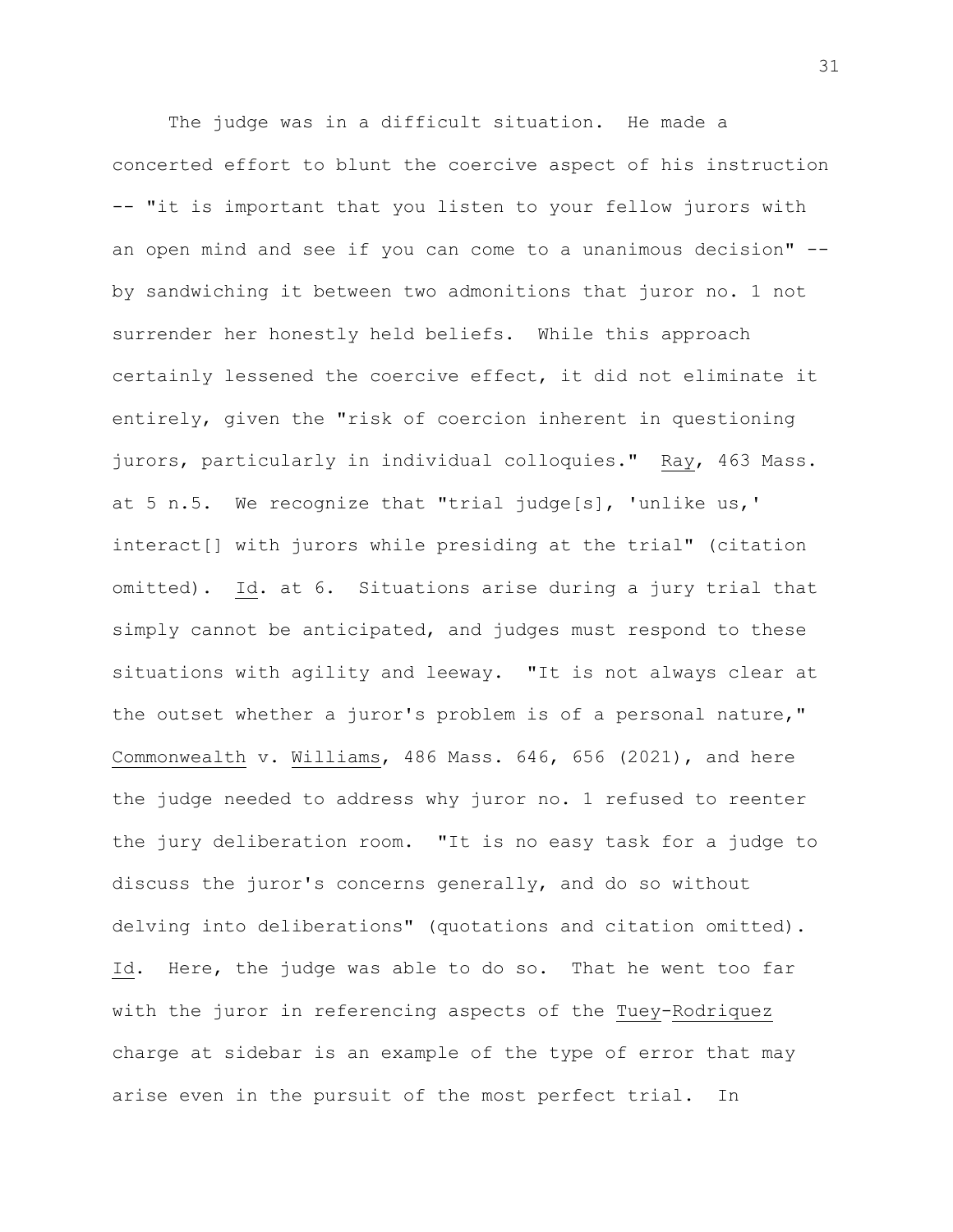recognition of the precarious position the trial judge was in, we set out guidance for speaking with jurors in similar situations in the Appendix. Ultimately, we hold that the charge -- although erroneous -- did not have such a coercive effect as to require reversal. See Flebotte, 417 Mass. at 353 (error not prejudicial if it "did not influence the jury, or had but very slight effect").

b. Prior bad acts evidence. The defendant next contends that the judge's rulings admitting evidence concerning the Aryan Brotherhood, anatomical drawings, and photographs of weapons amounted to an abuse of discretion. The defendant argues that this evidence served no purpose other than to impugn his character as violent and lawless so as to suggest improperly that his actions here conformed to that more general criminal propensity.

Although the prosecution may not introduce so-called prior bad act evidence to illustrate a defendant's bad character, such evidence may be admissible if relevant for a nonpropensity purpose. See Commonwealth v. Crayton, 470 Mass. 228, 249 (2014); Commonwealth v. Drew, 397 Mass. 65, 79 (1986), S.C., 447 Mass. 635 (2006), citing Commonwealth v. Bradshaw, 385 Mass. 244, 269 (1982). See generally Mass. G. Evid. § 404(b) (2020). Even if the evidence is relevant for a proper purpose, it will not be admitted if the judge determines that its probative value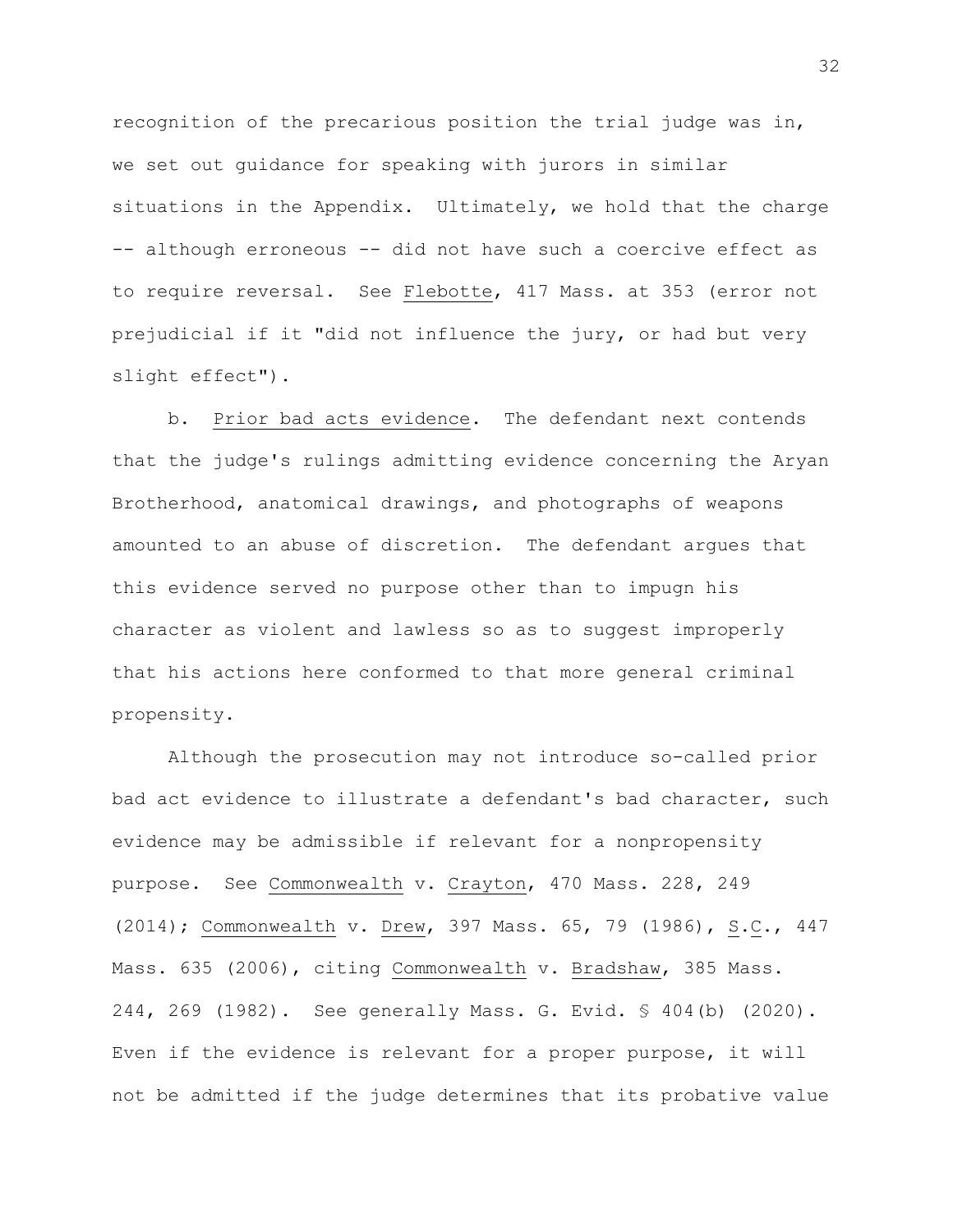is outweighed by risk of unfair prejudice to the defendant, taking into account the effectiveness of any limiting instruction. Commonwealth v. Caruso, 476 Mass. 275, 292 n.11 (2017) ("We generally presume that a jury understand and follow limiting instructions . . ."). The defendant both moved in limine to bar these items from evidence and objected contemporaneously at trial, and thus we review the judge's decisions to determine whether there was an abuse of discretion and, if so, whether it amounted to prejudicial error. See Commonwealth v. Cruz, 445 Mass. 589, 591 (2005).

i. Aryan Brotherhood evidence. The defendant argues that evidence of his Aryan Brotherhood membership was not admissible for any proper purpose and carried a risk of unfair prejudice so substantial that it outweighed any perceived probative value. We conclude that most of the Aryan Brotherhood evidence was properly admitted, and to the extent that any of it crossed a line, the admission was not prejudicial.

The Commonwealth argues that the Aryan Brotherhood evidence was both relevant and admissible for two nonpropensity purposes: to show how Hall induced Casey to help bury the remains and to establish the credibility of testimony from several jailhouse informants. We examine each of these purposes in turn.

With respect to the first purpose, Casey testified that Hall told him that the defendant was a member of the Aryan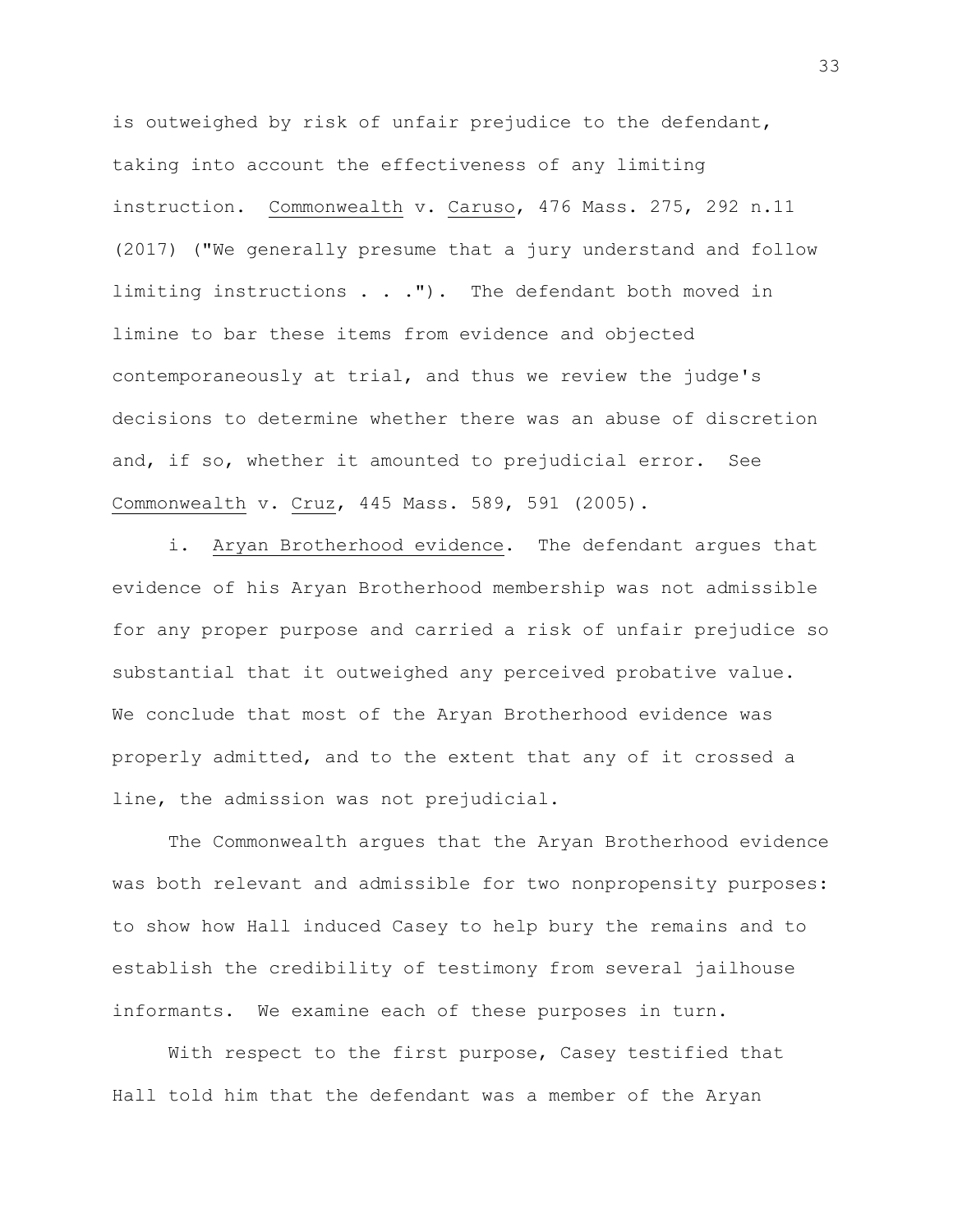Brotherhood when Hall introduced them to each other. Casey stated that he was worried about repercussions if someone were to testify, "[f]rom either the Hells Angels or the Aryans." We conclude that Casey's testimony was probative to explain why he cooperated with Hall and why he did not initially go to the police or tell anyone else about what he had done. See Mass. G. Evid. § 401. Moreover, given that this reference to the Aryan Brotherhood was so limited, its probative value was not outweighed by risk of unfair prejudice. See Crayton, 470 Mass. at 249.

With respect to the second purpose, evidence of the defendant's affiliation with the Aryan Brotherhood was admitted through multiple jailhouse informants. Lemieux testified that the defendant told him that he (the defendant) was a member of the Aryan Brotherhood. Kempton testified that he and the defendant were both members of the Aryan Brotherhood, and that the defendant talked about the hierarchy of the local Aryan Brotherhood and who might be the leader of it in the future. Kempton also testified that the defendant had said that he felt like he could trust Kempton. Cashman, who was also affiliated with the Aryan Brotherhood, similarly testified that the defendant had indicated he trusted Cashman.

Evidence that the defendant was a member of the Aryan Brotherhood makes it more likely that the defendant truthfully

34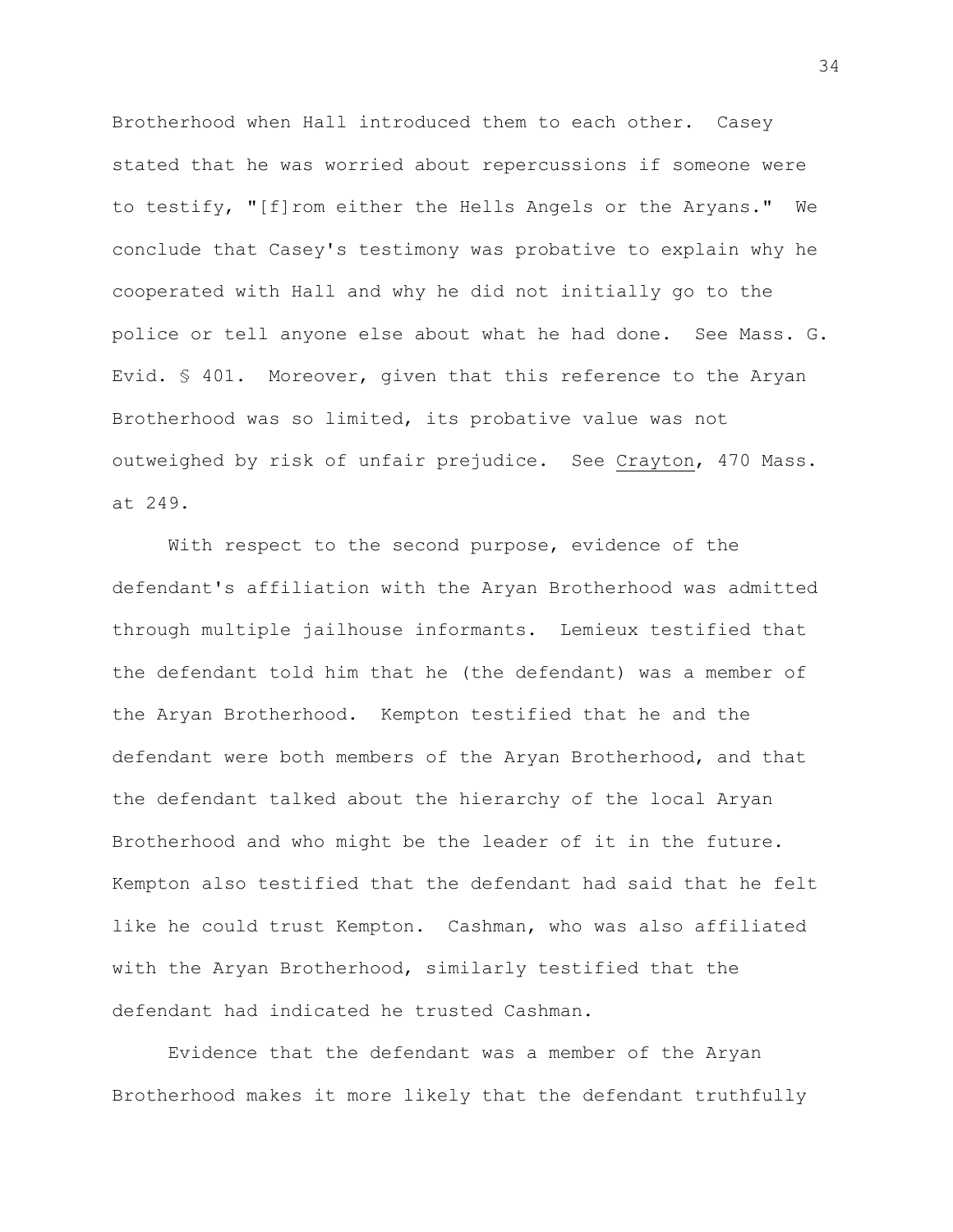confided the details of his case to some of these particular inmates and thereby enhanced the credibility of their testimony. $2^1$  Because it is not common to share inculpatory details about one's case with fellow inmates, the shared

a<br>B

The situation here is akin to a prosecutor introducing evidence of a cooperating witness's statements in a plea bargain concerning the obligation to give truthful testimony. Generally, "any attempts to bolster the witness by questions concerning his obligation to tell the truth should await redirect examination, and are appropriate only after the defendant has attempted to impeach the witness's credibility by showing the witness struck a deal with the prosecution to obtain favorable treatment." Commonwealth v. Washington, 459 Mass. 32, 44 n.21 (2011), citing Commonwealth v. Ciampa, 406 Mass. 257, 264 (1989).

And yet this is not an "absolute prohibition that prevents any and all direct examination reference to the agreement's terms concerning 'truthful' testimony." Commonwealth v. Rolon, 438 Mass. 808, 813 (2003). We have held that where defense counsel questions a Commonwealth witness's credibility in the defense's opening statement, it is not improper for the prosecutor to bolster the witness on direct examination by eliciting testimony regarding the plea agreement's requirement to tell the truth. See, e.g., Commonwealth v. Webb, 468 Mass. 26, 32-34 (2014); Rolon, supra at 814.

Here, defense counsel extensively attacked the credibility of the jailhouse informants in his opening statement. Thus, it was clear from the outset the jailhouse informants were going to be impeached. It was therefore unnecessary for the Commonwealth to wait until redirect to elicit the Aryan Brotherhood evidence to enhance their credibility.

<sup>21</sup> Typically, a party must wait to bolster its own witness's credibility until the witness has been impeached and thereby requires rehabilitation. There are a limited number of circumstances, however, where one can bolster before impeachment, such as first complaint witnesses, prior statements of identification, and plea agreements. See P.C. Giannelli, Understanding Evidence § 22.02 (5th ed. 2018).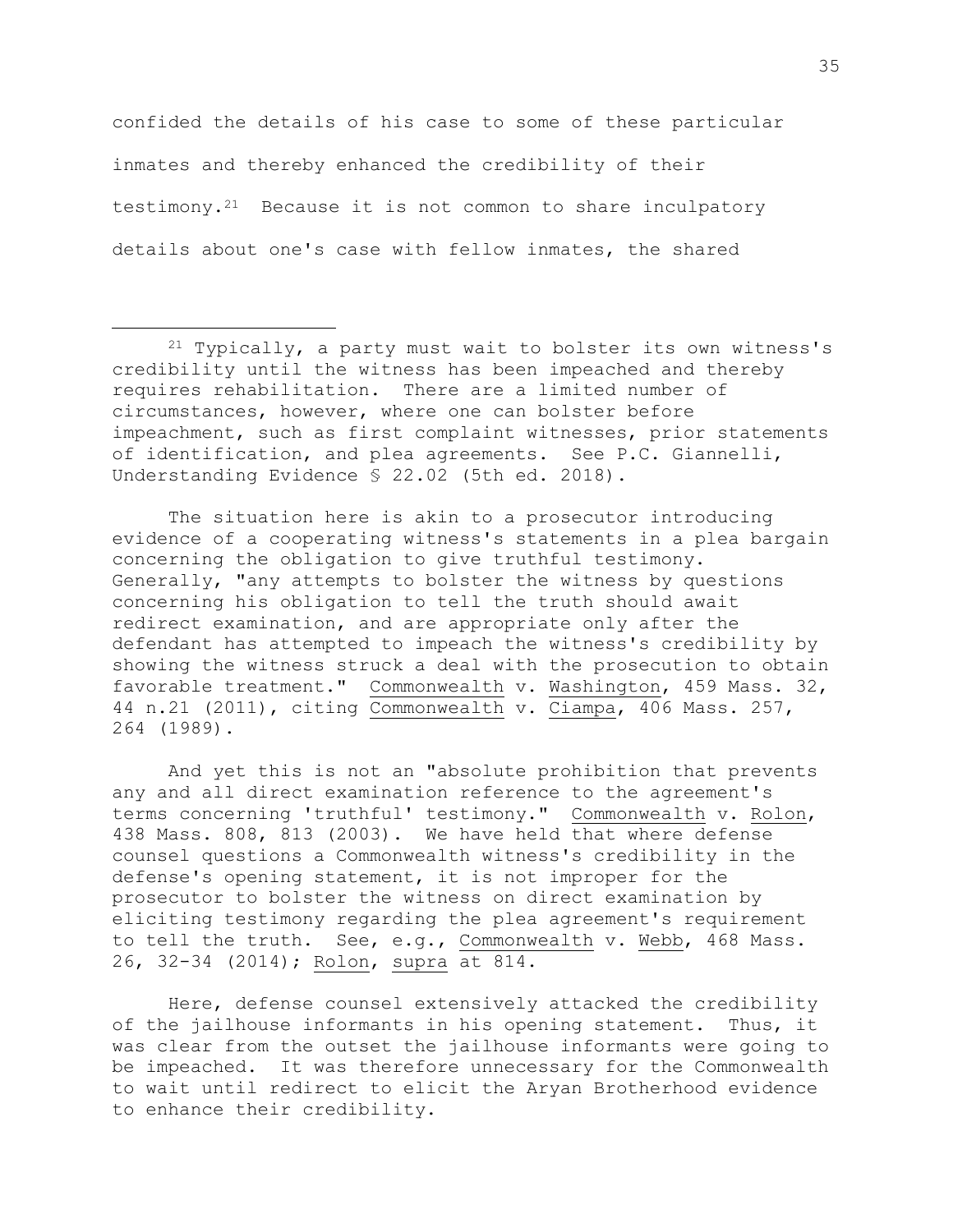membership in a secret gang showed why the defendant would have trusted inmates who were also members. Thus, all of the Aryan Brotherhood testimony was relevant.

Further, we hold that with one exception discussed infra, the judge's determination that the probative value of the relevant evidence was not outweighed by prejudicial effect did not amount to a clear error of judgment outside the range of reasonable outcomes, and there was no abuse of discretion in admitting the evidence. See L.L. v. Commonwealth, 470 Mass. 169, 185 n.27 (2014). The judge took multiple steps to minimize the prejudicial impact of the testimony. During individual voir dire, he asked each prospective juror whether evidence of the defendant's affiliation with the Aryan Brotherhood would affect his or her ability to be fair and impartial, and excused multiple potential jurors who answered yes. Moreover, the judge gave repeated limiting instructions, telling the jury they could only consider evidence of affiliation with the Aryan Brotherhood -- which was not illegal -- as it related to the relationship between the defendant and the witnesses in the case, and not as evidence of the defendant's bad character.<sup>22</sup> Additionally,

<sup>22</sup> A judge seeking to blunt the prejudicial effect of this type of group membership evidence may also consider allowing reference to "a secret type of prison organization" instead of the more specific term "Aryan Brotherhood." This was the approach the trial judge took in United States v. Abel, 469 U.S. 45, 48-49 (1984), and here it may have been able to achieve the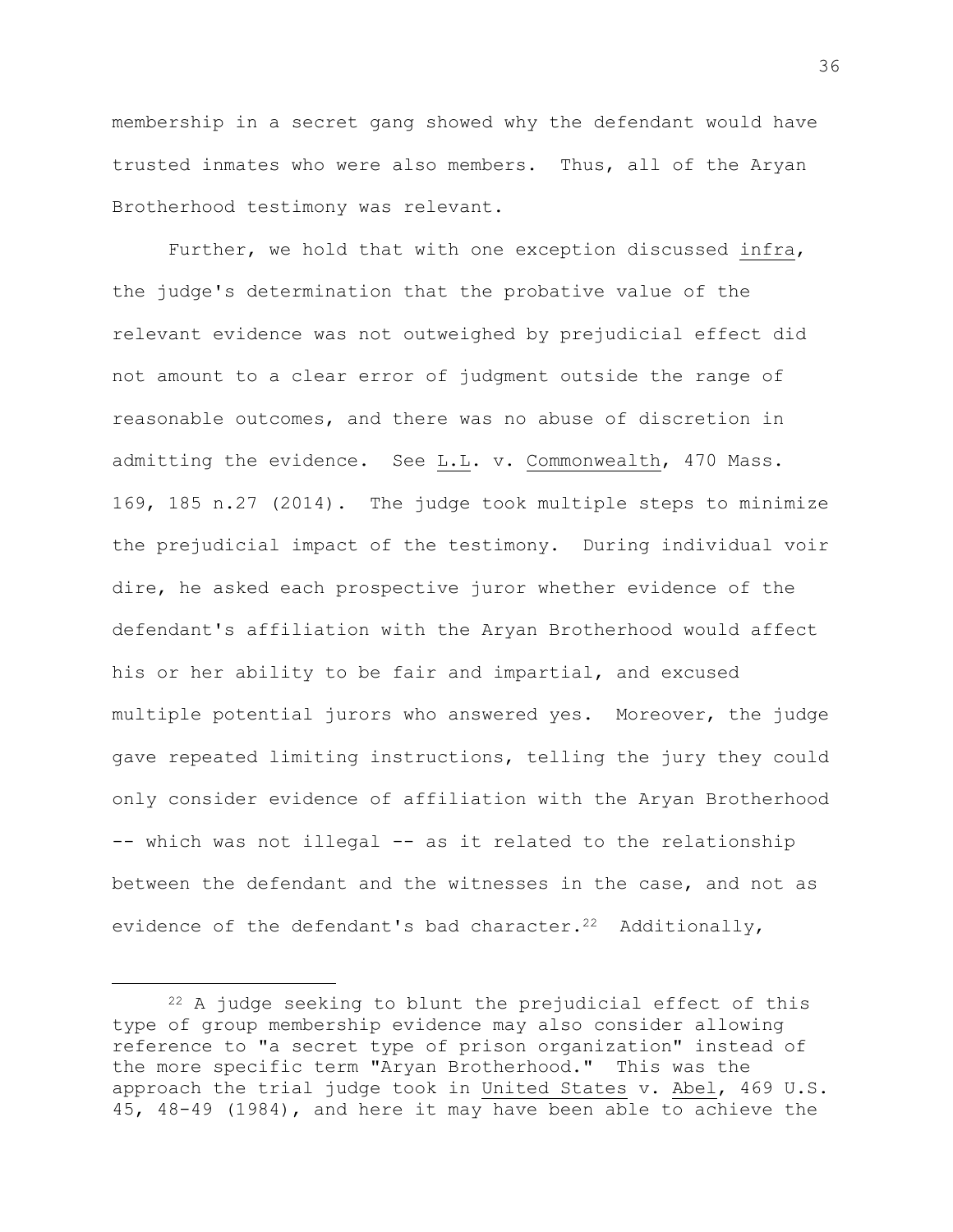despite mention of the defendant's affiliation with the Aryan Brotherhood, the jury heard very little detail about the group's status as the largest and deadliest prison gang in the United States or that it is known for its white supremacist ideology.<sup>23</sup>

"'[W]e afford trial judges great latitude and discretion' with respect to the probative-unfairly prejudicial analysis, and 'we uphold a judge's decision in this area unless it is palpably wrong.'" Commonwealth v. Facella, 478 Mass. 393, 401 (2017), citing Commonwealth v. Sicari, 434 Mass. 732, 752 (2001), cert. denied, 534 U.S. 1142 (2002). Here, we hold that it was well within the judge's discretion to admit most of the Aryan Brotherhood evidence.

However, there was a portion of Cashman's testimony about the definition of "making your bones" that crossed the line into being unduly prejudicial. Cashman testified that the defendant sent him a package of discovery materials from his case along with a note that referenced Cashman's need to "mak[e] [his] bones." Cashman explained that "making your bones" meant killing someone -- a prerequisite to becoming a full member of

i<br>L

same effect of explaining why the defendant confided in Kempton, Cashman, and Lemieux, while avoiding other prejudicial associations of the Aryan Brotherhood.

<sup>&</sup>lt;sup>23</sup> Southern Poverty Law Center, Aryan Brotherhood, https://www.splcenter.org/fighting-hate/extremist-files/group /aryan-brotherhood [https://perma.cc/F5BB-BCPC].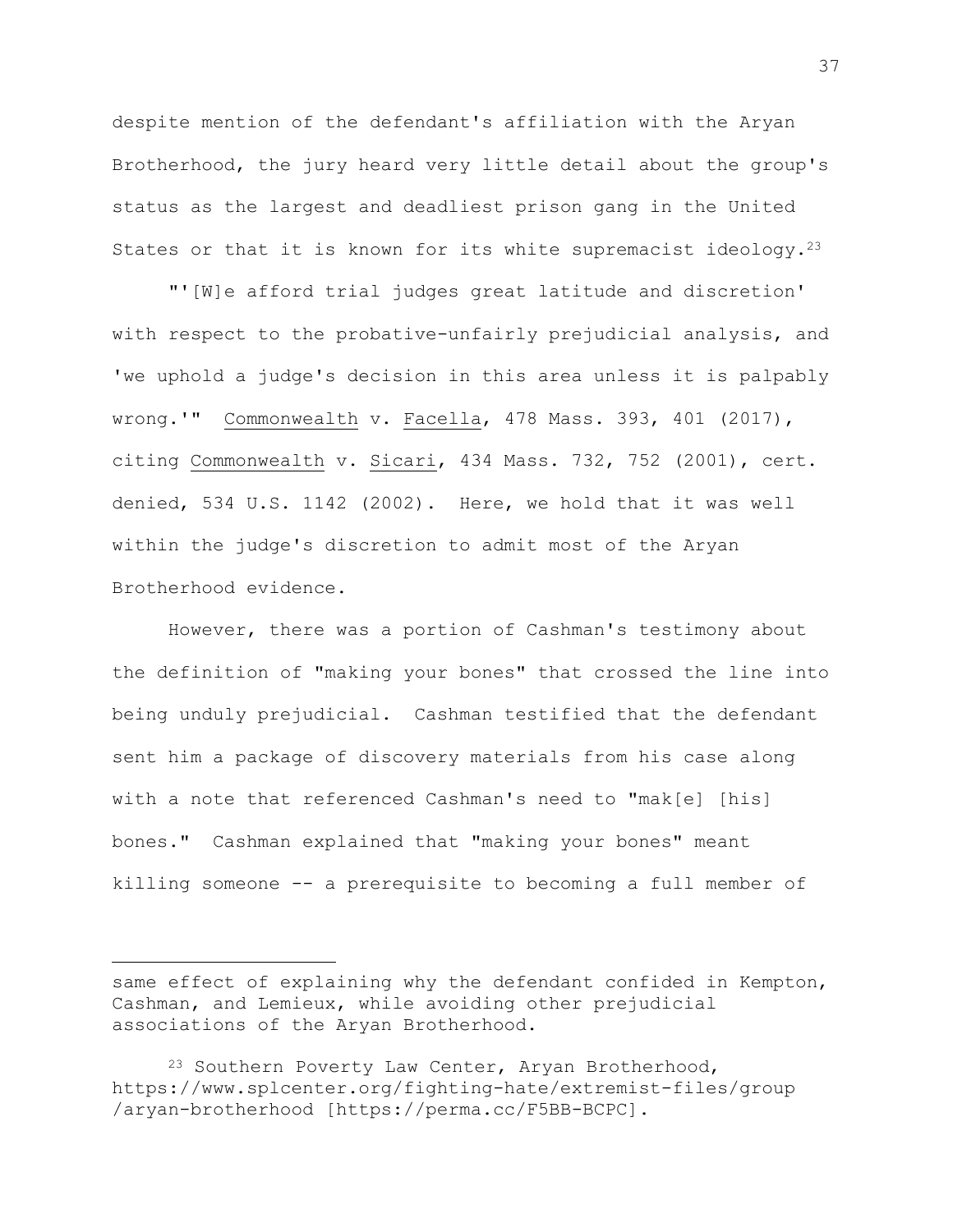the Aryan Brotherhood. This statement was not necessary to explain why the defendant confided in Cashman, and instead implied that the defendant's affiliation with the Aryan Brotherhood meant that he had committed murder. Thus, the judge abused his discretion in allowing this statement to be admitted. We conclude, however, that because this aspect of the Aryan Brotherhood was only mentioned once, and given the evidence that the defendant made statements glorifying the killings and dismemberments of the victims, the error was not prejudicial. See Commonwealth v. Graham, 431 Mass. 282, 288, cert. denied, 531 U.S. 1020 (2000), quoting Flebotte, 417 Mass. at 353 (error not prejudicial "if we are sure that the error did not influence the jury, or had but very slight effect").

ii. Anatomical drawings. The defendant also argues that the anatomical drawings found in Veiovis's home were inadmissible against the defendant. We disagree.<sup>24</sup>

The drawings depicted images of human dissections and amputations of body parts. We held that the same drawings were

i<br>L

<sup>24</sup> This opinion's author dissented in Veiovis, arguing that it required impermissible propensity evidence to infer from Veiovis's possession of illustrations of dismemberment that he would have "seize[d] the opportunity" to commit real-life dismemberments. Veiovis, 477 Mass. at 494 (Lowy, J., dissenting). Nonetheless, this court has twice found the drawings admissible for that purpose, and thus it now constitutes stare decisis. See Hall, 485 Mass. at 163; Veiovis, supra at 484.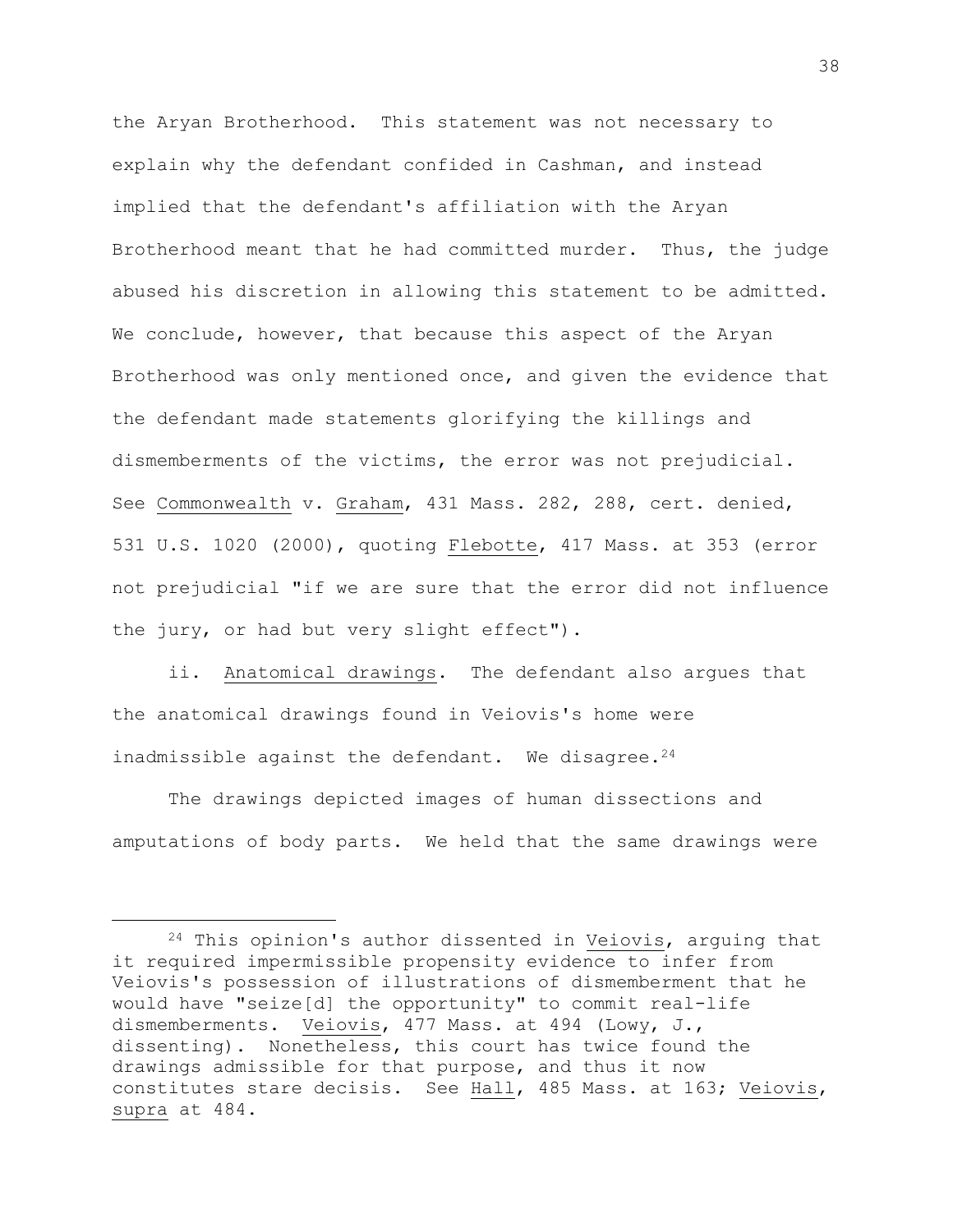admissible in both Veiovis and Hall for three purposes: identity, state of mind, and motive. Hall, 485 Mass. at 162- 163; Veiovis, 477 Mass. at 483-485. Consider identity first. In the codefendants' cases, there was evidence that Hall had said that "one of the guys really enjoyed torturing and cutting [the victims] up." Hall, supra at 162. Veiovis, supra at 482. In those cases, then, the drawings were probative of identity because they tended to show that Veiovis was the person to whom Hall was referring. See Hall, supra; Veiovis, supra. Here, in contrast, no such statement was admitted, and thus the drawings are not admissible to show identity. See Veiovis, supra at 484 ("the anatomical drawings would not be admissible as identity evidence if Hall had not identified the third assailant as someone who enjoyed 'cutting [the victims] up'").

The drawings are, nonetheless, admissible to show both state of mind and motive. With respect to state of mind, close analysis is required to show how the drawings are relevant to the defendant, and not just to Veiovis. The drawings tend to show Veiovis's "state of mind as a person fascinated by amputation and human dissection, and of an intent to seize the opportunity of these killings to engage in actual amputations and human dissection." Veiovis, 477 Mass. at 484. There is no evidence that the defendant approved of the drawings in any way, and thus we cannot impute Veiovis's state of mind to the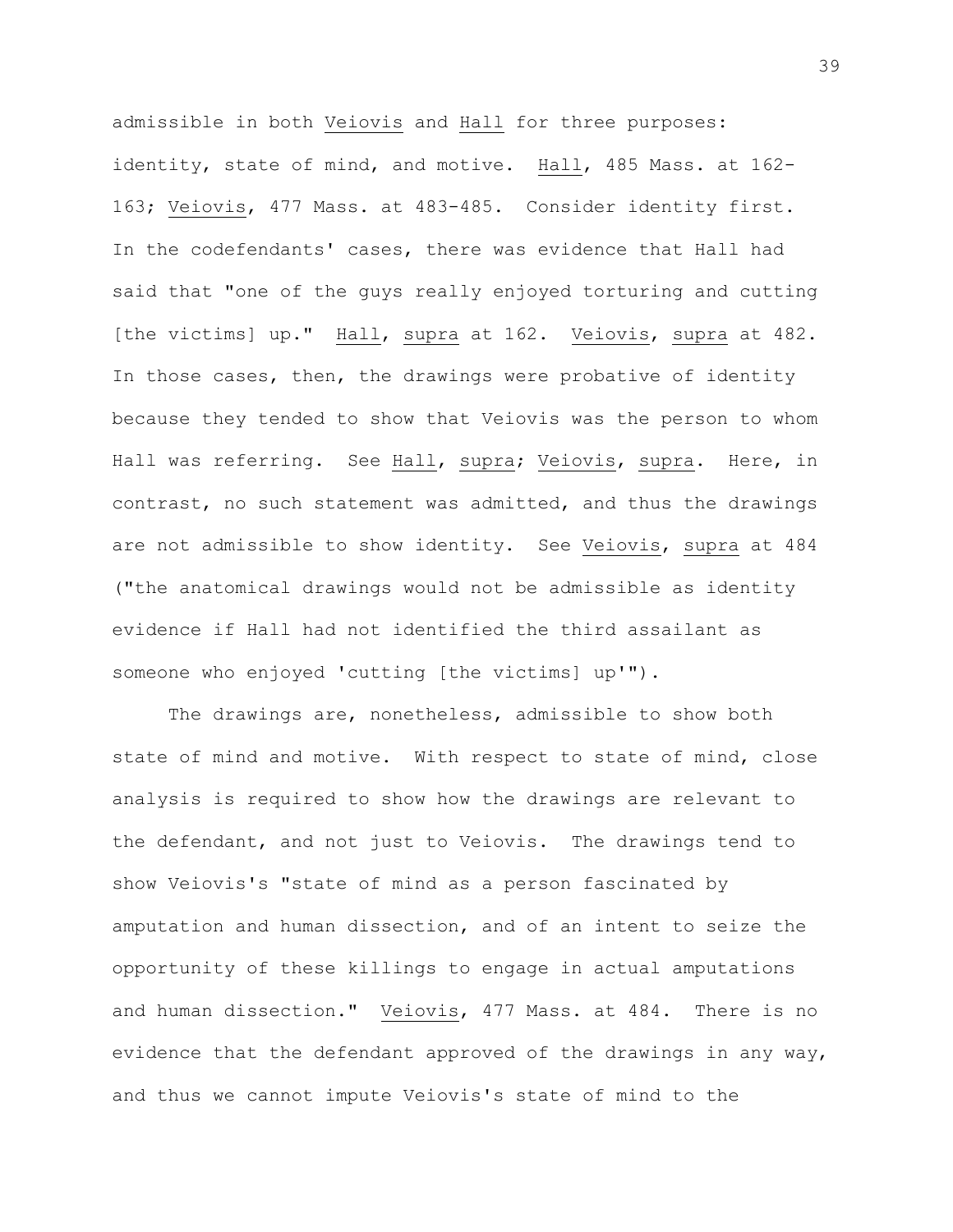defendant. See Commonwealth v. Keo, 467 Mass. 25, 33 (2014) (improper to impute codefendant's wall decoration saying "crip killer" to defendant where no evidence that defendant had seen words and affirmed that he too wished to be "a 'crip killer'").

Veiovis's state of mind remains relevant, however, in a more general manner. In Commonwealth v. Fernandes, 427 Mass. 90, 95 (1998), we found that evidence of a coventurer's state of mind was admissible not because it could be imputed to the defendant, but because it "put the killing into the context of a narrative that was comprehensible to the jury and was relevant to the purpose of the joint venture." The same is true here. Although the jury could not impute Veiovis's state of mind to the defendant, it was nonetheless relevant to the circumstances of the crimes and helped explain why the victims were dismembered. Given the crimes' gruesome nature, information about one of the coventurers' state of mind would no doubt have helped the jury attempt to comprehend what precipitated the event.

Finally, the evidence is admissible to show motive for the same reasons explained in Hall and in Veiovis. Although the motive for the killings was to silence Glasser and the two men who would have been witnesses to Glasser's kidnapping, that does not explain why the victims were dismembered. Veiovis, 477 Mass. at 484. The drawings tend to show Veiovis's fascination

40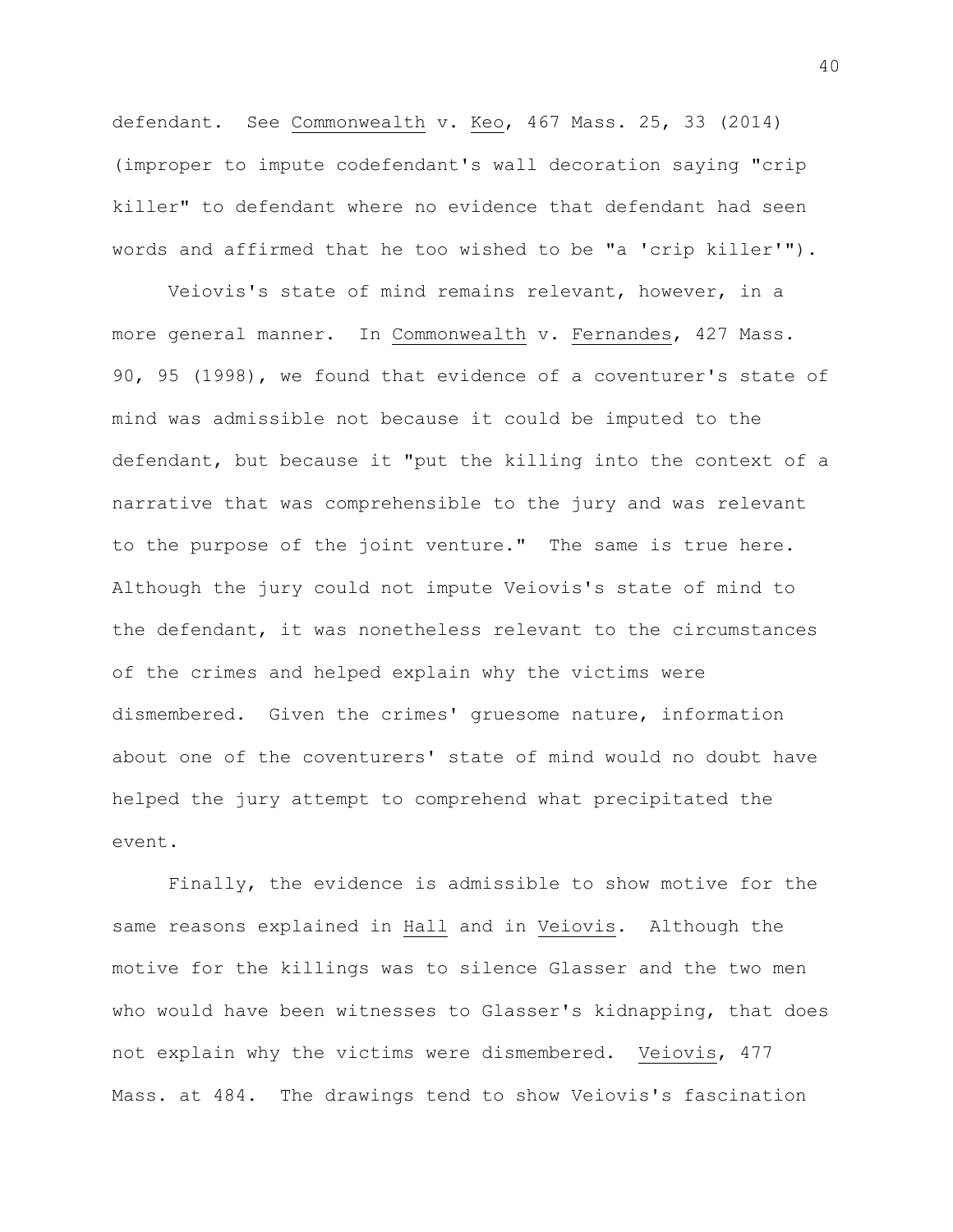with amputation and human dismemberment, offering "an explanation for what would otherwise be inexplicable." Id. at 485. Because Veiovis was a coventurer with the defendant, Veiovis's potential motive is relevant to the defendant. See Commonwealth v. Carroll, 439 Mass. 547, 553 (2003) ("There is no requirement that joint venturers share a motive for the success of the venture"). Thus, here the drawings are relevant both for state of mind and for motive of a coventurer.

Turning from relevance to weighing of probative value, we hold that the judge here did not abuse his discretion in admitting the drawings. In Veiovis, we found that the judge did not abuse his discretion in ruling that the probative value of this evidence was not outweighed by prejudicial effect because there were three relevant, noncharacter purposes for admitting the drawings. Veiovis, 477 Mass. at 485. See Hall, 485 Mass. at 163 (no abuse of discretion in admitting drawings). What exacerbated the drawings' prejudicial effect in Hall and Veiovis was the admission of Hall's statement that "one of the guys" liked chopping people up. That statement gave the jury a light in which to view the anatomical drawings, and all but cemented the drawings' meaning in the jury's mind as signs of Veiovis's inclination to chop people up.

Here, even though there were only two relevant, noncharacter purposes, on the other side of the scale there was

41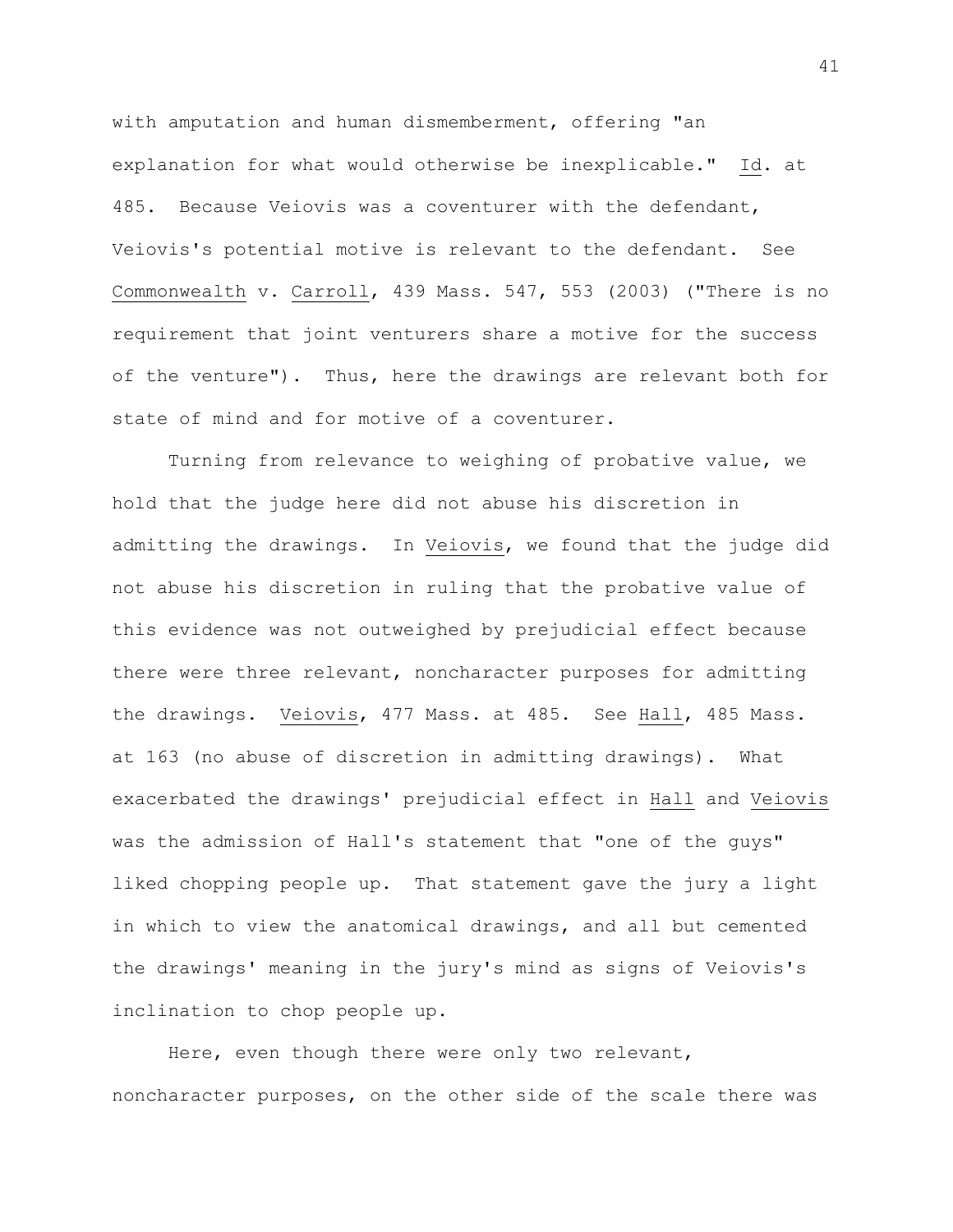also less prejudice than in the codefendants' cases: Hall's statement that "one of the guys really enjoyed torturing and cutting [the victims] up" was not admitted. Hall, 485 Mass. at 162. Veiovis, 477 Mass. at 482. The jury could have made an inference that Veiovis had a passion for dismemberment, but such an inference was much weaker without the context supplied by Hall's statement. Further, given that there was no direct connection between the defendant here and the drawings, there is less prejudice than there was in Veiovis, where the jury could have inferred that Veiovis himself had a peculiar interest in dismemberment and thus the propensity to commit the crimes. Thus, the judge did not abuse his discretion in finding that the probative value of the drawings was not outweighed by unfair prejudice.

iii. Photographs of weapons. The defendant argues that the judge erred in admitting photographs of certain weapons found in Veiovis's apartment. The jury saw photographs of numerous knives, cleavers, hatchets, a machete, a sickle, and a bat with nails. We hold that the judge properly admitted most of the photographs of weapons, although it was error to admit both the bat with nails and the hatchet. This error, however, was not prejudicial.

In both Veiovis and Hall, there was evidence that the machete, cleaver, hatchets, and knives were consistent with the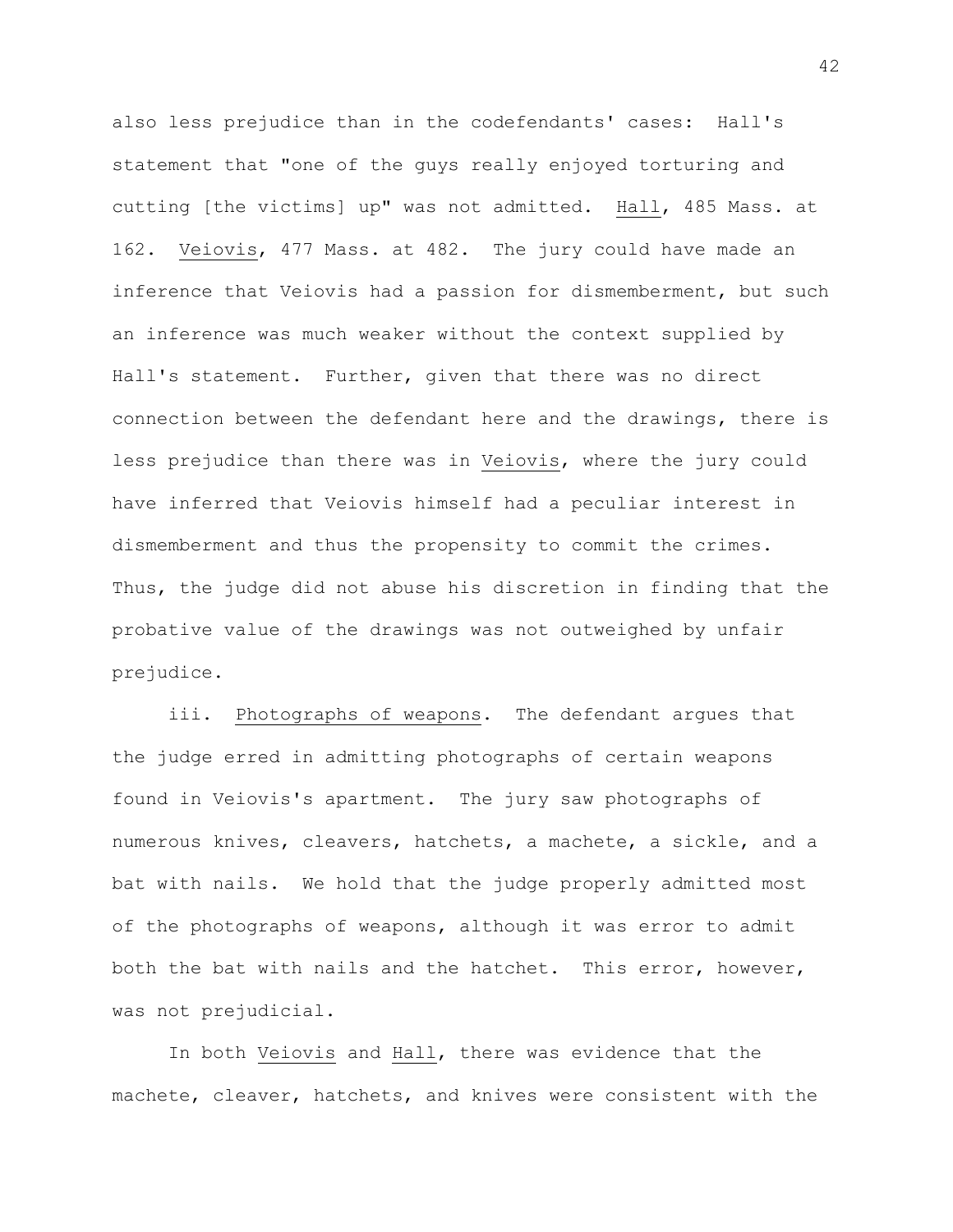tools used to dismember the victims, and could have served as the means to accomplish the dismemberment. See Hall, 485 Mass. at 161-162; Veiovis, 477 Mass. at 485-486. Although they tested negative for blood at the time the apartment was searched - approximately two weeks after the killing -- they could not be excluded as the weapons used in the killings. Veiovis, supra. Thus, we held that they were admissible to show Veiovis and Hall had the means to dismember the victims' bodies. See Hall, supra at 162; Veiovis, supra at 486. Further, in those cases we held that it was error to admit the photograph of the spiked baseball bat because there was no evidence that it could have been used in the commission of the crimes. See Hall, supra; Veiovis, supra. We held that the error was not prejudicial, however, given the other admissible evidence depicting what was found in Veiovis's apartment. See Hall, supra; Veiovis, supra, citing Graham, 431 Mass. at 288.

Here, the same photographs of weapons were admitted, yet the forensic testimony differed slightly. The forensic anthropologist testified that the machete and the cleaver shown in the photographs could have been used in the commission of the crimes. But, unlike in Veiovis, the forensic anthropologist testified that the injuries were not consistent with cuts from a hatchet. See Veiovis, 477 Mass. at 485. Thus, photographs of the machete and cleavers were admissible because these weapons

43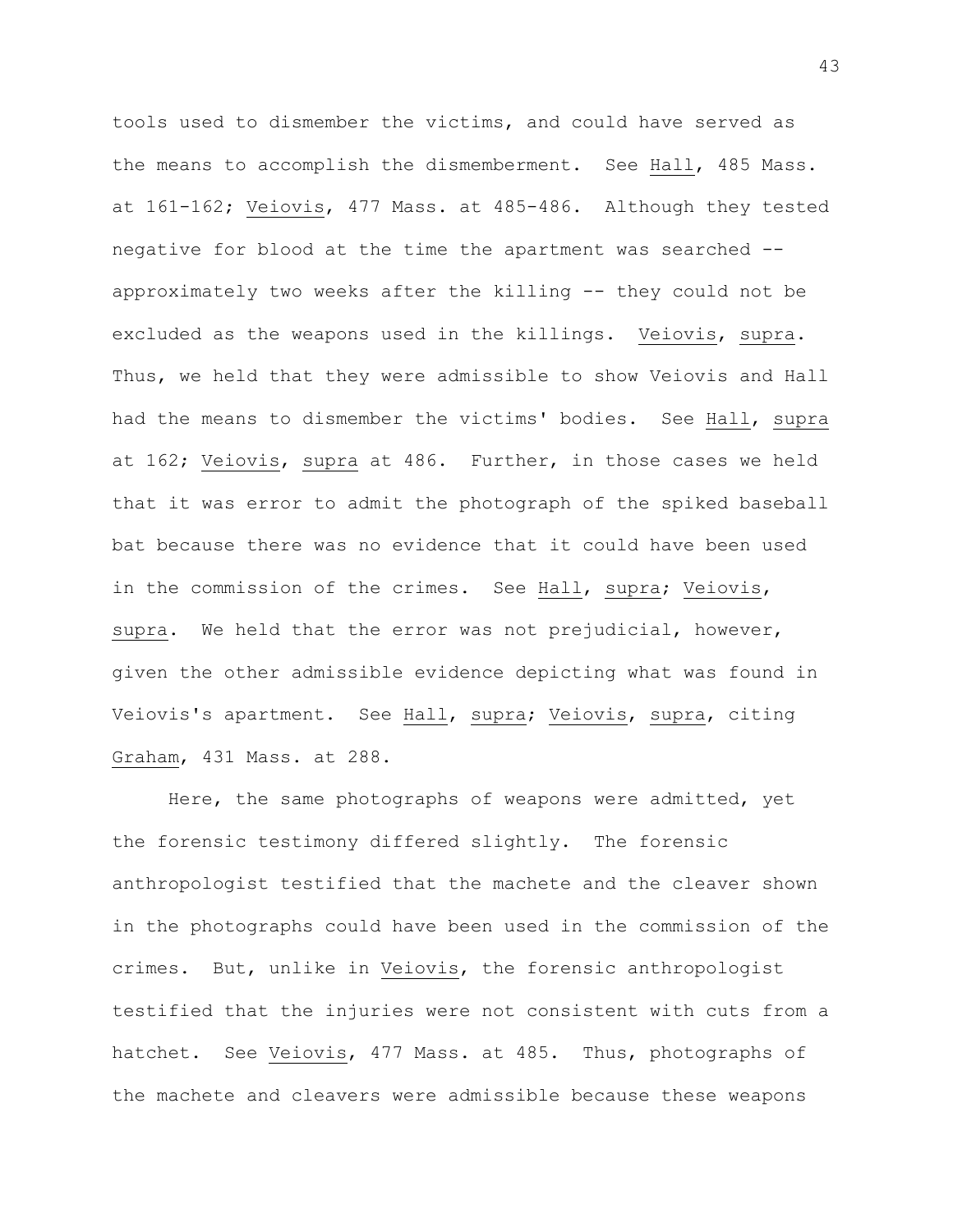could have been used in the commission of the crimes. See id. See also Commonwealth v. Pierre, 486 Mass. 418, 424 (2020) ("Evidence regarding a weapon that could have been used in the course of a crime is admissible, in the judge's discretion, even without direct proof that the particular weapon was in fact used in the commission of the crime" (quotation and citation omitted). In contrast, it was error to introduce the photographs of not only the spiked baseball bat,  $25$  but also the hatchet because these weapons could not have been used to commit the crimes. See id at 425 ("Where a weapon definitively could not have been used in the commission of the crime, [this court has] generally cautioned against admission of evidence related to it" [citation omitted]). However, as in Hall and Veiovis, we conclude that this error was not prejudicial given "the other admissible evidence, particularly the testimony regarding the injuries inflicted, the weapons consistent with those injuries, and the weapons that were ultimately found at Veiovis's apartment." Hall, 485 Mass. at 162. In other words, the jury had ample evidence to find that the defendant had access to potential tools of dismemberment.

i<br>L

<sup>25</sup> The forensic anthropologist did not specifically exclude the spiked bat as a possible weapon, although he did not include it -- or any similar spiked instrument -- when describing possible weapons used.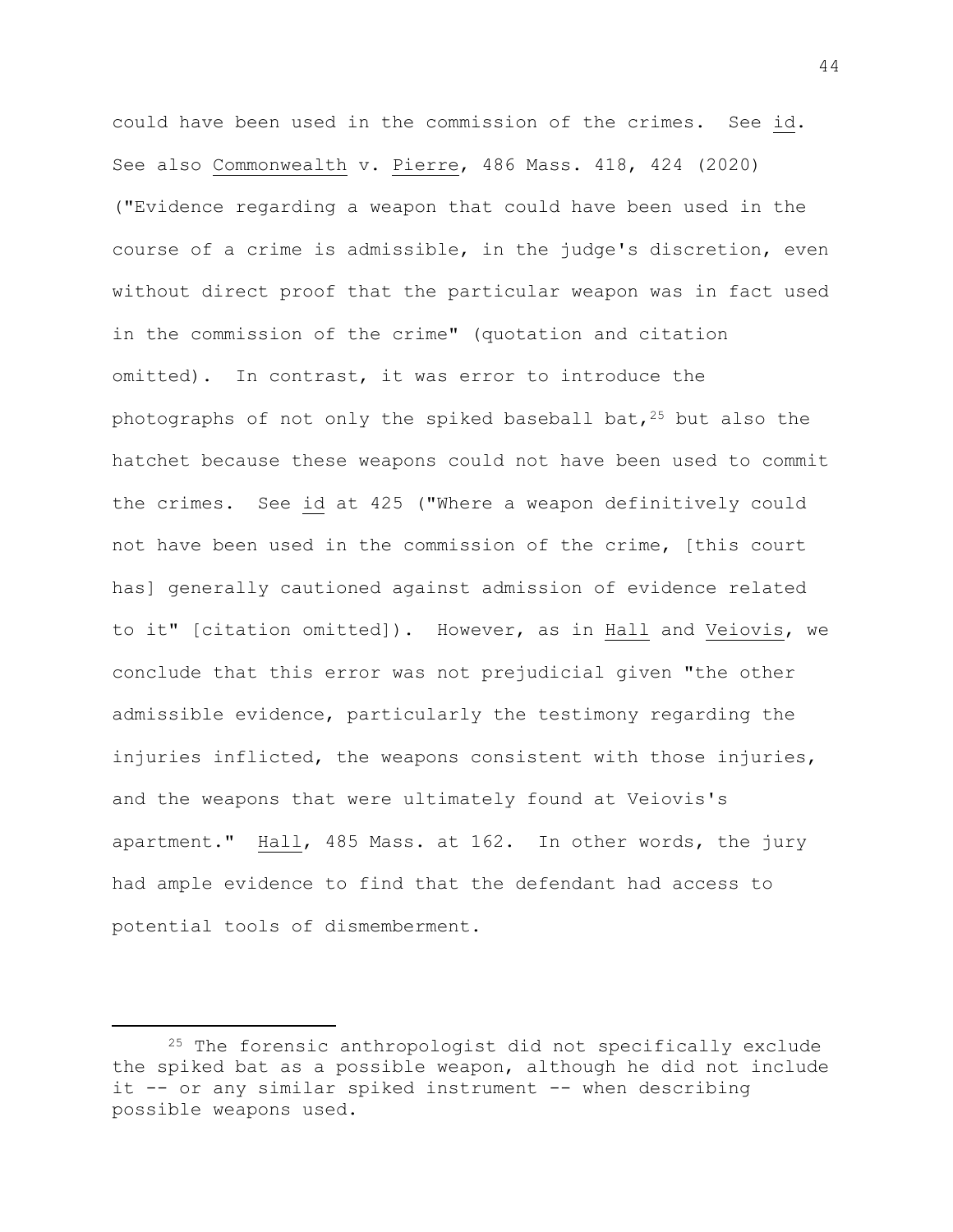c. Admission of coventurer statements. The defendant argues that the judge erred in admitting Hall's statements to Ely and Dawson under the statements of a coventurer exemption to the rule against hearsay. See Mass. G. Evid.  $\frac{1}{5}$  801(d)(2)(E).<sup>26</sup> Because the defendant objected at trial, we review the judge's admission of these statements for prejudicial error. See Flebotte, 417 Mass. at 353. We hold that the judge did not abuse his discretion in admitting the statements.

i. The testimony. Ely and Dawson both testified to statements that incriminated Hall because they showed Hall knew that Glasser and two men had gone missing before it was public knowledge, as well as that he knew what the victims were doing before they were abducted. On Monday, August 29, Hall and Dawson washed Hall's Hyundai, inside and out, at the Sutton residence. Ely testified that after washing the car, Hall was on the porch of the Sutton house with Karen Sutton and Ely. Hall mentioned that "people were missing," and mentioned Glasser's name specifically. Because this statement was made on Monday, and all three victims were not reported missing until Wednesday, Hall's statement was probative of his guilt because it showed his knowledge that the victims were missing. The

i<br>L

<sup>26</sup> Exemptions to the rule against hearsay are statements that are defined as "not hearsay" under Mass. G. Evid. § 801(d). In contrast, exceptions to the rule against hearsay are outlined by Mass. G. Evid. §§ 803 and 804.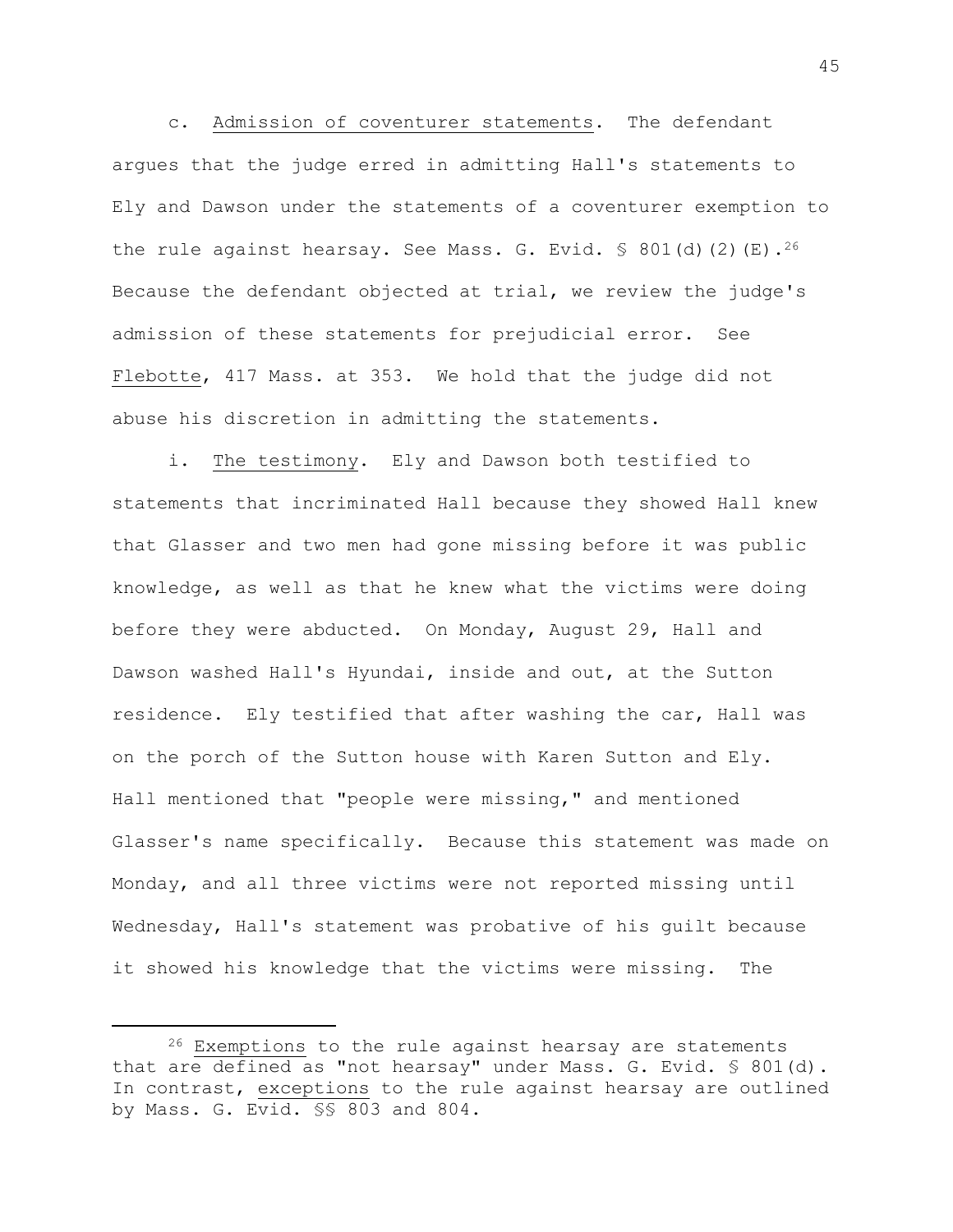judge allowed this testimony as a statement of a coventurer, over the defendant's objection.

Dawson testified describing the same conversation that took place on the porch of the Sutton residence. She testified that Hall said that "that guy and two of his friends were missing," although he did not say who "that guy" was. She went on to say that Hall pulled her aside and spoke further about the three men who had gone missing. She testified that Hall said that "one of them was fixing the computer, one was laying on the couch, and one was sitting in front of the couch playing video games." Again, the judge allowed this testimony over the defendant's objection. Two days later, Dawson heard that police were on Linden Street (where Glasser and Frampton had lived) and contacted Hall. At some point in that period of time, Hall told Dawson that if she were ever stopped by police, she should tell them that a man named "Whitey" was involved in the disappearance of the victims. On September 1, Dawson was stopped by police and told them the story involving Whitey. When she relayed this to Hall, he was pleased. Dawson further testified that at the time she told this information to police, she believed it was true.

ii. Analysis. A statement of a coventurer is admissible against the others involved in the joint venture if it is made "during the pendency of the cooperative effort and in

46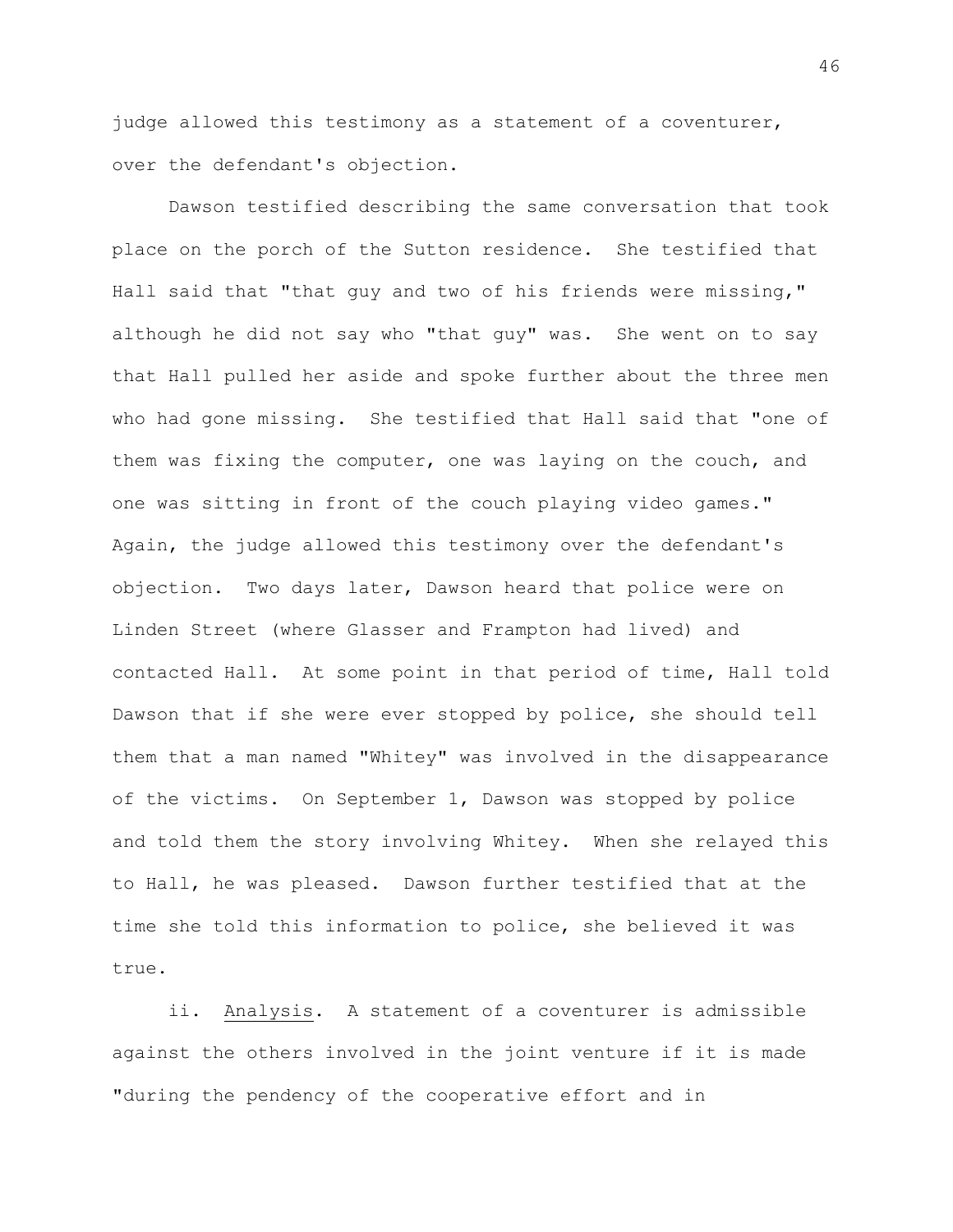furtherance of its goal." Commonwealth v. Bongarzone, 390 Mass. 326, 340 (1983). See Mass. G. Evid. § 801(d)(2)(E). Before admitting such evidence, a judge "must find, by a preponderance of the evidence, the existence of a joint venture independent of the statement being offered." Commonwealth v. Holley, 478 Mass. 508, 534 (2017). Further, "[b]efore considering the statement as bearing on the defendant's quilt,  $\ldots$  the jury must make their own independent determination, again based on a preponderance of the evidence other than the statement itself, that a joint venture existed and that the statement was made in furtherance thereof" (quotation and citation omitted). Id. This exemption to the rule against hearsay "is premised on a belief that '[t]he community of activities and interests which exists among the coventurers during the enterprise tends in some degree to assure that their statements about one another will be minimally reliable.'" Bongarzone, supra, quoting Commonwealth v. White, 370 Mass. 703, 712 (1976).

"It is well established that the joint venture [exemption] to the hearsay rule does not apply to statements made after the joint venture has ended." Commonwealth v. Winquist, 474 Mass. 517, 522 (2016). "However, '[s]tatements made in an effort to conceal a crime, made after the crime has been completed, may be admissible under the joint venture [exemption] because the joint venture [remains] ongoing, with a purpose to ensure that the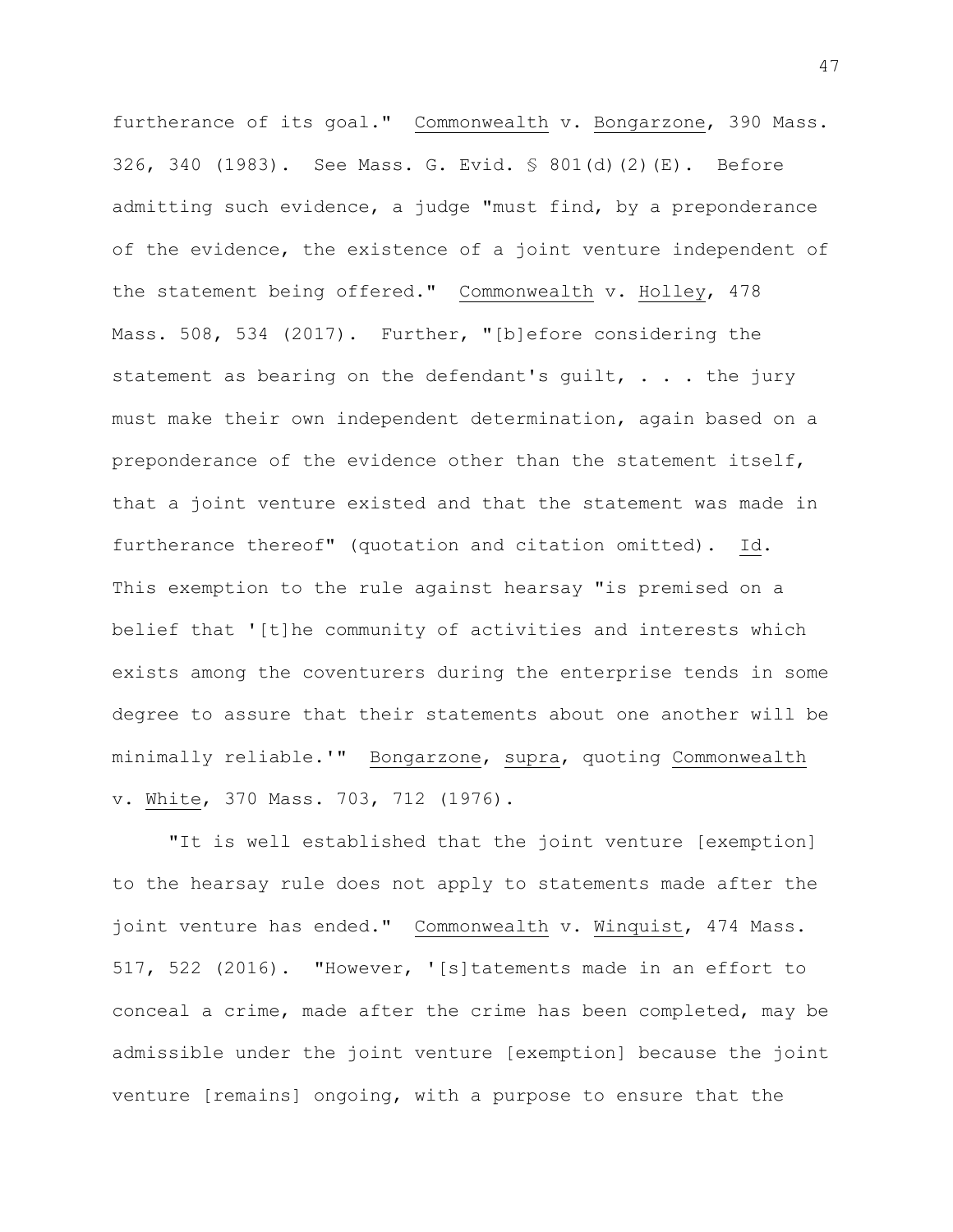joint venture itself remains concealed." Id., quoting Commonwealth v. Carriere, 470 Mass. 1, 11 (2014). "In essence, the inquiry to determine whether a statement was made during the pendency of a criminal enterprise and in furtherance of it 'focuses not on whether the crime has been completed, but on whether a joint venture was continuing.'" Winquist, supra at 522-523, quoting Commonwealth v. Stewart, 454 Mass. 527, 537 (2009).

Here, the joint venture was clearly ongoing: the bodies had yet to be found, and Hall was washing one of the cars likely used in the crimes -- presumably in an attempt to conceal evidence -- moments before making the statements. The more difficult issue is whether the statements were made in furtherance of the crimes. The defendant argues that the statements objectively served to thwart the joint venture by unnecessarily disclosing incriminating information to people who were not members of it. In response, the Commonwealth argues that by intimating his involvement in the crimes to Ely and Dawson, Hall was trying to enlist their loyalty by giving them enough information that they would feel complicit in the crimes, and therefore not speak up. See Commonwealth v. Wood, 469 Mass. 266, 272 n.12, 280-281 (2014) (codefendant's statement to third party describing crimes admissible under hearsay exemption because it may have been intended to "frighten her to silence").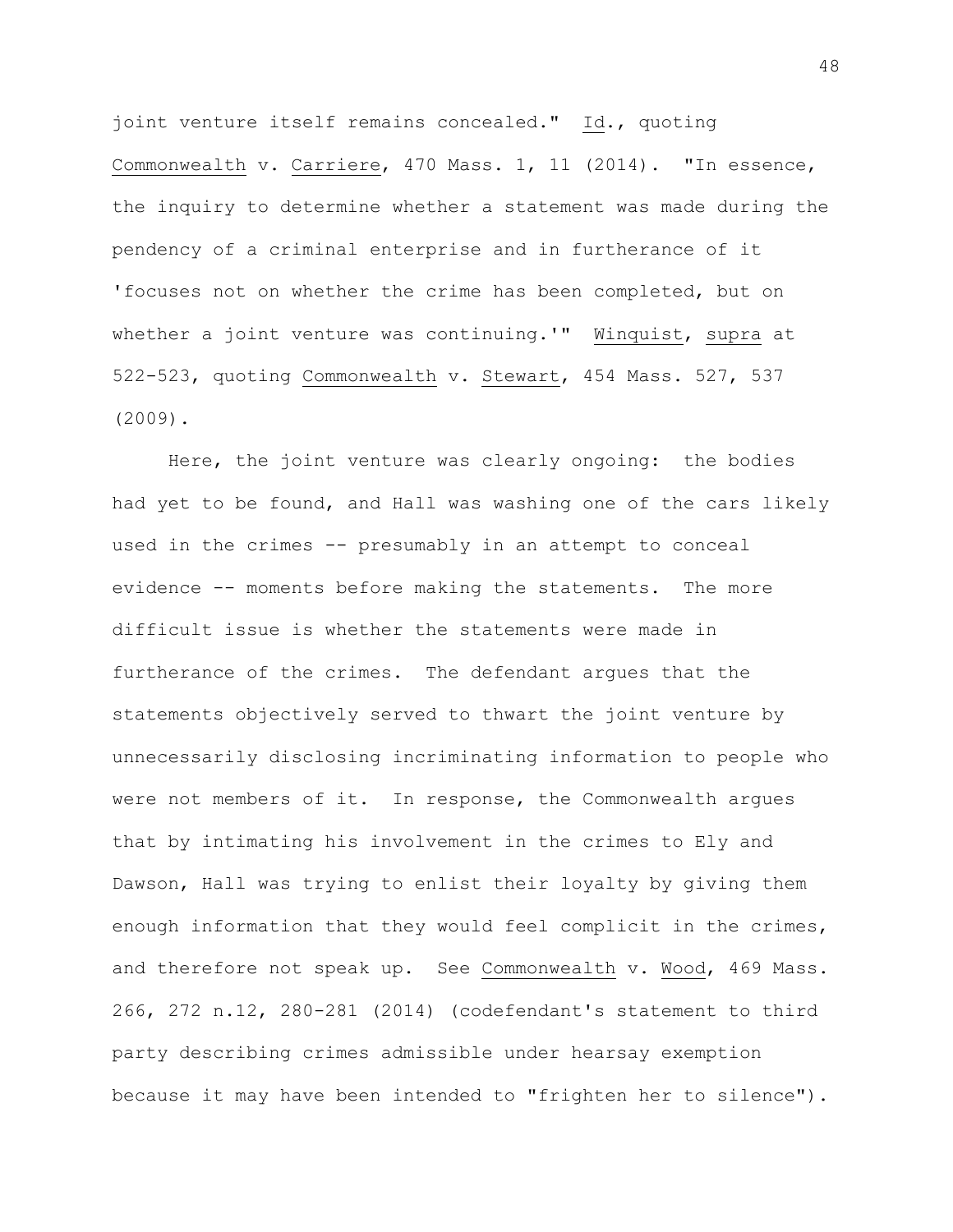That Hall later attempted to use Dawson to funnel misinformation to investigators buttresses the Commonwealth's theory that he was trying to implicate her in furtherance of the plot. Although it is a close call, we agree with the Commonwealth and hold that the judge did not abuse his discretion in admitting these statements on the basis that they were in furtherance of the conspiracy. See L.L., 470 Mass. at 185 n.27 (abuse of discretion only where judge makes "clear error of judgment in weighing the [relevant] factors" and "decision falls outside the range of reasonable alternatives" [quotation and citation omitted]).

d. Commonwealth's opening and closing. The defendant argues that the prosecutor made numerous statements in his opening and closing remarks that misstated the evidence, argued inferences with no basis in the record, suggested he had knowledge of facts not in evidence, and attempted to excite the jury's passion and prejudice. We analyze each in turn.

i. Opening. "The proper function of an opening is to outline in a general way the nature of the case which the counsel expects to be able to prove or support by evidence" (citation omitted). Commonwealth v. Fazio, 375 Mass. 451, 454 (1978). See Mass. G. Evid. § 1113(a). The prosecutor's expectation must be "reasonable and grounded in good faith." Fazio, supra at 456. Where defense counsel did not object to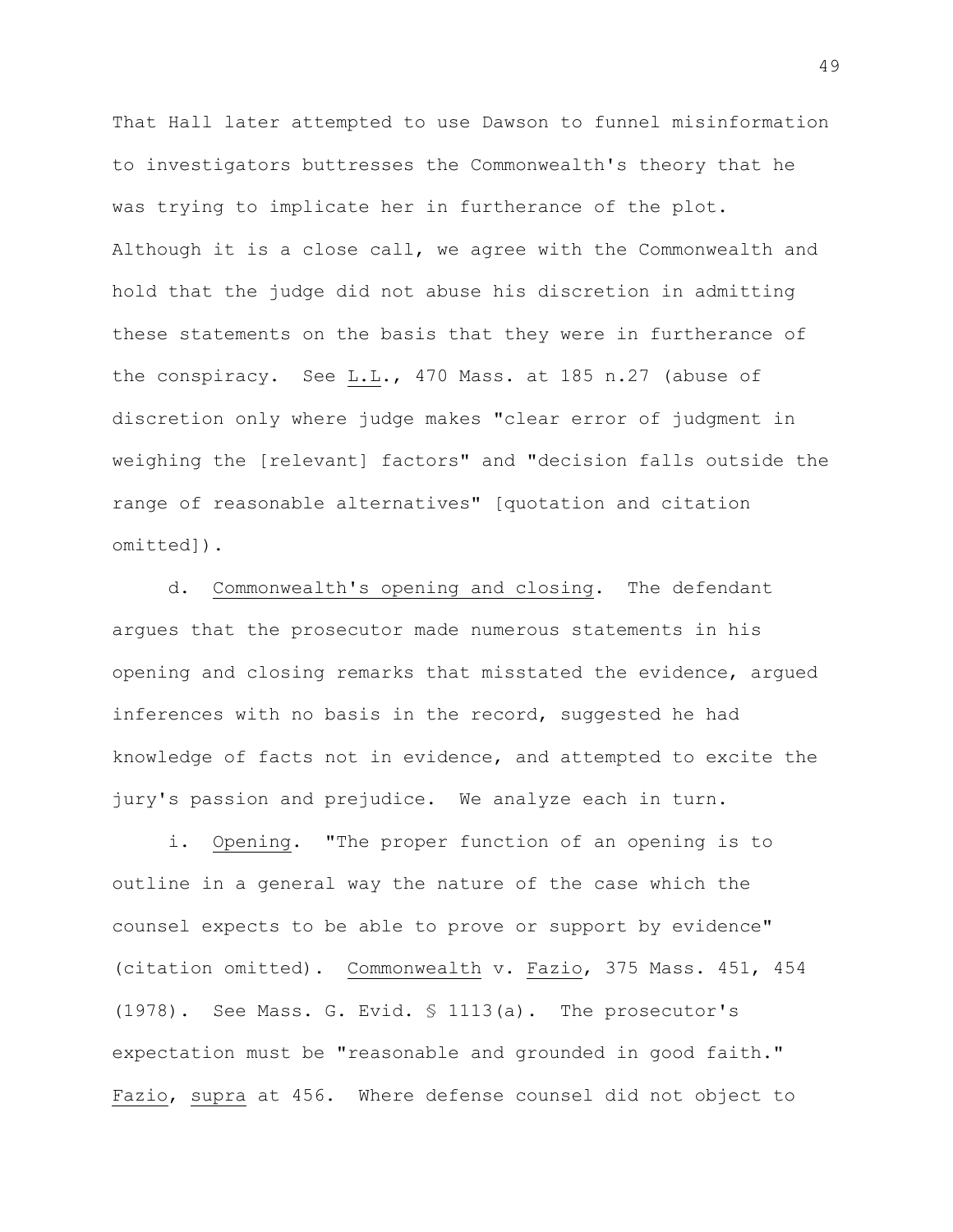the opening, we review to determine whether there was misconduct and, if so, whether it created a substantial likelihood of a miscarriage of justice. See Commonwealth v. Silva, 455 Mass. 503, 514 (2009).

In his opening statement, the prosecutor contended the underlying dispute began in July of 2009 when Glasser took carburetors that belonged to the defendant. Further, the prosecutor contended that the defendant stopped in Lenox to procure the guns used in the murders. It appears that in both of these instances, the prosecutor meant to refer to Hall, not the defendant.<sup>27</sup> These mistakes seem more akin to a slip of the tongue than bad faith. Moreover, defense counsel pointed out the mistakes immediately afterwards in his own opening statement, and thus the jury were unlikely to give much credence to them -- especially where there was no evidence presented at trial to substantiate them. Thus, we hold that the misstatements did not give rise to a substantial likelihood of miscarriage of justice.

Also in his opening, the prosecutor referred to the defendant burning clothing and argued that the defendant was a lookout while Hall and Casey buried the bodies. Because the

i<br>L

 $27$  The Commonwealth concedes this, at least with regard to the second statement about procuring guns in Lenox.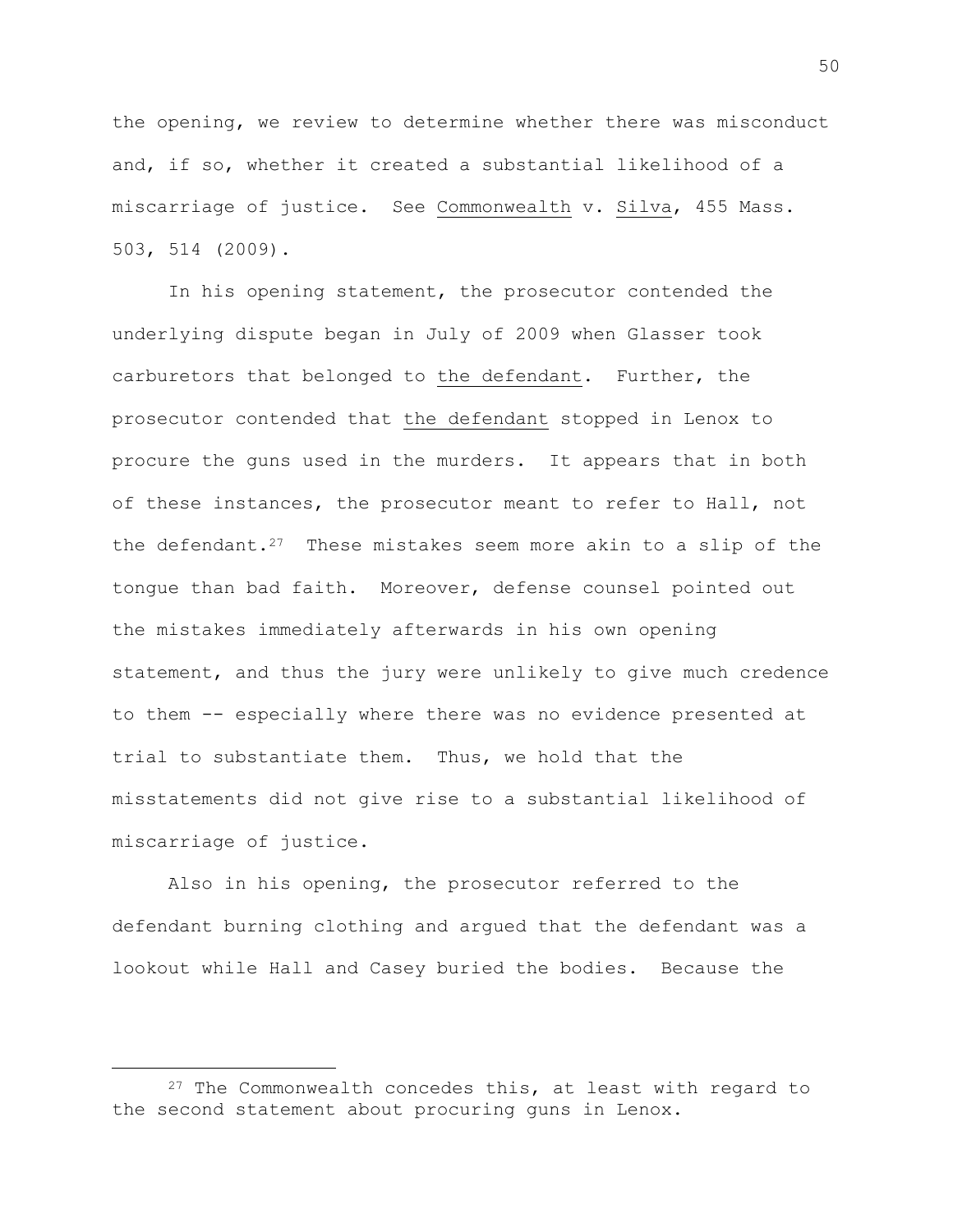prosecutor repeated these same remarks in his closing -- where they were objected to -- we conduct the relevant analysis infra.

ii. Closing. Remarks made during closing argument are considered in the context of the entire argument, in light of the judge's instructions to the jury, and in view of the evidence presented at trial. Commonwealth v. Whitman, 453 Mass. 331, 343-345 (2009). See Mass. G. Evid. § 1113(b). "Prosecutors are entitled to argue theories supported by evidence and reasonable, possible inferences from the evidence." Commonwealth v. Auclair, 444 Mass. 348, 359 (2005). "We consider four factors in determining whether an error made during closing argument is prejudicial: '(1) whether the defendant seasonably objected; (2) whether the error was limited to collateral issues or went to the heart of the case; (3) what specific or general instructions the judge gave the jury which may have mitigated the mistake; and (4) whether the error, in the circumstances, possibly made a difference in the jury's conclusions.'" Commonwealth v. Alvarez, 480 Mass. 299, 306 (2018), quoting Commonwealth v. Silva-Santiago, 453 Mass. 782, 807 (2009). Here, defense counsel timely objected to the relevant portions of the closing argument.

A. Statements that the defendant burned clothing with Hall. In closing, the prosecutor stated that the defendant,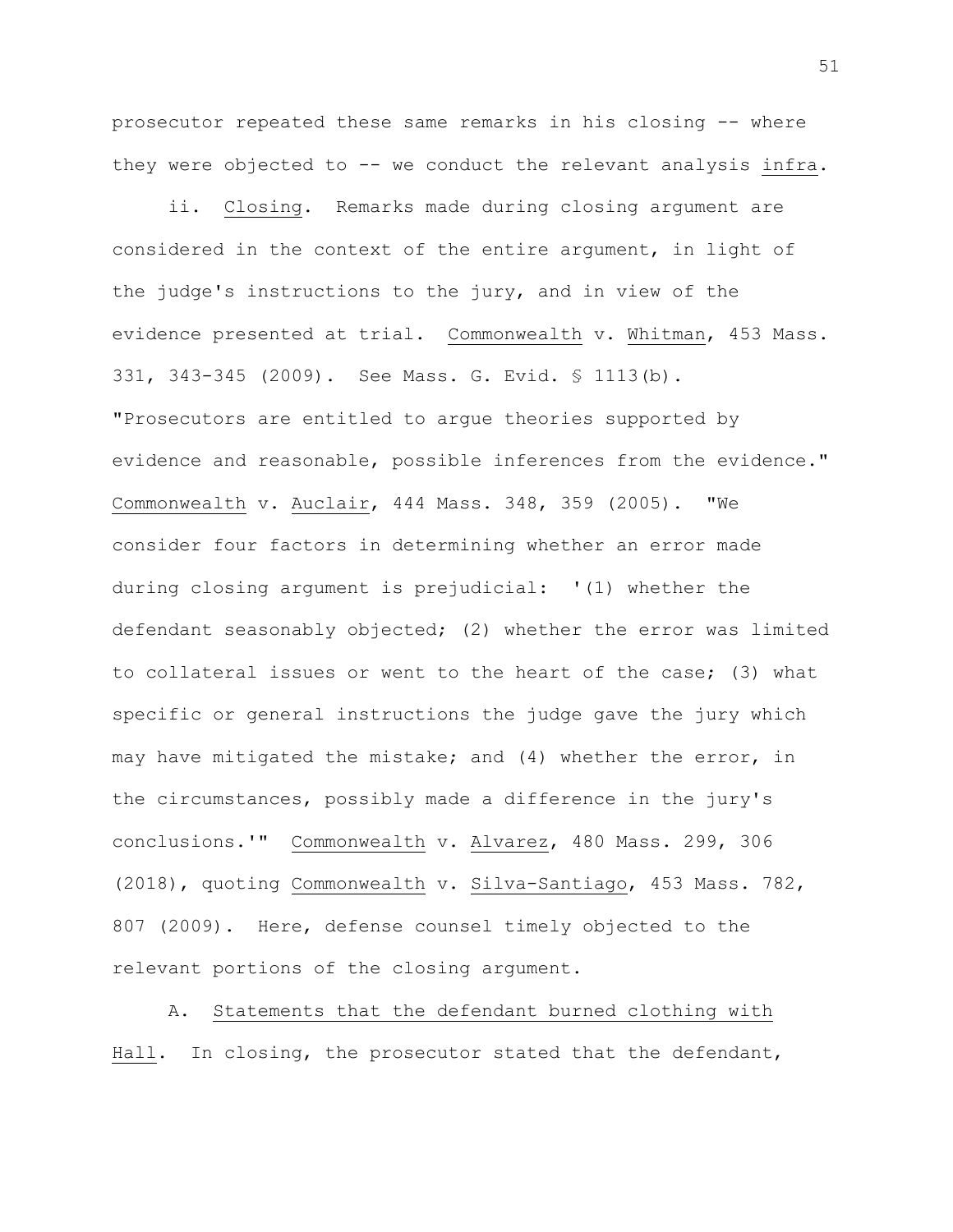along with Hall, burned clothing at the Hells Angels clubhouse after the murders.<sup>28</sup>

The evidence did not support this remark. Ocean testified that Hall alone burned clothing. She testified that she was holding the clothing for Hall and that the clothes, which bore the Hells Angels insignia, belonged to Hall, not the defendant. She stated explicitly that the defendant "had no part in the burning of the clothes." State police Trooper Michael Scott testified that he observed the scorched metal plate, and said that he received no indication that the defendant burned any clothing, only that Hall had.

The Commonwealth argues that a fair inference could be drawn from this evidence that the defendant, in addition to Hall, burned the clothing because there was evidence that, later, the defendant and Hall together threw other pieces of evidence off a bridge. We disagree. Ocean clearly stated that Hall, not the defendant, burned the clothing, and Scott did not contradict her. Inferences that run contrary to the evidence are by definition unreasonable. See Auclair, 444 Mass. at 359 (in closing, prosecutors may only argue reasonable and possible inferences from evidence).

i<br>L

<sup>28</sup> The prosecutor made similar statements in his opening remarks.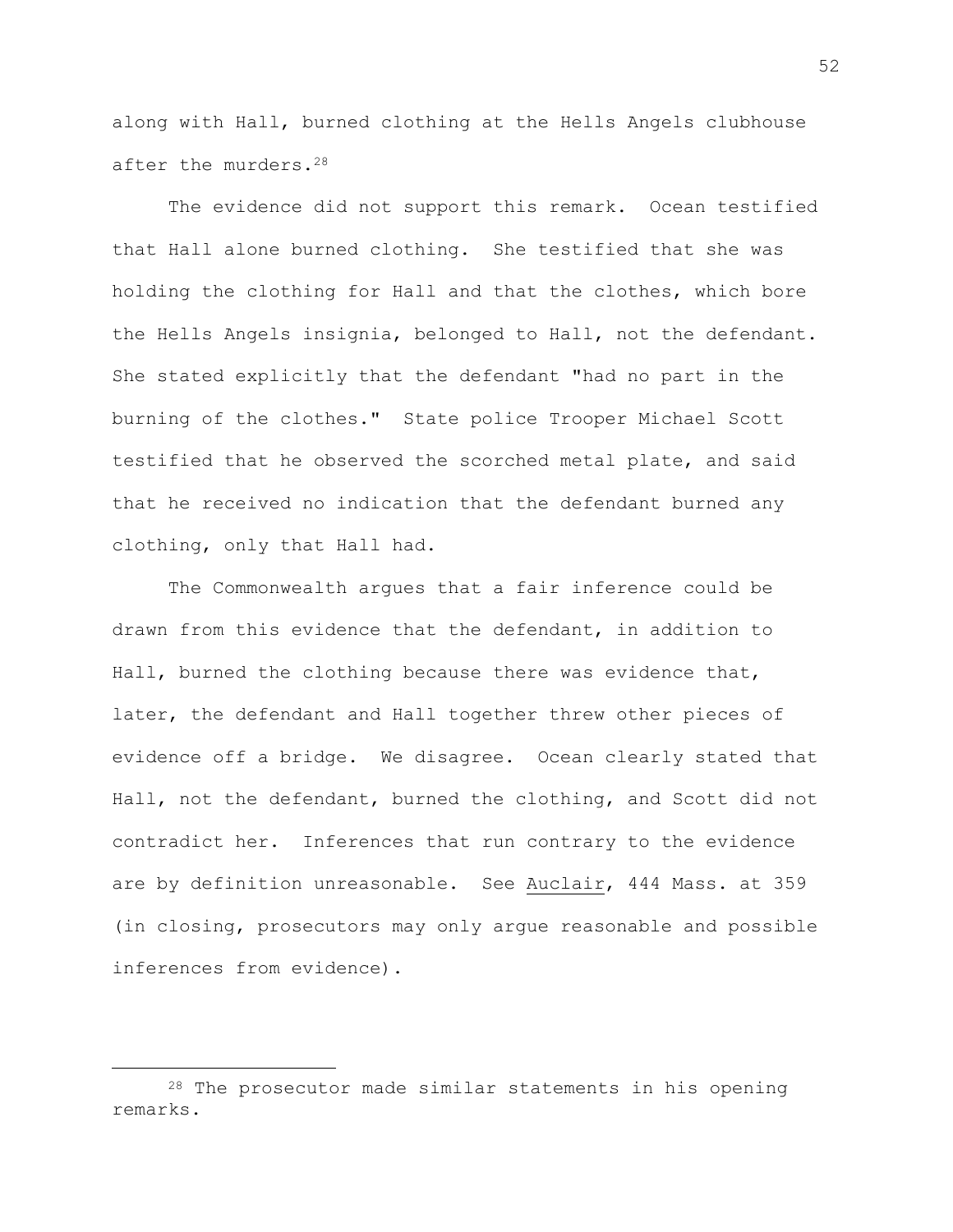Nevertheless, we hold that these remarks were not prejudicial error. Insofar as the prosecutor relied on the remarks to show that the defendant's destruction of evidence indicated a consciousness of guilt, it is unlikely that it made a difference in the jury's conclusions, because there was other testimony that the defendant actually had helped Hall destroy other pieces of evidence, thus similarly indicating a consciousness of guilt.29 See Alvarez, 480 Mass. at 306.

B. Statements that defendant was a lookout. In his closing, the prosecutor asserted multiple times that the defendant had acted as a lookout outside the Cole property while Hall and Casey buried the bodies.<sup>30</sup> Casey testified that on Monday, August 29, he met Hall and the defendant at the Pavoni residence where the Buick was parked with the bodies inside. Casey and Hall then drove to the Cole property, approximately three miles away in Becket, with the intention of burying the bodies. The two of them checked the Cole house to make sure no one was home, and then returned to the Pavoni house, where Hall got out of the car and spoke with the defendant, who was still there. Hall then followed Casey in the Buick back to the Cole

L,

<sup>29</sup> Ocean testified that she saw the defendant and Hall throwing items from a bridge.

<sup>30</sup> The prosecutor made similar remarks in his opening statement as well.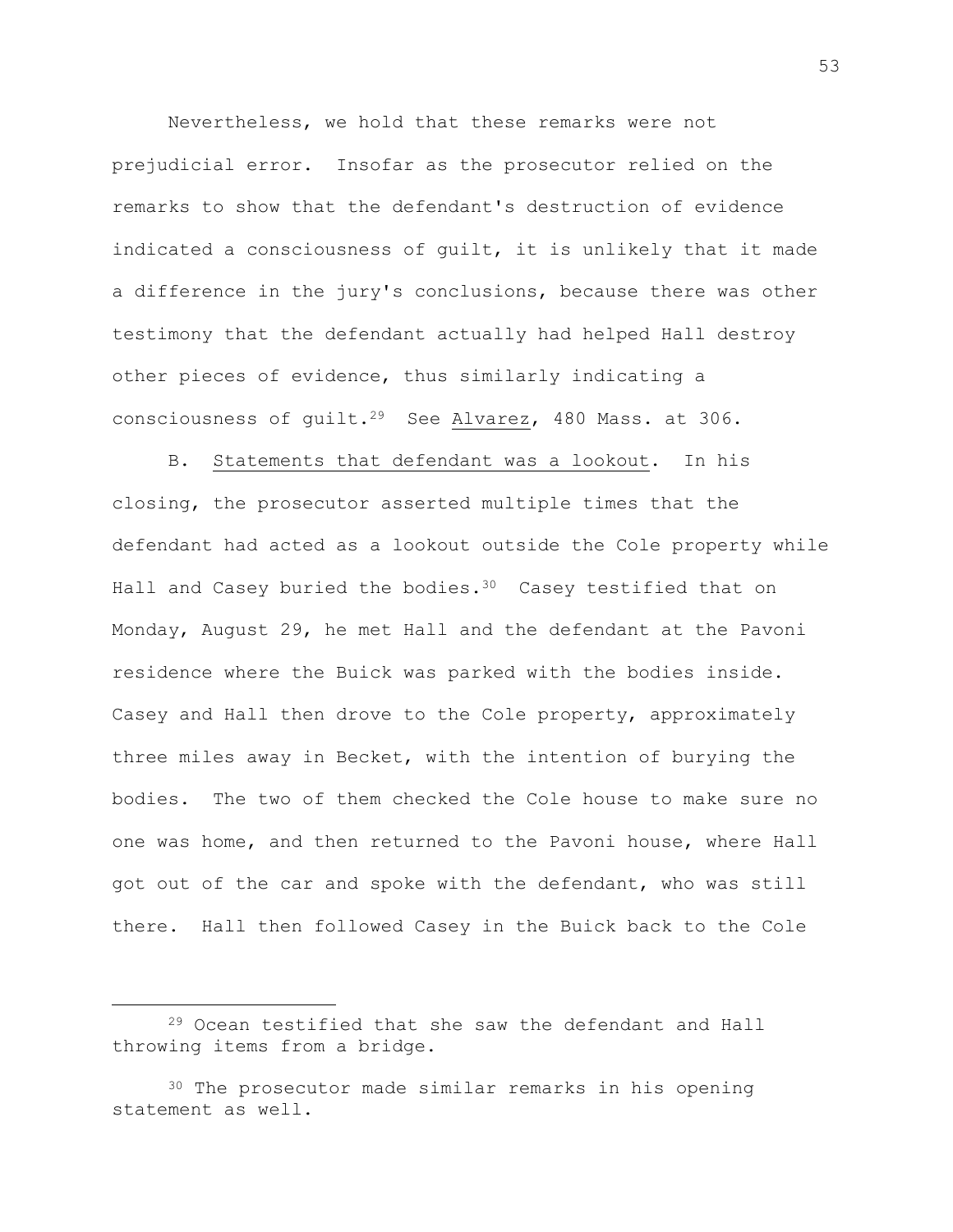residence, where the two of them used the excavator to dig a hole to bury the bodies. Hall and Casey then returned to the Pavoni house, where the defendant was still "hanging around."

The defendant's cell phone records indicated that he called and sent text messages to Hall multiple times while Hall and Casey were at the Cole house. At 11:58 A.M., the defendant sent Hall a text message saying, "Hey, what's going on?" At 12:33 P.M., the defendant sent Hall a text message saying, "Dude, I'm ready to leave. I don't know what to tell you." Special Agent Eric Perry of the Federal Bureau of Investigation testified that the defendant's cell phone records indicated that, during the time he made these calls and text messages to Hall, he was closer to the Pavoni property than to the Cole property. But in the agent's opinion, the towers that the cell phone was utilizing showed it was likely the cell phone was not stationary at the Pavoni home during that whole time period; more likely, it was traveling. The Commonwealth further points to Cashman's testimony to show that the defendant was a lookout. Cashman testified that the defendant told him that the defendant was "in the car parked in the driveway" during the burial.

It was up to the jury to decide whether the defendant was truly a lookout. But the evidence of the defendant's cell phone's location, coupled with Cashman's testimony that the defendant was parked in the driveway during the burial, support

54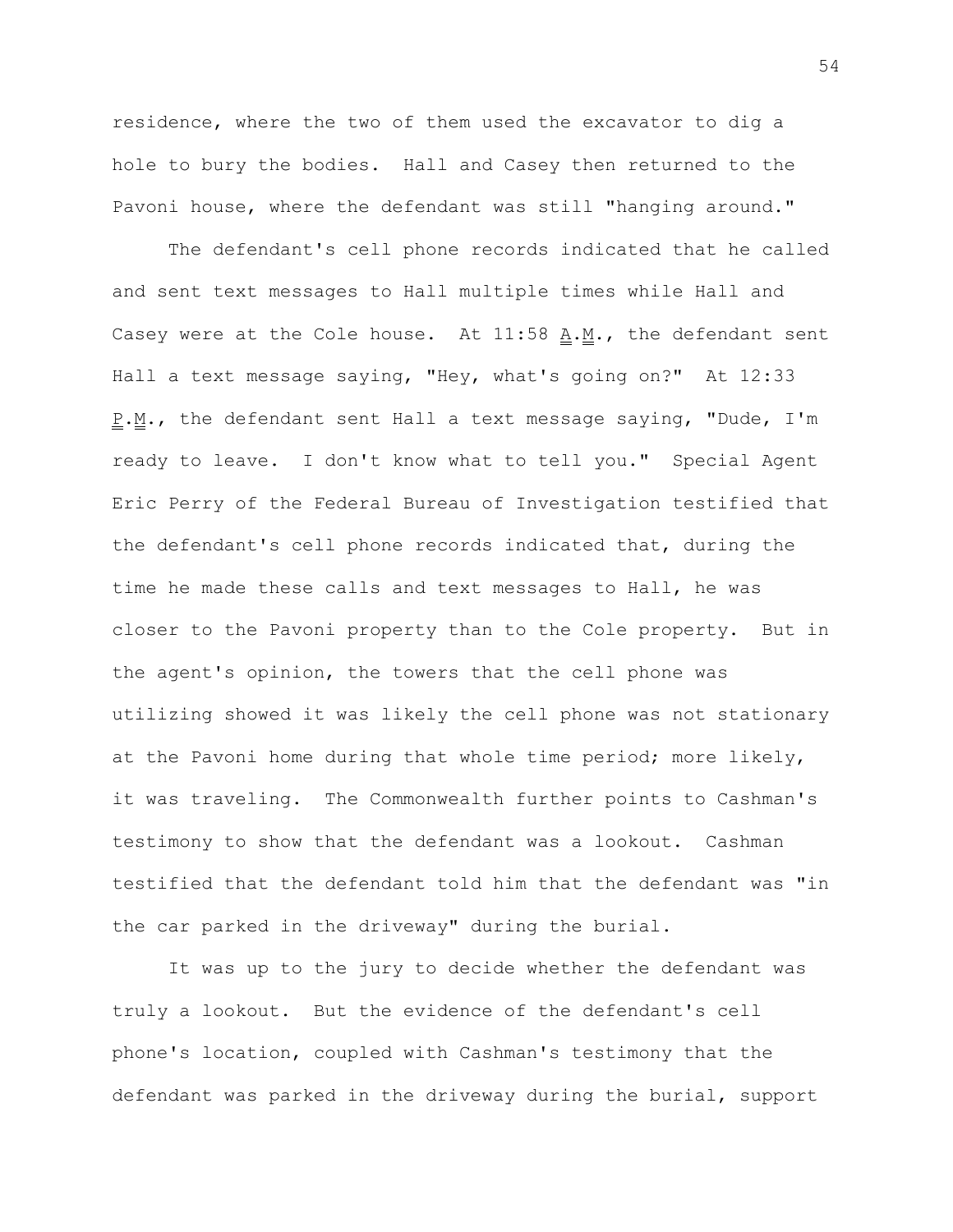a reasonable and possible inference that the defendant was indeed a lookout at the Cole property during the burial. See Commonwealth v. Jones, 432 Mass. 623, 628 (2000) ("inferences drawn from the evidence need not be necessary and inescapable, only reasonable and possible"). Thus, we discern no error in the prosecutor's statements.

C. Statements that the defendant intended to kill a witness. The defendant argues that in the Commonwealth's closing, the prosecutor insinuated that the defendant planned to kill a witness. The prosecutor stated:

"And as his being a lookout, the idea that can't possibly happen because Hall's phone is out, what do you think the plan was going to be, that if Mr. Cole decided to come home during the middle of the day he's going to call him? They're going to drop what they are doing and leave all of the evidence there? No, unfortunately, ladies and gentlemen, he was just simply going to follow Hall until he got there. And at that point Mr. Cole would just be another witness."

The defendant argues that because the Commonwealth's theory of the case was that Frampton and Chadwell were killed because they were witnesses to Glasser's kidnapping, the meaning of the prosecutor's statement that "Mr. Cole would just be another witness" was to imply that if Cole had returned home, he, too, would have been killed.

We agree with the defendant that, in this context, the phrase "would just be another witness" implies that the defendant would have at the very least harmed Cole if he had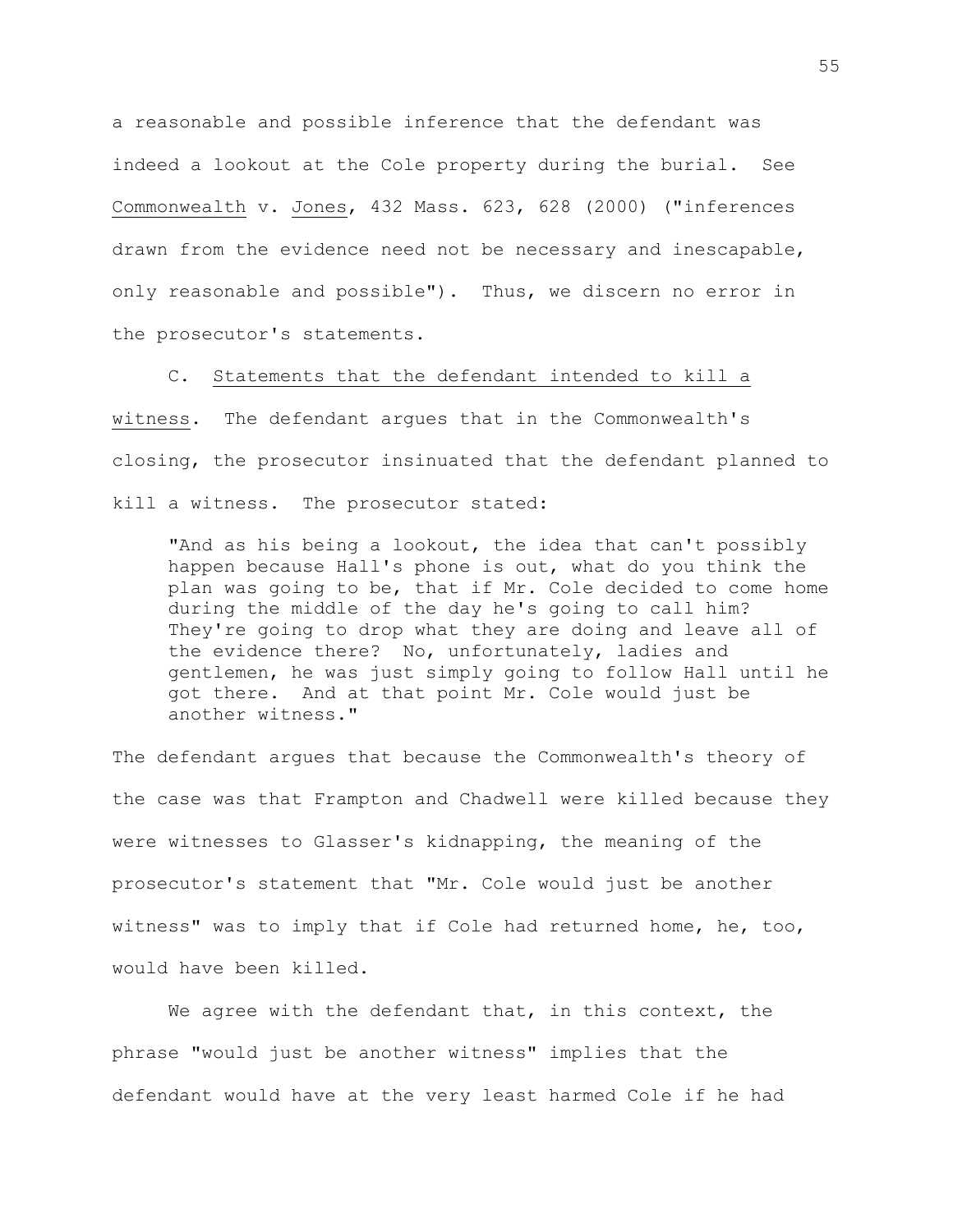returned home. Although we think it reasonable to infer that the defendant was a lookout, the further inference that his role as a lookout meant he would have hurt or killed potential witnesses is not a reasonable and fair inference based on the evidence. However, we hold that this improper statement was not prejudicial error in light of the judge's instructions that the opening and closing are not evidence,  $31$  and because the implication of this statement was subtle and limited to a collateral issue. See Alvarez, 480 Mass. at 306.

D. Statements regarding the Aryan Brotherhood. In his closing argument, the prosecutor referenced the Aryan Brotherhood evidence and stated:

"Well, you have to ask yourself, did the Defendant take orders from The Big Dummy [(Hall)]? Without knowing beforehand or even asking afterwards? The guy who strolls in and takes over the local Aryan Brotherhood, he's the one unknowingly taking orders? Ask yourselves, really?"

The defendant had previously told Cashman that he considered Hall to be a "[b]ig dummy, goofball, idiot," and explained that he (the defendant) "was just using [Hall]" to obtain access to guns. Thus, in its closing, the Commonwealth was implying that the defendant was culpable because he was not merely taking

i<br>L

 $31$  In the jury charge, the judge instructed the jury that the "closing arguments of counsel are not evidence" and told them that their "collective memory of the evidence controls, not the memory of the attorneys."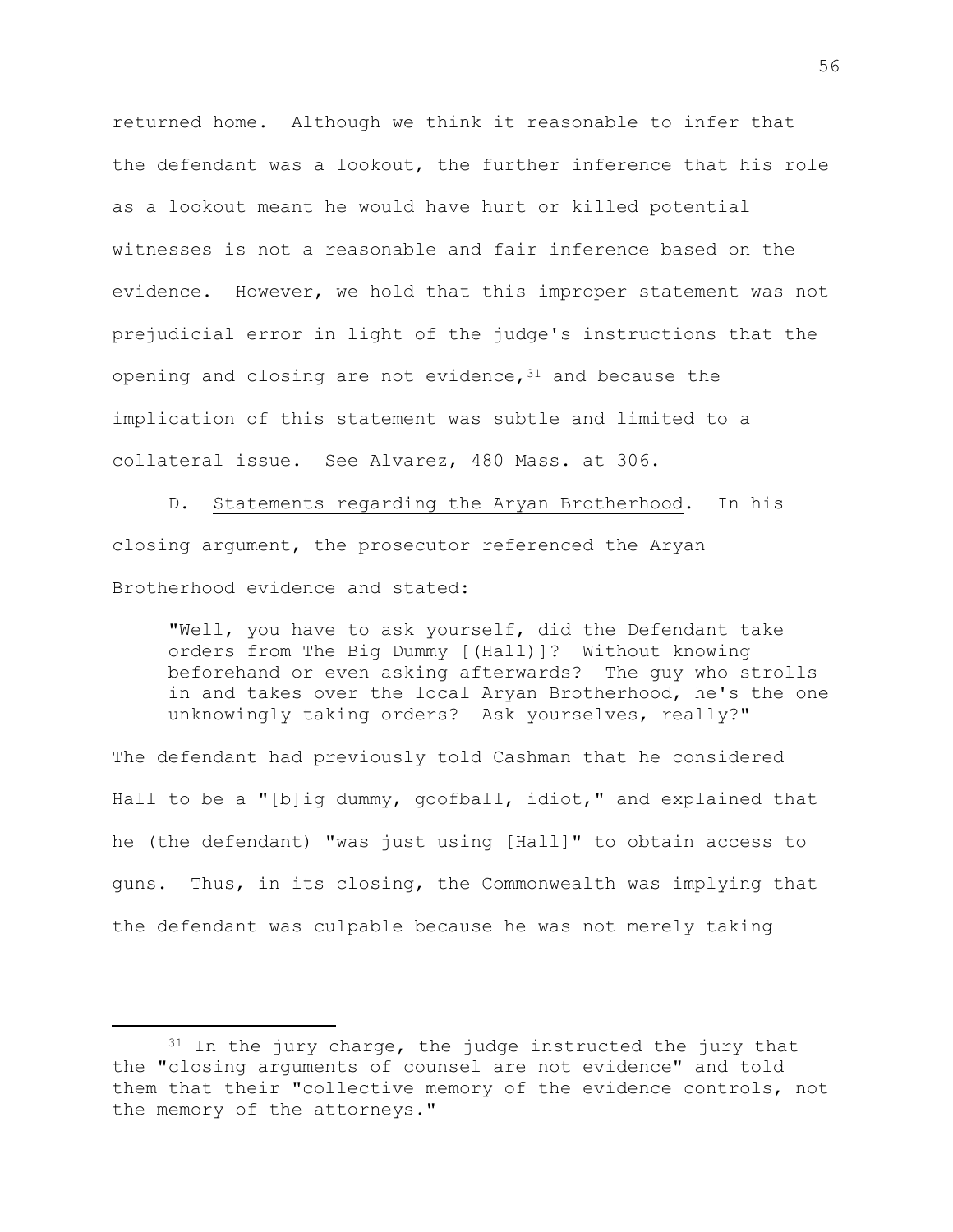orders from Hall, but rather had some amount of control over him.

The defendant argues that this reference in the closing statement exceeded the permissible uses of the Aryan Brotherhood evidence. At sidebar, in response to the defendant's objection, the judge stated that the Aryan Brotherhood evidence was admitted in large part to establish the nature of the relationship between the defendant and the three jailhouse informants, but that it was not specifically limited to the informants because the language of the instruction referred to "any witnesses in the case."

As discussed supra, the Aryan Brotherhood evidence was properly admitted to show the relationship between the defendant and the jailhouse informants, as well as to show why Casey did not initially come forward. But we do not agree with the judge that the Aryan Brotherhood evidence was permissible to establish the relationship of the defendant with any witnesses in the case -- especially here, where the prosecutor used it to imply that the defendant's association with the Aryan Brotherhood meant he would not be "unknowingly taking orders" and instead had an active role in plotting the murders. Where in other contexts the Aryan Brotherhood evidence was properly used, here it crossed the line into being used as impermissible propensity evidence.

57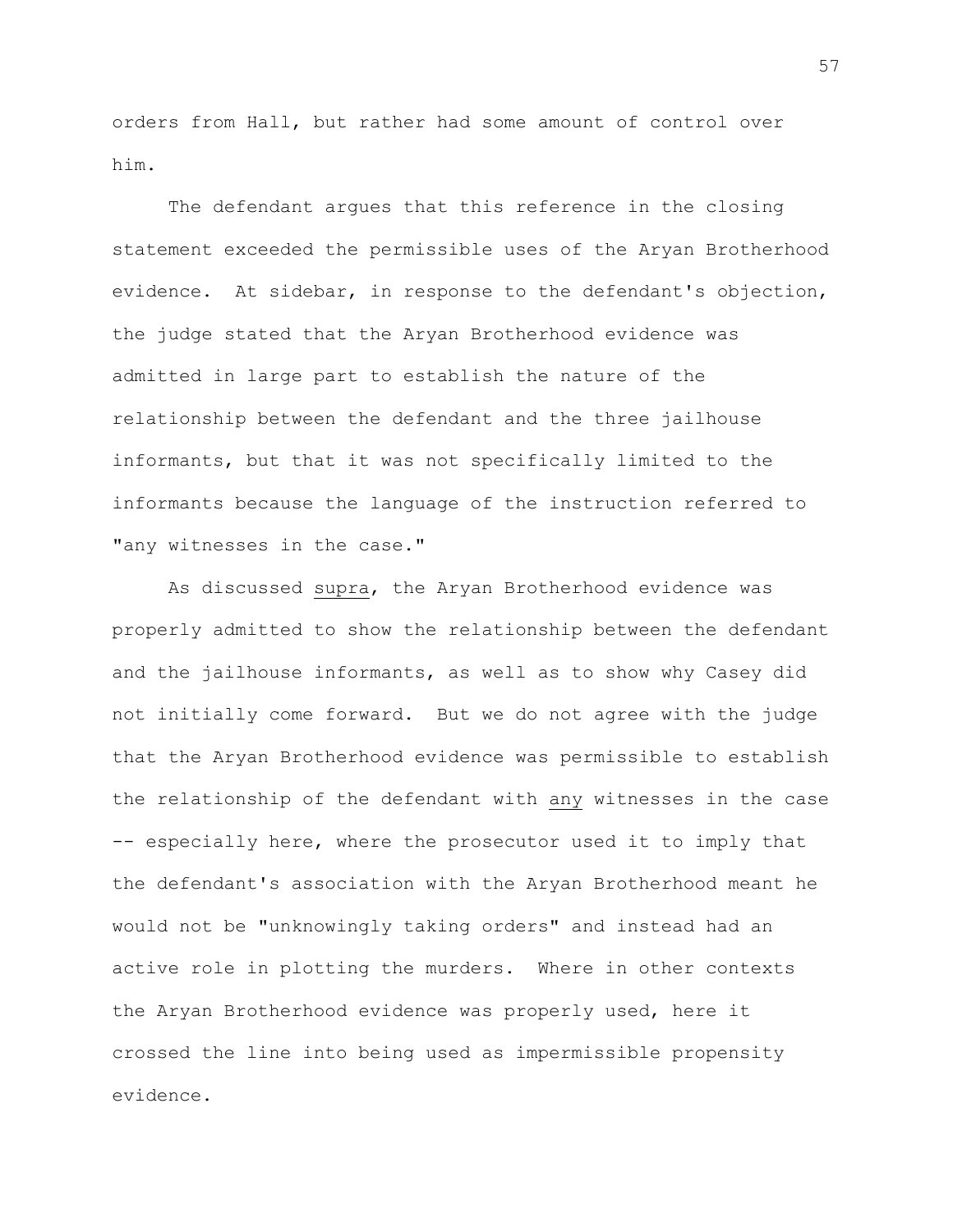This error, however, was not prejudicial. As discussed supra, the judge asked during individual voir dire whether evidence that the defendant was a member of the Aryan Brotherhood would impair jurors' impartiality, and repeatedly instructed that the Aryan Brotherhood evidence could not be used as evidence of the defendant's bad character or criminal propensity. Thus, this statement by the prosecutor does not amount to prejudicial error.

e. Motion to suppress. Next, the defendant argues that the judge erred by denying his motion to suppress the fruits of the September 4 search of his person and seizure of his cell phone. We disagree.

"[I]n reviewing a ruling on a motion to suppress, we accept the judge's subsidiary findings of fact absent clear error but conduct an independent review of his [or her] ultimate findings and conclusions of law" (citation omitted). Commonwealth v. Tremblay, 480 Mass. 645, 652 (2018). Because the defendant moved to suppress before trial, we review for harmless error. See Commonwealth v. Tavares, 482 Mass. 694, 709 (2019).

i. Facts. We provide a brief summary of the facts that the judge, following an evidentiary hearing, found were known to the officers on September 4. The facts are supplemented with uncontroverted facts in the record. Commonwealth v. Jones-Pannell, 472 Mass. 429, 431 (2015).

58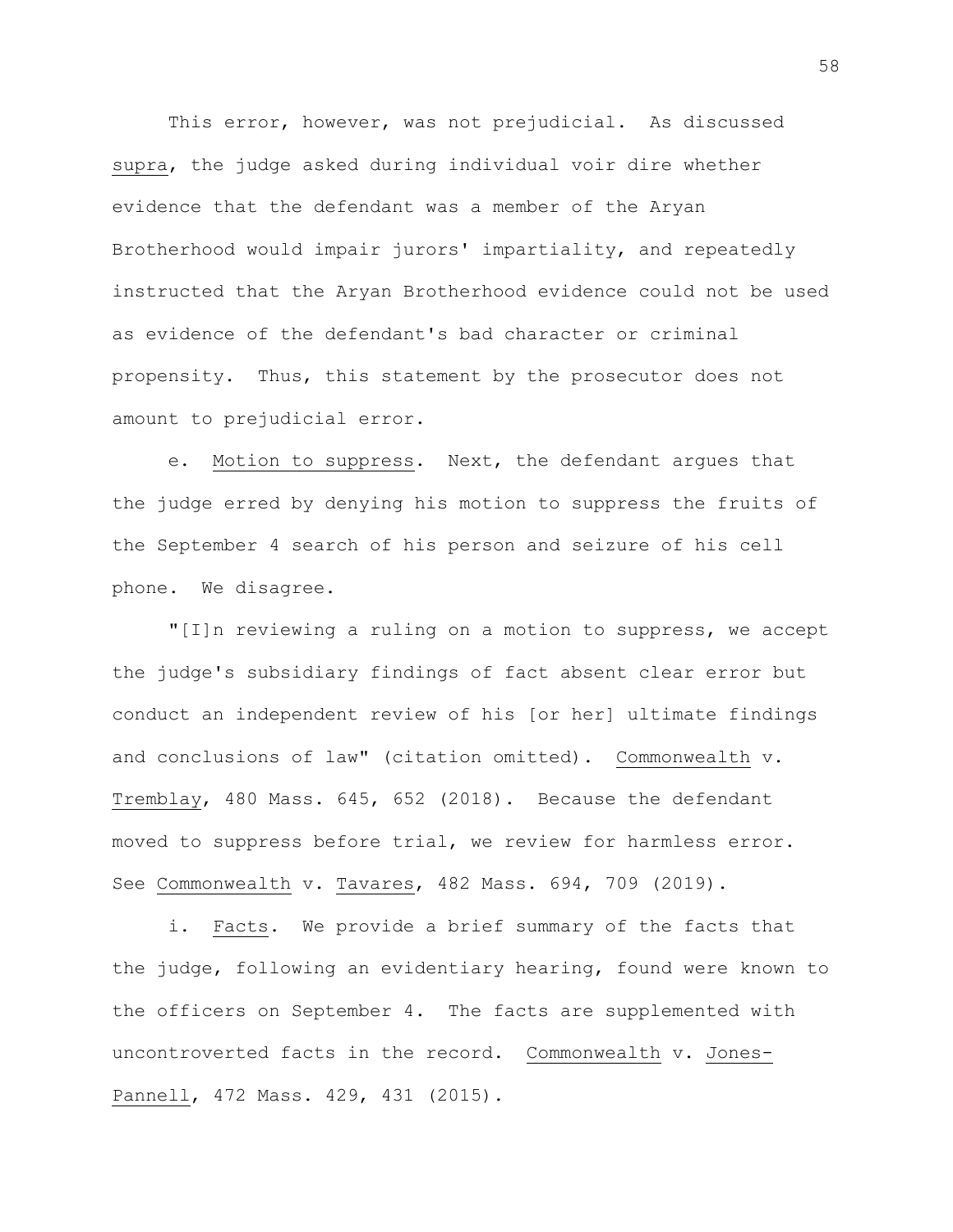Glasser was scheduled to testify in a kidnapping case against Hall regarding the August 2010 scheme to discredit Glasser, and that trial was scheduled to begin three weeks after the weekend of the storm. Glasser, Frampton, and Chadwell were last seen at around 10  $\underline{P.M.}$  on Saturday, August 27, 2011, and despite repeated attempts to contact them, no one had heard from them since. Hall, Veiovis, and the defendant were suspects in the disappearances: Edward Sutton had reported that Hall had stated that the "witness" had "disappeared" and that it was "too bad." Brittany Breault, one of the Sutton daughters, informed police that on the day after the storm, Hall asked if the defendant could shower at the Sutton house. Moreover, after police started inquiring into the victims' disappearance, a man fitting Hall's description was seen discarding items off a bridge. A later search of the river below the bridge uncovered pieces of a shoebox from a store where the defendant, with Hall, had been shopping a few days earlier. Further, in reviewing Hall's cell phone records, officers noticed what appeared to be a three-way call involving Hall and the defendant on the morning of Sunday, August 28, 2011.

On Sunday, September 4, officers were conducting a field search of the Pittsfield State Forest when they saw a black Jeep that had been driving towards them abruptly turn around. The officers learned that Hall was driving the Jeep, and they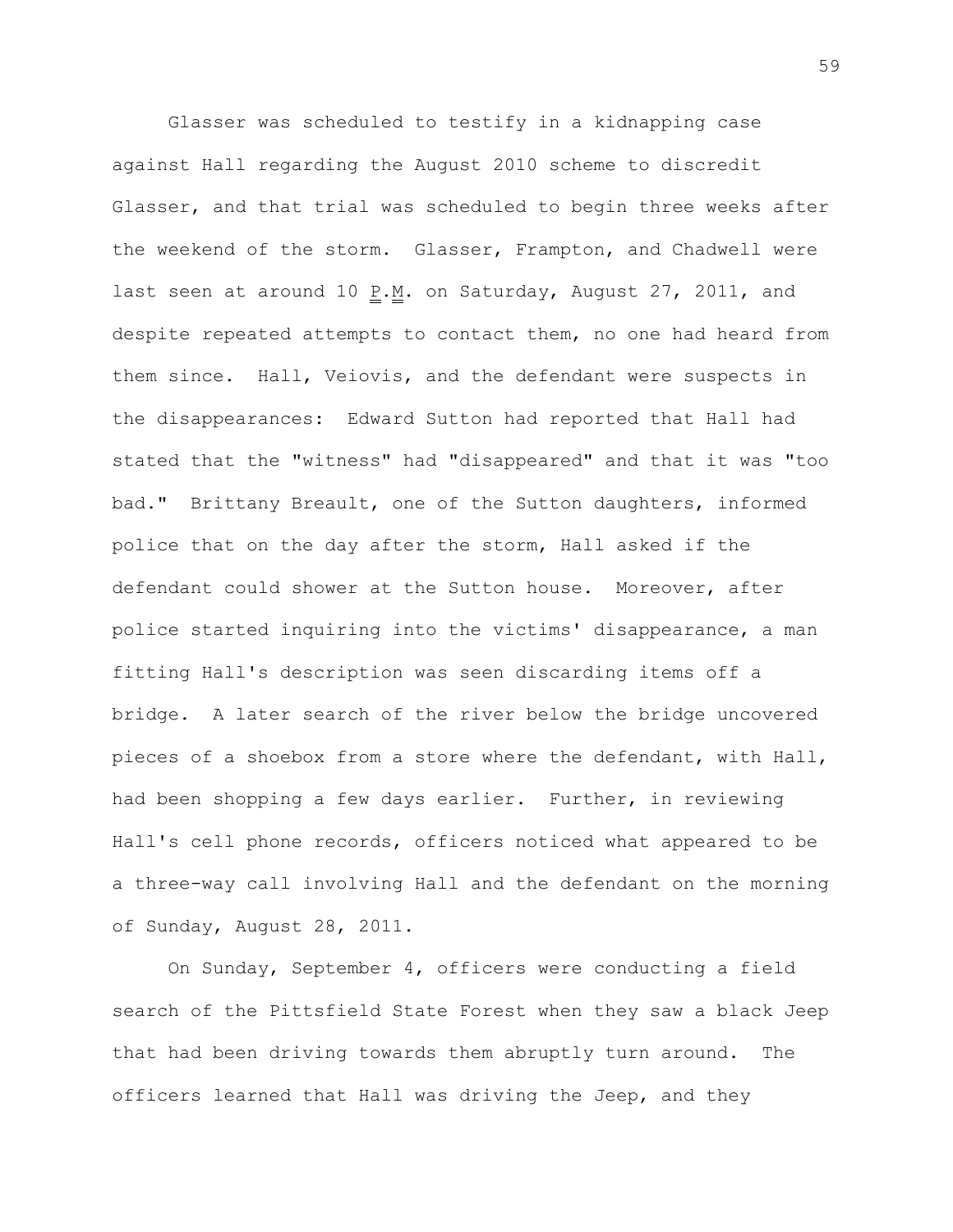proceeded to follow it towards Pittsfield. The Jeep eventually pulled into a gasoline station, and officers followed but did not signal for the Jeep to pull over. Hall was driving, Veiovis was in the passenger's seat, and the defendant was in the back seat. The officers recognized Hall and noted that Veiovis and the defendant fit the descriptions of suspects in the victims' disappearance.

At the gasoline station, officers engaged the three men in conversation and, when Hall asked if they were free to leave, officers told him to stay because other officers were on their way to talk to them. Eventually, officers gave the three men an exit order, pat frisked them, and took their photographs. The officers then seized the Jeep, each man's cell phone, and Hall's boots and socks.<sup>32</sup>

i<br>L

<sup>&</sup>lt;sup>32</sup> The defendant argues that, in deciding the motion to suppress, many of the trial judge's findings of fact were clearly erroneous, including the judge's findings that police had knowledge that the defendant was at a Hells Angels party with Hall and Veiovis on August 27, that "Hall and his codefendants" demonstrated consciousness of guilt by destroying evidence, and that Veiovis and the defendant's presence with Hall in that vicinity on September 4 "'reasonably suggested that Hall and his co-defendants had hidden evidence of the men's disappearance' there and 'returned' on September 4 to either retrieve or conceal evidence." Because we think that none of these facts was necessary to support the finding that the stop and seizure were proper, we do not address whether they were clearly erroneous.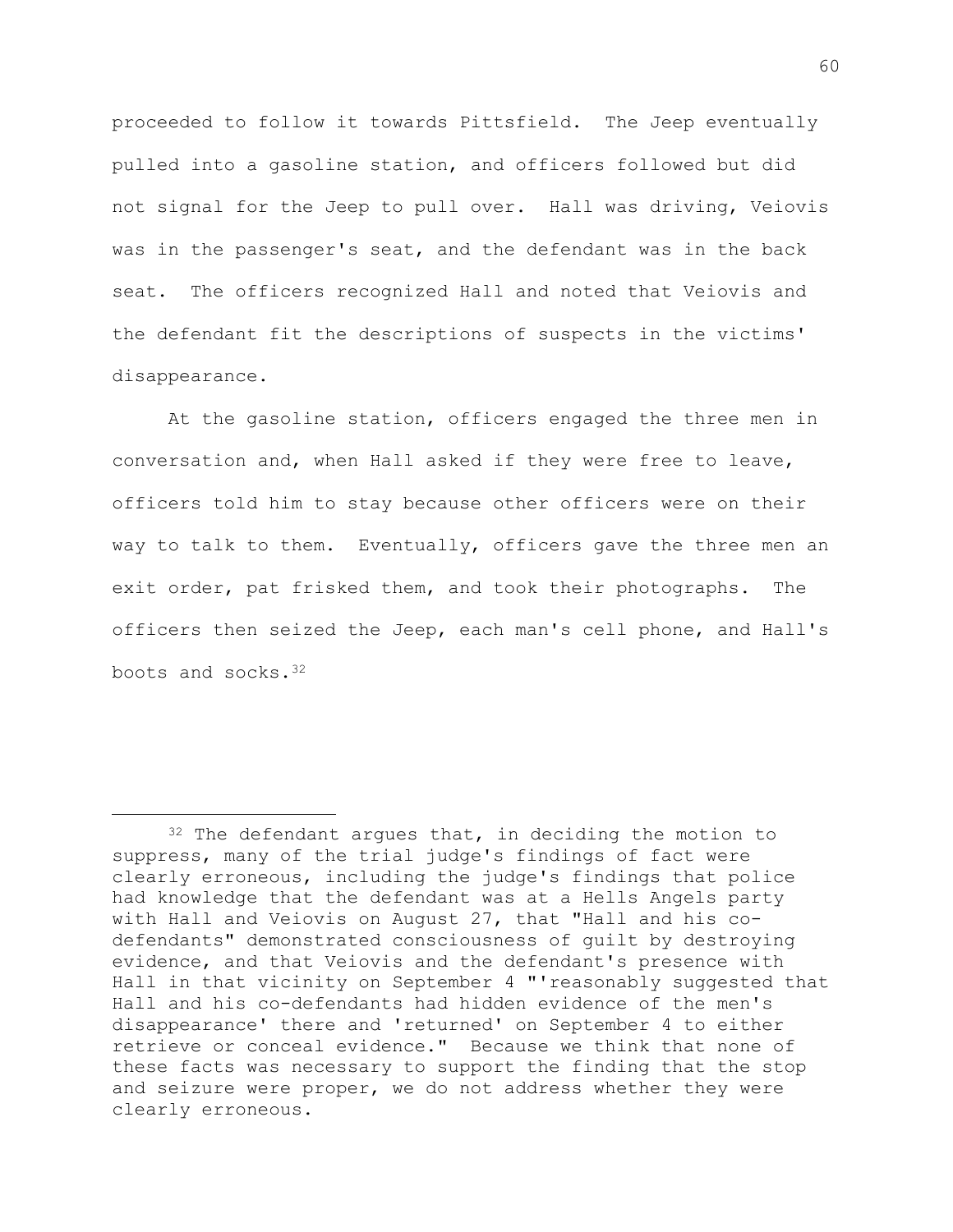ii. Analysis. We hold that the officers had reasonable suspicion to conduct a threshold inquiry of the defendant and probable cause to seize the defendant's cell phone.

First, when officers pulled up near the defendant, Hall, and Veiovis at the gasoline station and asked their names and who owned the Jeep, that was not a stop but more akin to a field interrogation observation. See Commonwealth v. Narcisse, 457 Mass. 1, 2 n.1 (2010) ("A 'field interrogation observation' has been described as an interaction in which a police officer identifies an individual and finds out that person's business for being in a particular area"). Thus, no justification was required. See Commonwealth v. Murdough, 428 Mass. 760, 763 (1999) (no level of justification required for police to approach parked vehicle at rest area and make noncoercive inquiry).

The interaction became a stop in the constitutional sense when, after Hall asked if he was free to go, officers told him to "stay because a couple of other officers were on their way to talk to them." See Commonwealth v. Matta, 483 Mass. 357, 362 (2019) (stop occurs when officer communicates that he or she would use police power to coerce person to stay). Because the defendant was a passenger in Hall's vehicle, this effectively stopped the defendant as well. See Commonwealth v. Buckley, 478 Mass. 861, 865 (2018) ("A passenger in a vehicle may challenge

61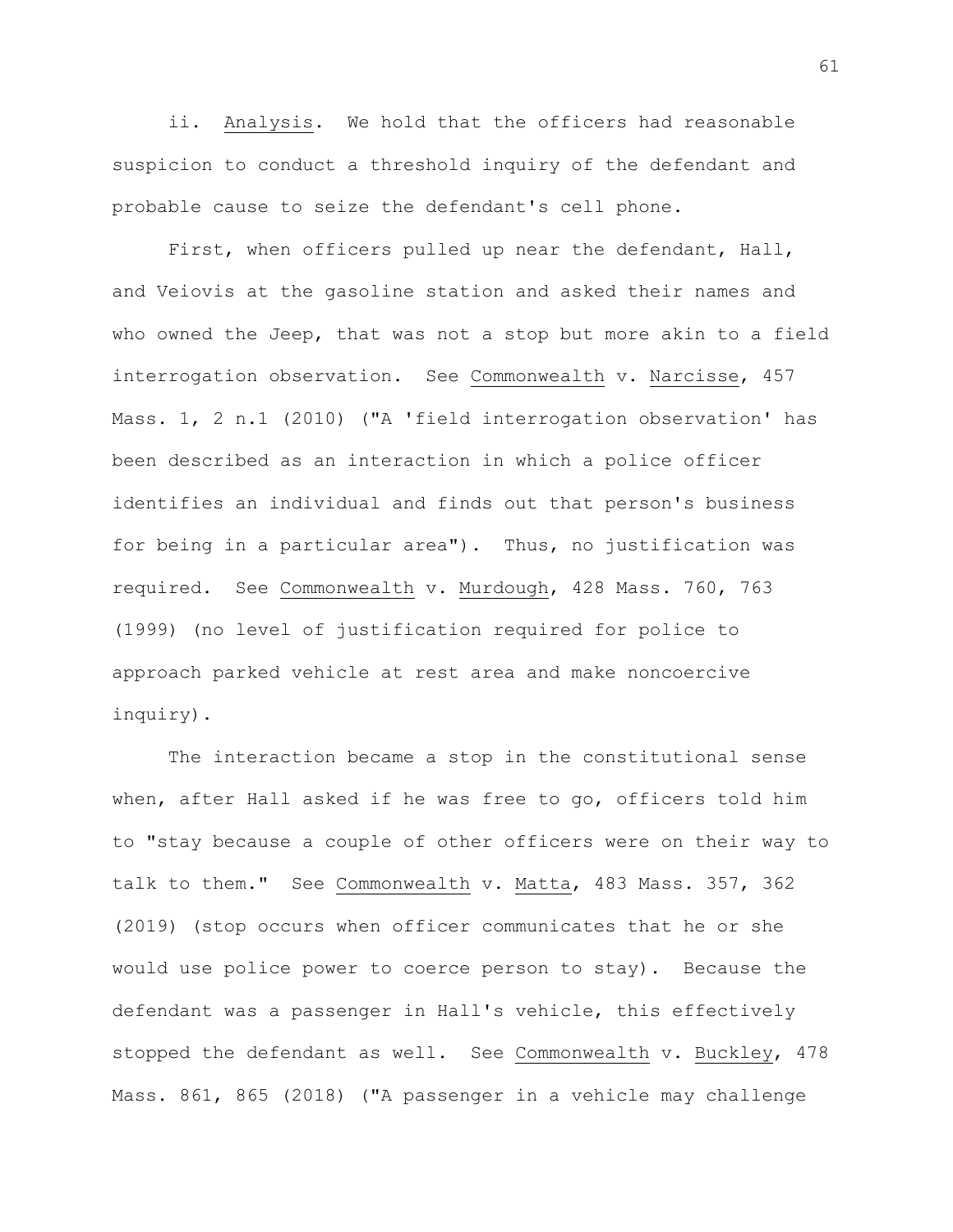the constitutionality of a stop"). To justify this stop (and the subsequent exit order and frisk), police needed reasonable suspicion both that criminal activity was afoot and that the suspects were armed and dangerous. Narcisse, 457 Mass. at 7. See Commonwealth v. Torres-Pagan, 484 Mass. 34, 38-39 (2020) (outlining level of justification needed for each level of intrusion). Officers met both prongs of this test based on their knowledge of Hall's history with Glasser and statements that a "witness" had "disappeared"; Hall's and the defendant's association with the Hells Angels and the Aryan Brotherhood, respectively; the Jeep's abrupt turn-around when it encountered the police; the fact that the defendant and Veiovis matched the descriptions of the other suspects in the victims' disappearance; and the violent nature of the crimes under investigation.

Finally, officers had probable cause to seize the defendant's cell phone. In order to seize the cell phone, police needed a substantial basis for concluding that it contained "evidence connected to the crime" under investigation (citation omitted). Commonwealth v. White, 475 Mass. 583, 588 (2016). In other words, the government must demonstrate a "'nexus' between the alleged crime and the article to be searched or seized." Commonwealth v. Snow, 486 Mass. 582, 586 (2021). Here, police had the proper nexus to the defendant's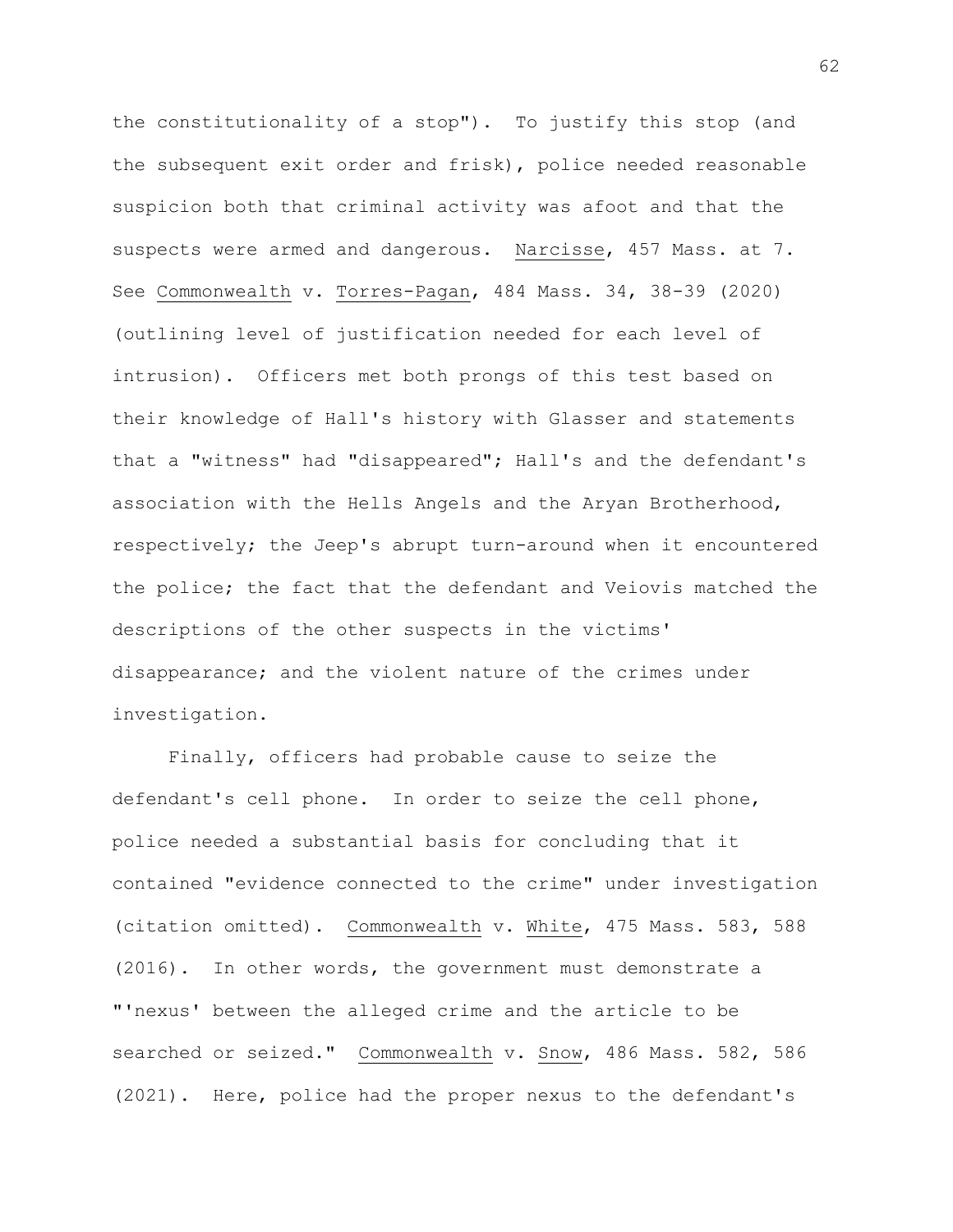cell phone because cell phone records reflected that the cell phone had been involved in a three-way call with Hall and an unknown party on the morning of Sunday, August 28. Because Hall was a suspect in the case thanks to his extensive history with Glasser, his statements to Edward and Breault, and his destruction of evidence, and given the fact that this call took place mere hours after the victims were last heard from, there was a substantial basis to conclude that the cell phone would contain evidence related to the victims' disappearance. Therefore, it was proper for officers to seize the defendant's cell phone.

f. Review under G. L. c. 278, § 33E. As part of our plenary review of the case, we note that the judge omitted a critical part of the reasonable doubt instructions and allowed the prosecutor to quote a statement using a racial slur.

i. Beyond a reasonable doubt jury instruction. In his final jury instructions, the judge told the jury that "the evidence must convince you of the defendant's guilt to a reasonable and moral certainty," but omitted the phrase from the reasonable doubt instruction in Commonwealth v. Webster, 5 Cush. 295, 320  $(1850)$ , <sup>33</sup> that clarified the meaning of that phrase: "a certainty that convinces and directs the understanding, and

i<br>L

<sup>33</sup> We recently modified the traditional Webster charge in Commonwealth v. Russell, 470 Mass. 464, 468-479 (2015).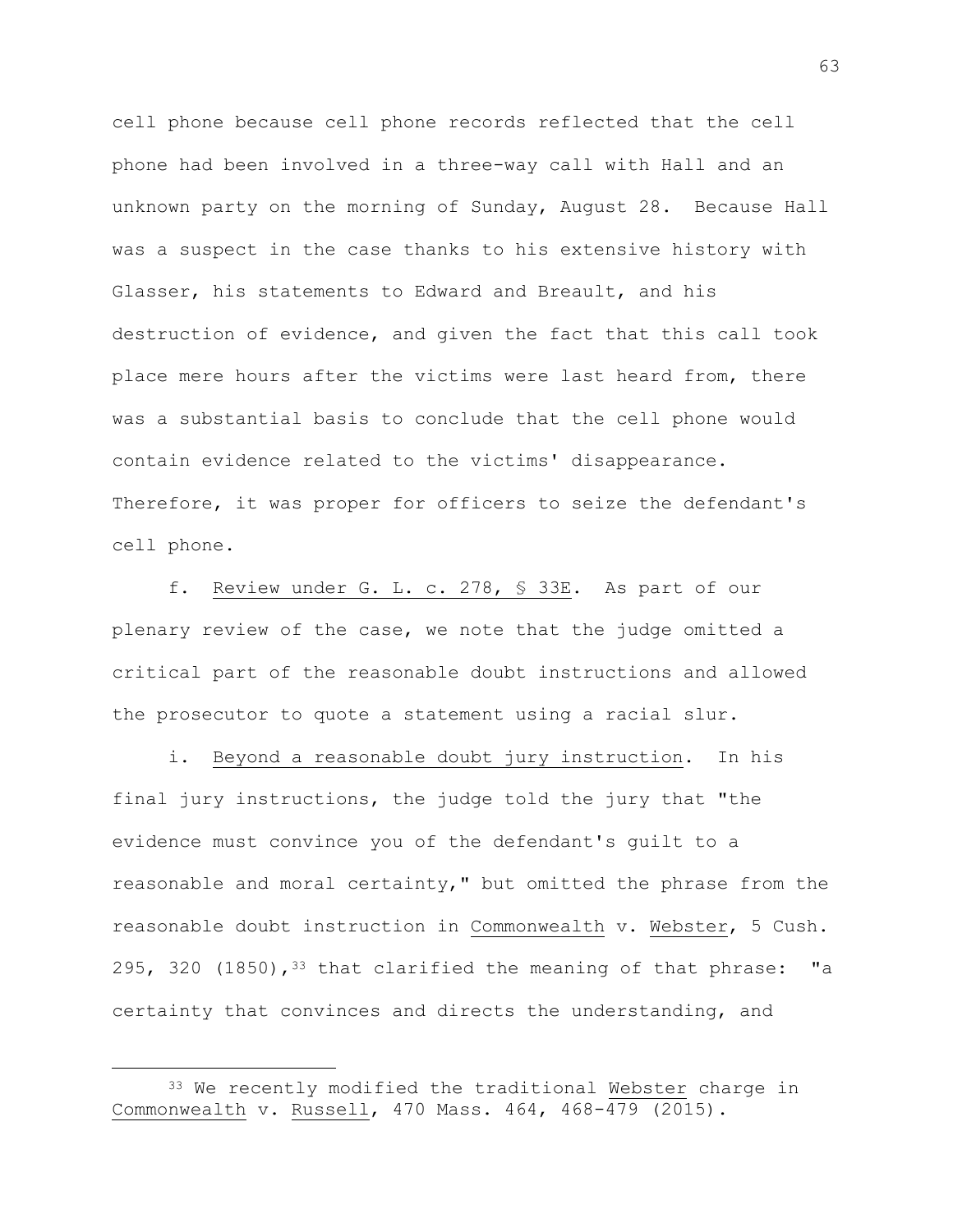satisfies the reason and judgment, of those who are bound to act conscientiously upon it."<sup>34</sup> Because the defendant did not object, we review to determine whether the judge's deviation created a substantial likelihood of a miscarriage of justice. See Commonwealth v. Figueroa, 468 Mass. 204, 220 (2014).

This part of the judge's instructions were identical to those given in Veiovis. There, we found that the "judge's use of the phrase 'abiding conviction' in conjunction with 'moral

<sup>34</sup> The judge instructed the jury:

i<br>L

"I have said that the burden -- it's on the Commonwealth to prove beyond a reasonable doubt that the defendant is guilty of the charges against him. What is proof beyond a reasonable doubt? The term is often used but not easily defined.

"Proof beyond a reasonable doubt does not mean proof beyond all possible doubt, for everything in the lives of human beings is open to some possible or imaginary doubt.

"A charge is proved beyond a reasonable doubt if, after you've considered all of the evidence, you have in your minds an abiding conviction to a moral certainty that the charge is true.

"I've told you that every person is presumed to be innocent until he is proved guilty and that the burden of proof is on the prosecutor. If you evaluate all of the evidence and you still have a reasonable doubt remaining, the defendant is entitled to the benefit of that doubt and must be acquitted.

"It is not enough for the Commonwealth to establish a probability, even a strong probability, that the defendant is more likely to be guilty than not guilty. Instead, the evidence must convince you of the defendant's guilt to a reasonable and moral certainty. That is what we mean by proof beyond a reasonable doubt."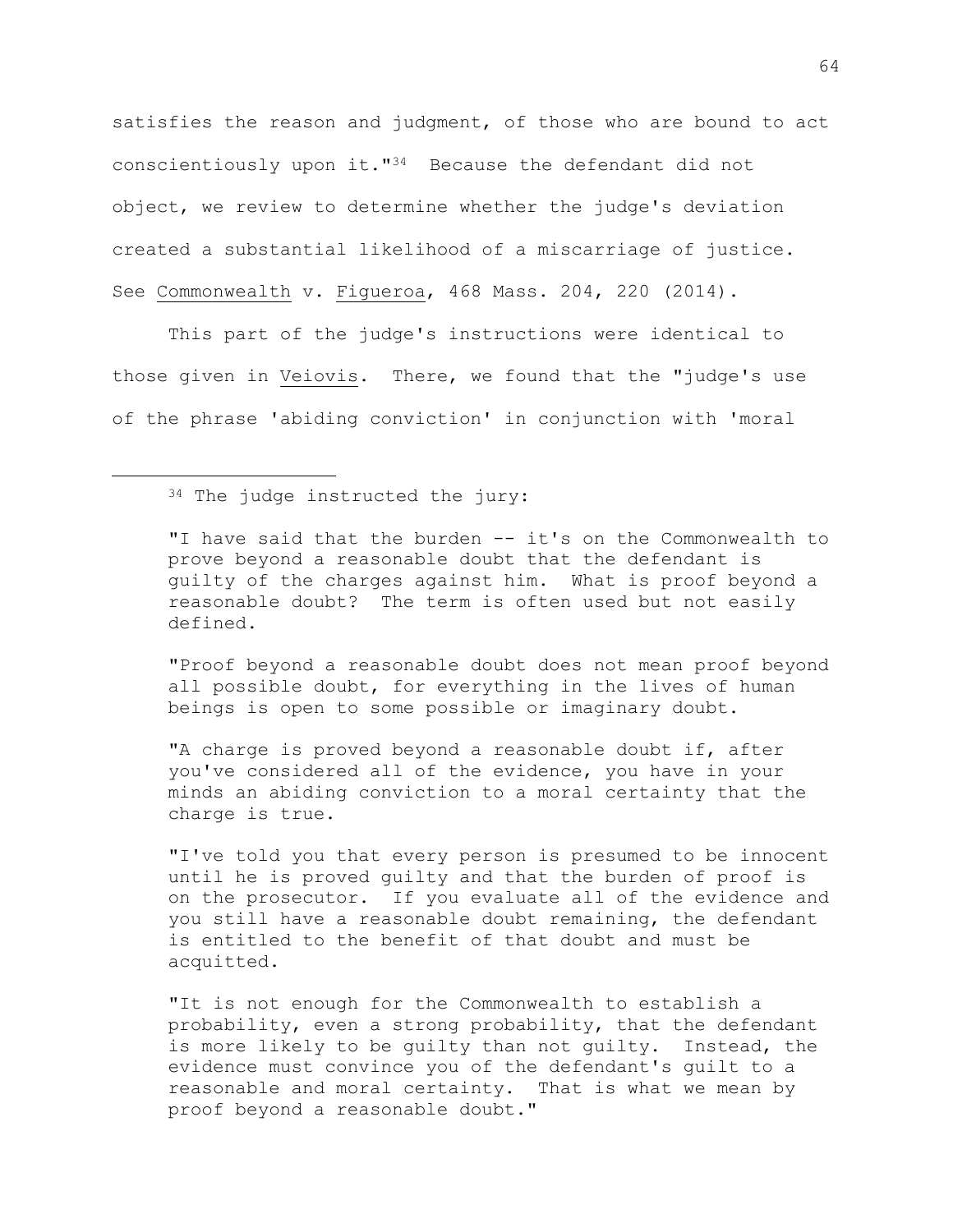certainty,' coupled with his fidelity to the Webster instruction in every respect except for the noted omission, convince[d] us that the omission did not create a risk that the jury failed adequately to understand the reasonable doubt standard, and therefore did not create a substantial likelihood of a miscarriage of justice." Veiovis, 477 Mass. at 490. We reach the same conclusion here, and hold that there was no substantial likelihood of a miscarriage of justice.

ii. Racial profanity. Lastly, we comment on the judge's allowance of a racial slur in both the Commonwealth's opening and closing statements, as well as in a statement by Hall. Casey testified that when Hall was describing the killings to him, Hall indicated that he had killed Glasser and that "the fat guy and the nigger" were with him. The Commonwealth referenced this statement in both its opening and closing. In opening, the prosecutor inaccurately forecasted that Casey would quote Hall's statement as "I didn't mind shooting the nigger." In closing, the prosecutor again referenced Hall's statement to Casey, stating, "I finally got him. I ousted him. That he killed Dave, the Fat Guy, as he referred to -- Hall did, The nigger."

Any probative value of the word was substantially outweighed by a risk of unfair prejudice, and the references in both the Commonwealth's opening and closing served to exacerbate the prejudice. See Mass. G. Evid. § 403. The word -- combined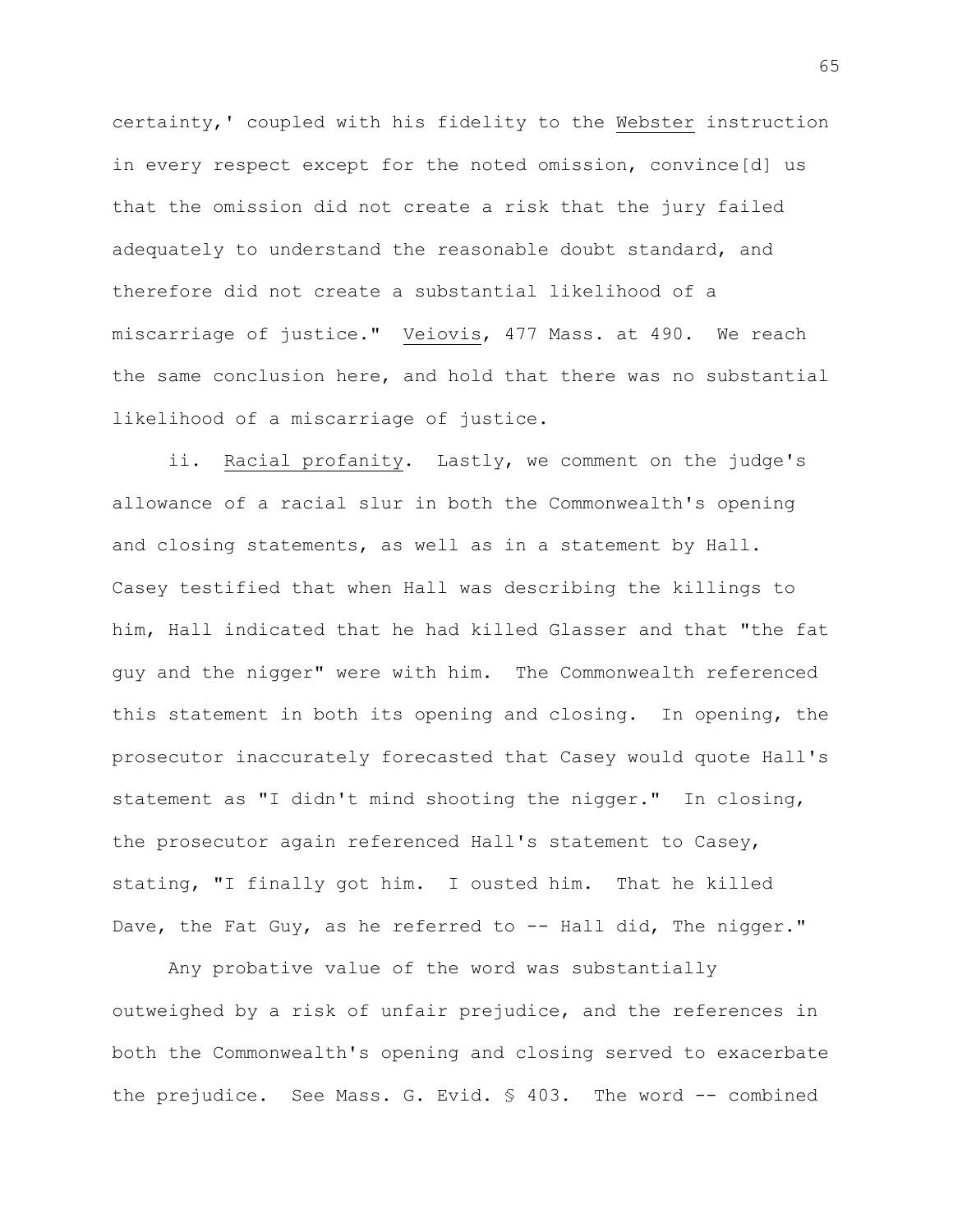with the substantial Aryan Brotherhood evidence -- implied that the murder was in some way racially motivated, despite the fact that the Commonwealth was not prosecuting the case on such a theory. Contrast Commonwealth v. Cruzado, 480 Mass. 275, 279 (2018) (no error to allow admission of interview in which defendant referred to victim as "a nigger," where racial animus was partial motive for killing and judge asked jurors during voir dire whether use of word would affect their ability to be impartial). Thus, it was error to allow use of the word in this context. This inclusion, however, did not give rise to a substantial likelihood of miscarriage of justice, given its limited instances and the strength of the Commonwealth's case against the defendant.

3. Conclusion. Given the foregoing, and upon review of the entire record, we conclude that the verdicts of murder in the first degree are consonant with justice, and we decline to exercise our authority under G. L. c. 278, § 33E, to order a new trial or direct the entry of verdicts of a lesser degree of guilt.

## Judgments affirmed.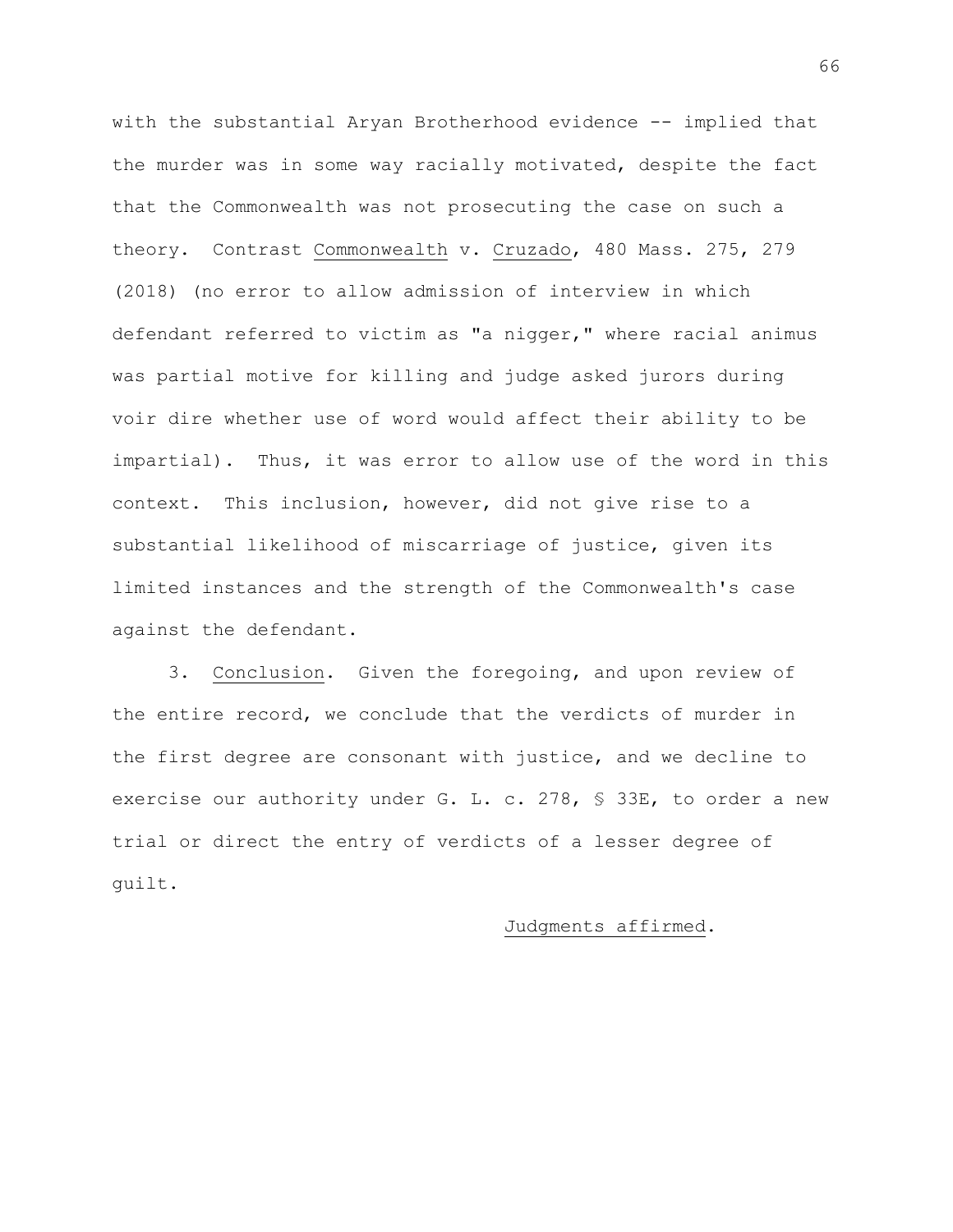## Appendix.

While every circumstance is different, where, as in this case, a judge is faced with a juror who indicated a verdict at odds with the verdict slip when polled, and who refused to reenter the jury room to deliberate, the judge might consider the following approach:

First, inform the juror that he or she should not disclose to the court the substance of the jury's deliberations or where they stand numerically or otherwise in their deliberations. Then inquire of the juror whether he or she is willing to maintain his or her oath to conscientiously try the charges and decide them according to the evidence. Should the juror respond "yes," ask the juror if the juror believes that he or she is able to review the evidence impartially based upon a fair consideration of the evidence and discuss the issues with his or her fellow jurors. If the juror responds "yes," instruct the juror, "With those answers to my questions in mind, please return to your deliberations. Please do not discuss either my questions or your responses with your fellow jurors."

Next, bring the entire jury back into the court room and inform them that your conversation with their fellow juror has nothing to do with their role as the sole and exclusive judges of the facts of this case and instruct them that the jury are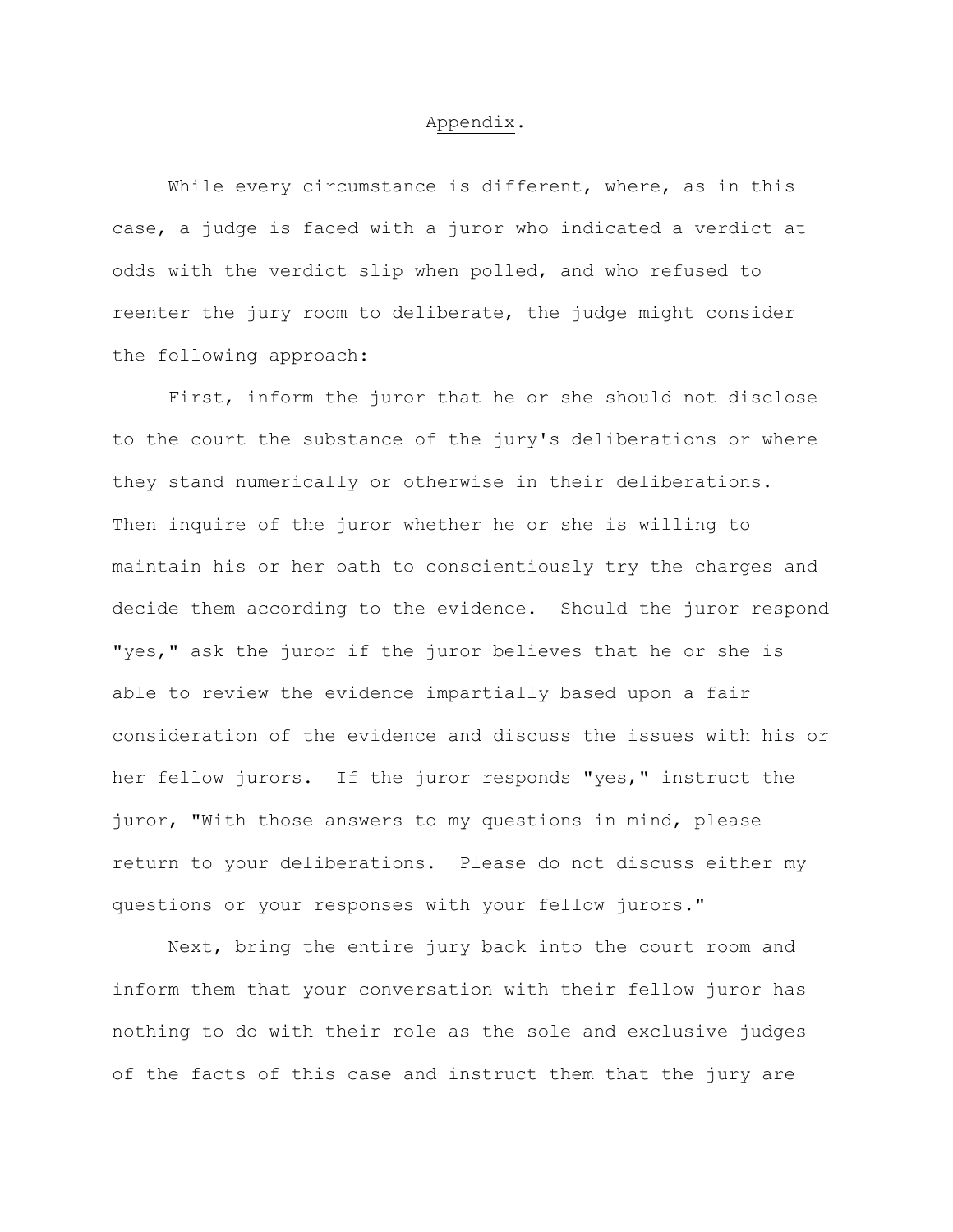not to speculate on that discussion. Then, further instruct the jury, "You should find the facts from a fair consideration of the evidence and apply those facts to the law as I have instructed you in order to seek to reach a fair and a just verdict. In order to return a verdict of guilty or not guilty, the verdict must be unanimous. You may return to your deliberations."

Of course, things rarely go so smoothly. If the juror responds "no" to either of the questions above, the judge must proceed with a steady hand and the utmost caution. Cf. Commonwealth v. Torres, 453 Mass. 722, 736 (2009). First, the judge should remind the juror not to reveal any details of the jury's deliberations. Then the judge should ask the juror whether the reason he or she responded "no" to the court's inquiry was personal to the juror, as opposed to reasons involving issues in the case or with the juror's relationship with his or her fellow jurors.<sup>1</sup> If it is a personal matter, the

i<br>L

 $1$  In Commonwealth v. Connor, 392 Mass. 838, 845 (1984), we stated that if a "'problem' juror is questioned, the judge should preliminarily inform him that he cannot be discharged unless he has a personal problem, unrelated to his relationship to his fellow jurors or his views on the case." However, we have also upheld determinations by a judge where such a preliminary communication was not provided. See Commonwealth v. Holley, 478 Mass. 508, 529-530 (2017) (defendants' argument that judge was required to preliminarily inform visibly ill juror according to Connor "elevate[d] form over substance"). The spirit of Connor is aimed at ascertaining whether the juror's issue is personal, not at informing the juror about the criteria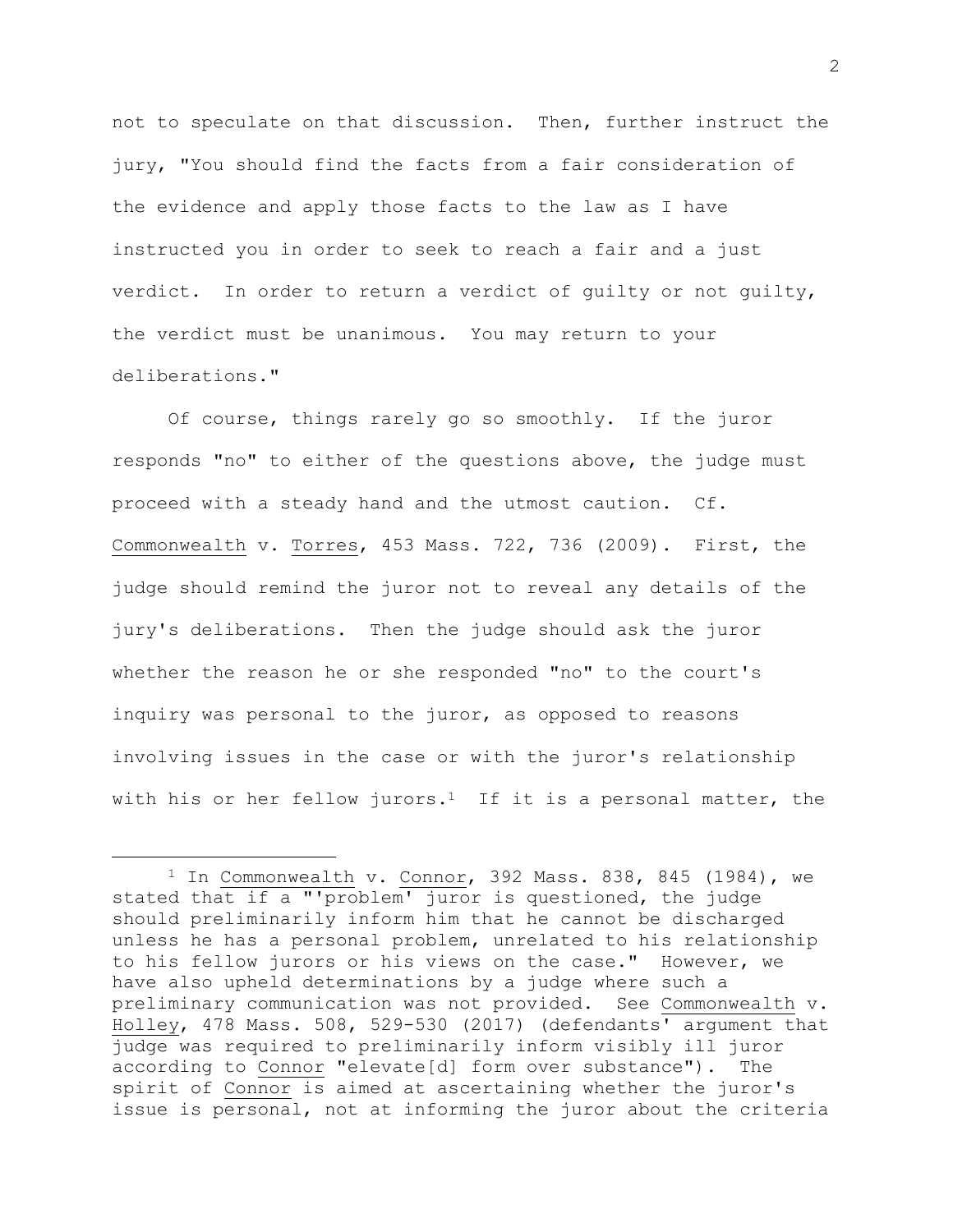judge should then inquire as to what the personal matter is that is interfering with the juror's ability to be fair and impartial, and ascertain whether it is a "mere euphemism[]" for the assertion of a minority view. See Commonwealth v. Connor, 392 Mass. 838, 846 (1984). If the juror attempts to disclose the content of jury deliberations, the judge will need to interrupt the juror and caution him or her yet again not to disclose anything about the substance or course of jury deliberations. If the juror's reason for indicating his or her inability to deliberate are personal to the juror and divorced from the juror's views of the merits of the case -- and the juror confirms that it will prevent him or her from deliberating fairly -- the juror may be excused. See id.

If, on the other hand, the juror states that the reason he or she cannot continue deliberating is not a personal matter, the judge must simply inform the juror that the judge cannot discuss the issue, and send the juror back to continue deliberating. If the juror continues to refuse, the judge could consider whether there has been due and thorough deliberation and whether it would be appropriate to give the traditional Tuey-Rodriquez charge to the entire jury. See Commonwealth v.

i<br>L

for discharge or continuing to deliberate. Indeed, a judge may, in certain circumstances, be wary of instructions that implicitly give a juror a roadmap of how -- or how not to -- be discharged.